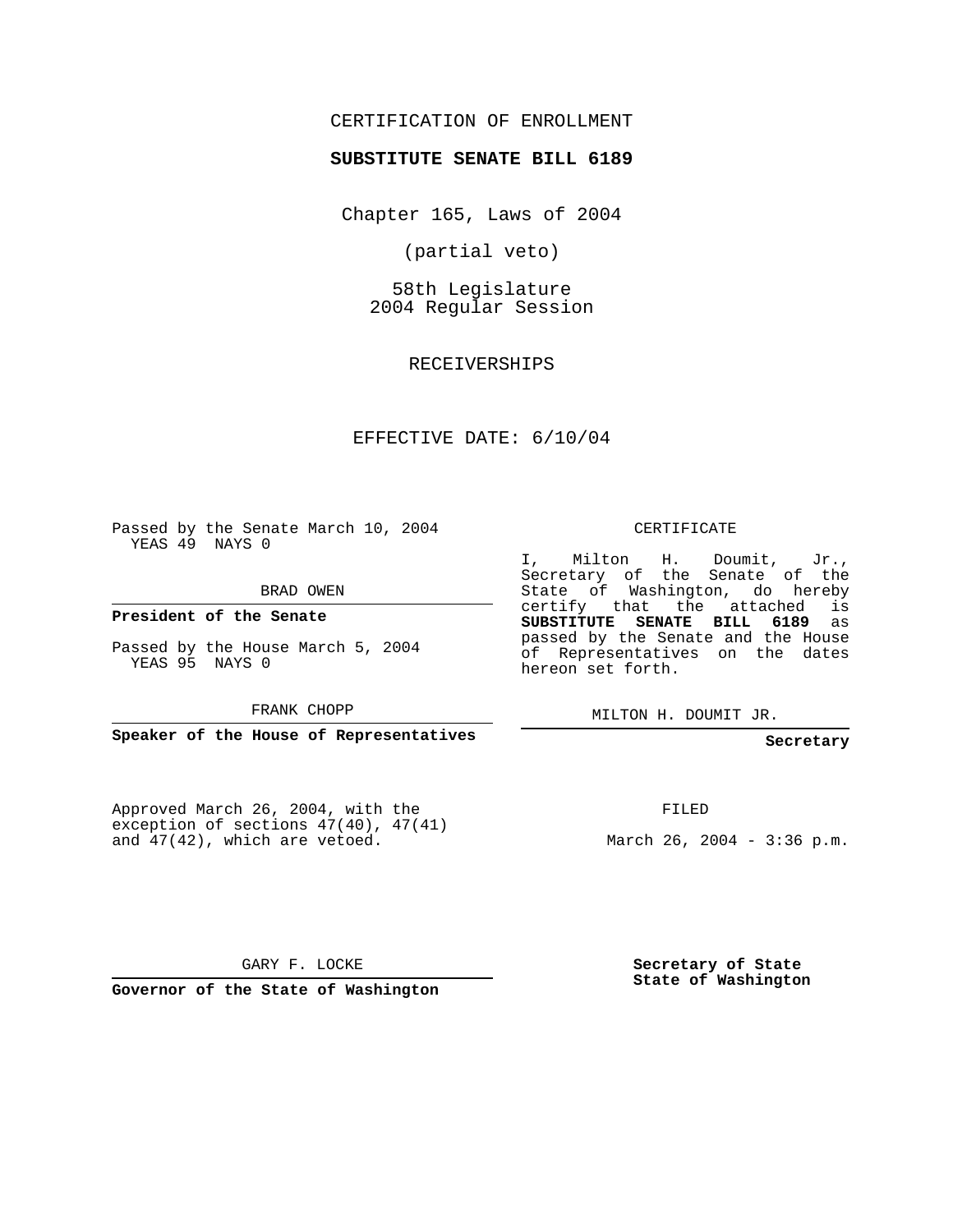## **SUBSTITUTE SENATE BILL 6189** \_\_\_\_\_\_\_\_\_\_\_\_\_\_\_\_\_\_\_\_\_\_\_\_\_\_\_\_\_\_\_\_\_\_\_\_\_\_\_\_\_\_\_\_\_

\_\_\_\_\_\_\_\_\_\_\_\_\_\_\_\_\_\_\_\_\_\_\_\_\_\_\_\_\_\_\_\_\_\_\_\_\_\_\_\_\_\_\_\_\_

AS AMENDED BY THE HOUSE

Passed Legislature - 2004 Regular Session

### **State of Washington 58th Legislature 2004 Regular Session**

**By** Senate Committee on Judiciary (originally sponsored by Senators Johnson, Kline, Esser and Roach)

READ FIRST TIME 02/05/04.

 AN ACT Relating to receiverships; amending RCW 4.28.320, 6.32.100, 6.32.150, 7.08.010, 7.08.030, 7.56.110, 11.64.022, 23B.14.320, 24.06.305, 87.56.065, and 87.56.100; adding new sections to chapter 7.60 RCW; adding a new section to chapter 31.12 RCW; adding a new section to chapter 35.07 RCW; adding a new section to chapter 35A.15 RCW; creating new sections; and repealing RCW 4.28.081, 6.25.200, 6.32.290, 6.32.300, 6.32.310, 6.32.320, 6.32.330, 6.32.340, 6.32.350, 7.08.020, 7.08.050, 7.08.060, 7.08.070, 7.08.080, 7.08.090, 7.08.100, 7.08.110, 7.08.120, 7.08.130, 7.08.140, 7.08.150, 7.08.170, 7.08.180, 7.08.190, 7.08.200, 7.60.010, 7.60.020, 7.60.030, 7.60.040, 7.60.050, 23.72.010, 23.72.020, 23.72.030, 23.72.040, 23.72.050, 23.72.060, 24.03.275, 24.03.280, 24.03.285, 24.03.310, 24.03.315, 24.03.320, 87.56.070, 87.56.080, 87.56.085, 87.56.090, 87.56.110, 87.56.120, 87.56.130, 87.56.135, 87.56.140, 87.56.145, 87.56.150, and 87.56.155.

BE IT ENACTED BY THE LEGISLATURE OF THE STATE OF WASHINGTON:

 NEW SECTION. **Sec. 1.** PURPOSE. The purpose of this act is to create more comprehensive, streamlined, and cost-effective procedures applicable to proceedings in which property of a person is administered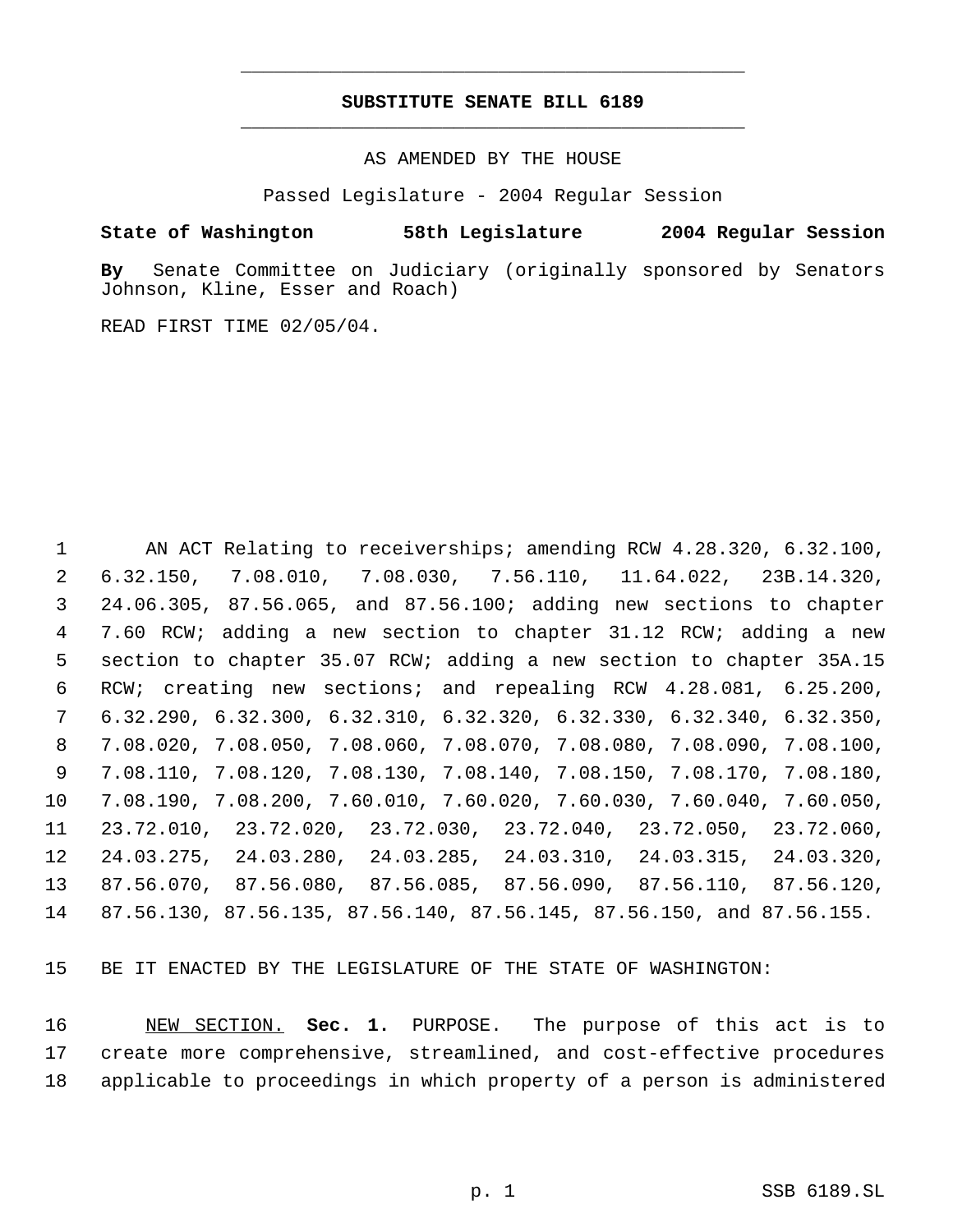by the courts of this state for the benefit of creditors and other persons having an interest therein.

 NEW SECTION. **Sec. 2.** A new section is added to chapter 7.60 RCW to read as follows:

 DEFINITIONS. The definitions in this section apply throughout this chapter unless the context requires otherwise.

 (1) "Court" means the superior court of this state in which the receivership is pending.

(2) "Entity" means a person other than a natural person.

 (3) "Estate" means the entirety of the property with respect to which a receiver's appointment applies, but does not include trust fund taxes or property of an individual person exempt from execution under the laws of this state. Estate property includes any nonexempt interest in property that is partially exempt, including fee title to property subject to a homestead exemption under chapter 6.13 RCW.

 (4) "Executory contract" means a contract where the obligation of both the person over whose property the receiver is appointed and the other party to the contract are so far unperformed that the failure of either party to the contract to complete performance would constitute a material breach of the contract, thereby excusing the other party's performance of the contract.

 (5) "Insolvent" or "insolvency" means a financial condition of a person such that the sum of the person's debts and other obligations is greater than all of that person's property, at a fair valuation, exclusive of (a) property transferred, concealed, or removed with intent to hinder, delay, or defraud any creditors of the person, and (b) any property exempt from execution under any statutes of this state.

 (6) "Lien" means a charge against or interest in property to secure payment of a debt or the performance of an obligation.

 (7) "Notice and a hearing" or any similar phrase means notice and opportunity for a hearing.

 (8) "Person" means an individual, corporation, limited liability company, general partnership, limited partnership, limited liability partnership, association, governmental entity, or other entity, of any kind or nature.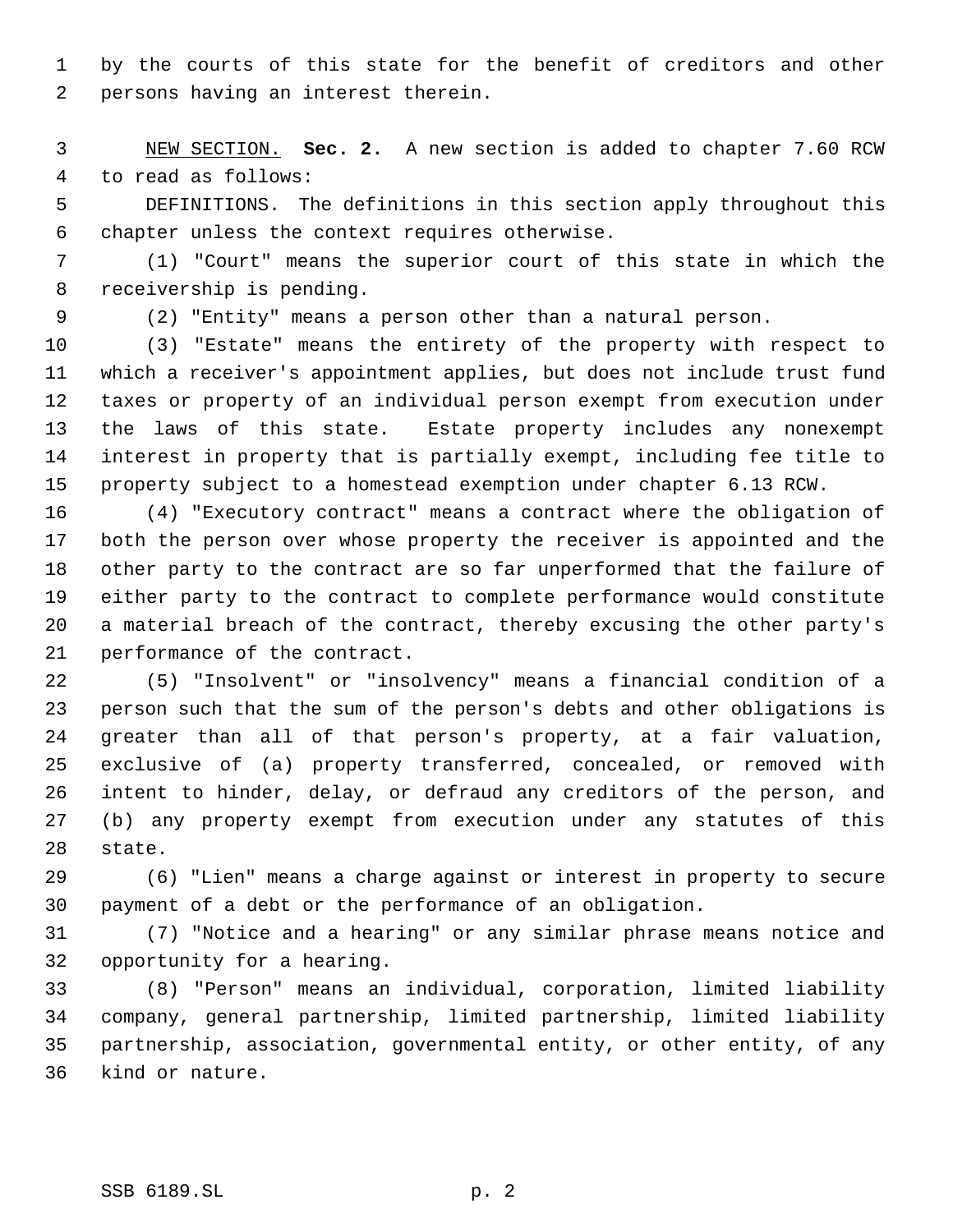(9) "Property" includes all right, title, and interests, both legal and equitable, and including any community property interest, in or with respect to any property of a person with respect to which a receiver is appointed, regardless of the manner by which the property has been or is acquired. "Property" includes any proceeds, products, offspring, rents, or profits of or from property in the estate. "Property" does not include any power that a person may exercise solely for the benefit of another person or trust fund taxes.

 (10) "Receiver" means a person appointed by the court as the court's agent, and subject to the court's direction, to take possession of, manage, or dispose of property of a person.

 (11) "Receivership" means the case in which the receiver is appointed. "General receivership" means a receivership in which a general receiver is appointed. "Custodial receivership" means a receivership in which a custodial receiver is appointed.

(12) "Security interest" means a lien created by an agreement.

 (13) "State agent" and "state agency" means any office, department, division, bureau, board, commission, or other agency of the state of Washington or of any subdivision thereof, or any individual acting in an official capacity on behalf of any state agent or state agency.

 (14) "Utility" means a person providing any service regulated by the utilities and transportation commission.

 NEW SECTION. **Sec. 3.** A new section is added to chapter 7.60 RCW to read as follows:

 TYPES OF RECEIVERS. A receiver must be either a general receiver or a custodial receiver. A receiver must be a general receiver if the receiver is appointed to take possession and control of all or substantially all of a person's property with authority to liquidate that property and, in the case of a business over which the receiver is appointed, wind up affairs. A receiver must be a custodial receiver if the receiver is appointed to take charge of limited or specific property of a person or is not given authority to liquidate property. The court shall specify in the order appointing a receiver whether the receiver is appointed as a general receiver or as a custodial receiver. When the sole basis for the appointment is the pendency of an action to foreclose upon a lien against real property, or the giving of a notice of a trustee's sale under RCW 61.24.040 or a notice of forfeiture under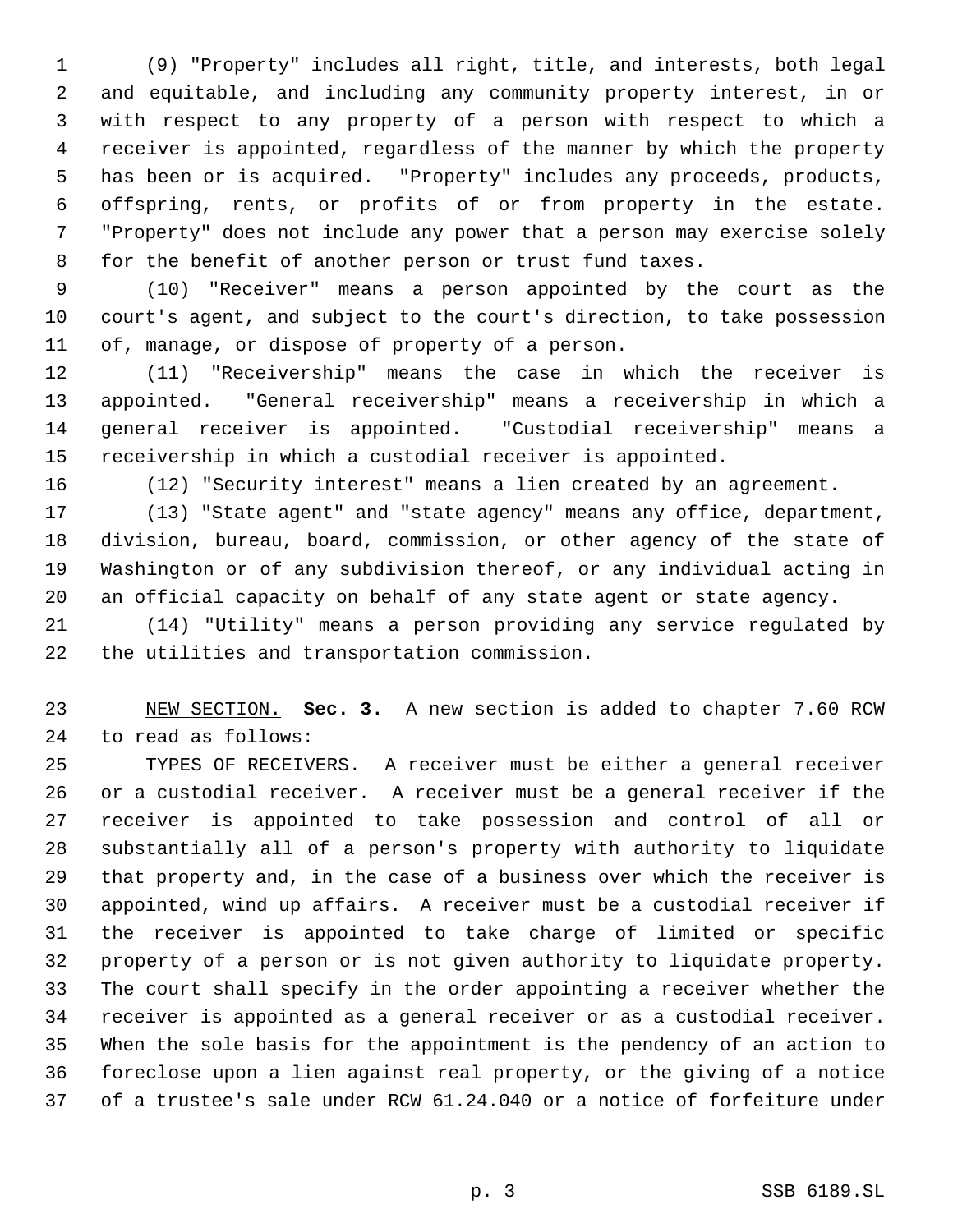RCW 61.30.040, the court shall appoint the receiver as a custodial receiver. The court by order may convert either a general receivership or a custodial receivership into the other.

 NEW SECTION. **Sec. 4.** A new section is added to chapter 7.60 RCW to read as follows:

 APPOINTMENT OF RECEIVER. (1) A receiver may be appointed by the superior court of this state in the following instances, but except in any case in which a receiver's appointment is expressly required by statute, or any case in which a receiver's appointment is sought by a state agent whose authority to seek the appointment of a receiver is expressly conferred by statute, or any case in which a receiver's appointment with respect to real property is sought under (b)(ii) of this subsection, a receiver shall be appointed only if the court additionally determines that the appointment of a receiver is reasonably necessary and that other available remedies either are not available or are inadequate:

 (a) On application of any party, when the party is determined to have a probable right to or interest in property that is a subject of the action and in the possession of an adverse party, or when the property or its revenue-producing potential is in danger of being lost or materially injured or impaired. A receiver may be appointed under this subsection (1)(a) whether or not the application for appointment of a receiver is combined with, or is ancillary to, an action seeking 24 a money judgment or other relief;

 (b) Provisionally, during the pendency of any action to foreclose upon any lien against or for forfeiture of any interest in real or personal property, or after notice of a trustee's sale has been given under RCW 61.24.040, or after notice of forfeiture has been given under RCW 61.30.040, on application of any person, when the interest in the property that is the subject of foreclosure or forfeiture of the person seeking the receiver's appointment is determined to be probable and either:

 (i) The property or its revenue-producing potential is in danger of being lost or materially injured or impaired; or

 (ii) The appointment of a receiver with respect to the real or personal property that is the subject of the action, the notice of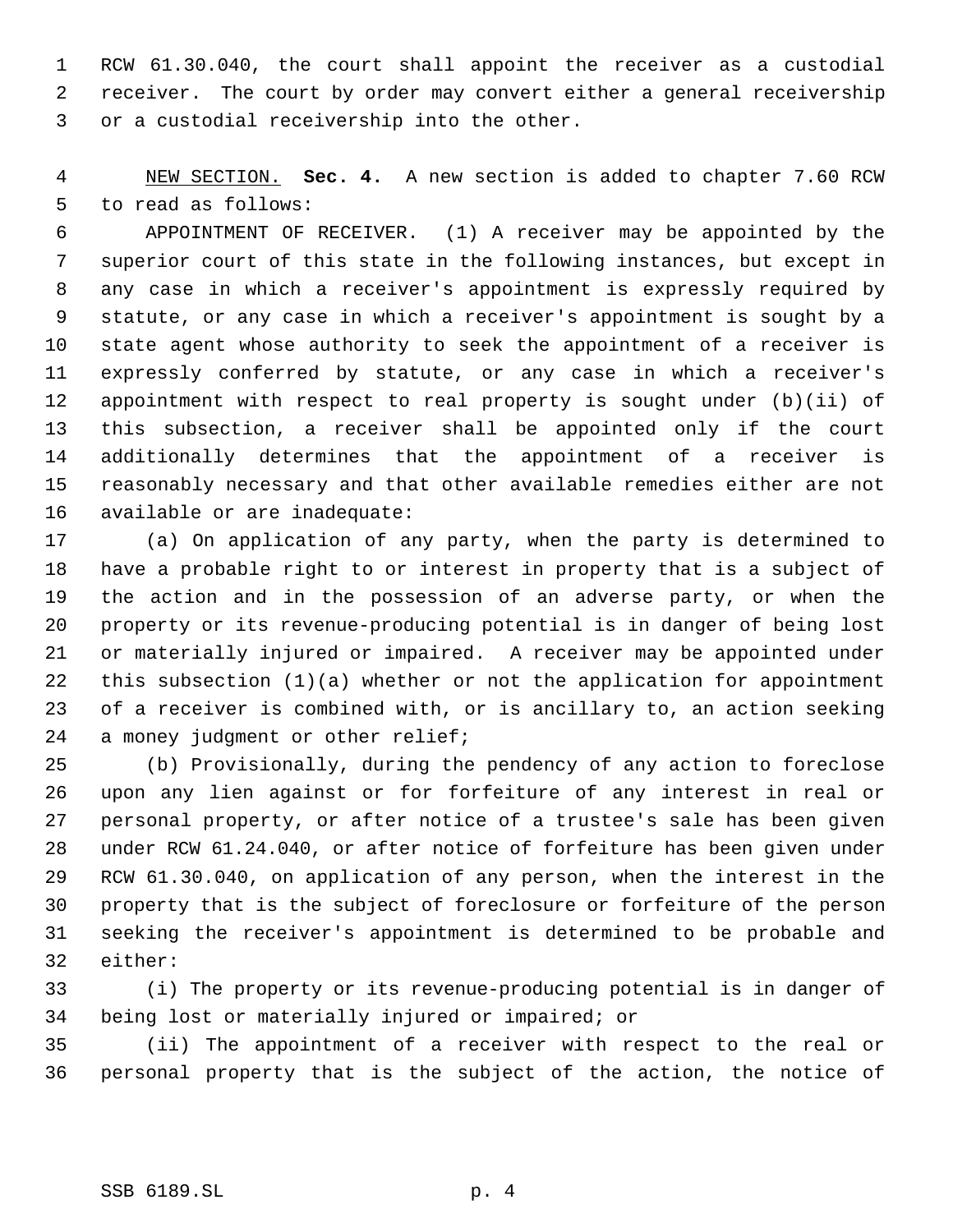trustee's sale or notice of forfeiture is provided for by agreement or is reasonably necessary to effectuate or enforce an assignment of rents or other revenues from the property;

(c) After judgment, in order to give effect to the judgment;

 (d) To dispose of property according to provisions of a judgment dealing with its disposition;

 (e) To the extent that property is not exempt from execution, at the instance of a judgment creditor either before or after the issuance of any execution, to preserve or protect it, or prevent its transfer;

 (f) If and to the extent that property is subject to execution to satisfy a judgment, to preserve the property during the pendency of an appeal, or when an execution has been returned unsatisfied, or when an order requiring a judgment debtor to appear for proceedings supplemental to judgment has been issued and the judgment debtor fails to submit to examination as ordered;

 (g) Upon an attachment of real or personal property when the property attached is of a perishable nature or is otherwise in danger of waste, impairment, or destruction, or where the abandoned property's owner has absconded with, secreted, or abandoned the property, and it is necessary to collect, conserve, manage, control, or protect it, or to dispose of it promptly, or when the court determines that the nature of the property or the exigency of the case otherwise provides cause 23 for the appointment of a receiver;

 (h) In an action by a transferor of real or personal property to avoid or rescind the transfer on the basis of fraud, or in an action to 26 subject property or a fund to the payment of a debt;

 (i) In an action against any person who is not an individual if the object of the action is the dissolution of that person, or if that person has been dissolved, or if that person is insolvent or is not generally paying the person's debts as those debts become due unless they are the subject of bona fide dispute, or if that person is in imminent danger of insolvency;

 (j) In accordance with RCW 7.08.030 (4) and (6), in cases in which a general assignment for the benefit of creditors has been made;

(k) In quo warranto proceedings under chapter 7.56 RCW;

(l) As provided under RCW 11.64.022;

 (m) In an action by the department of licensing under RCW 18.35.220(3) with respect to persons engaged in the business of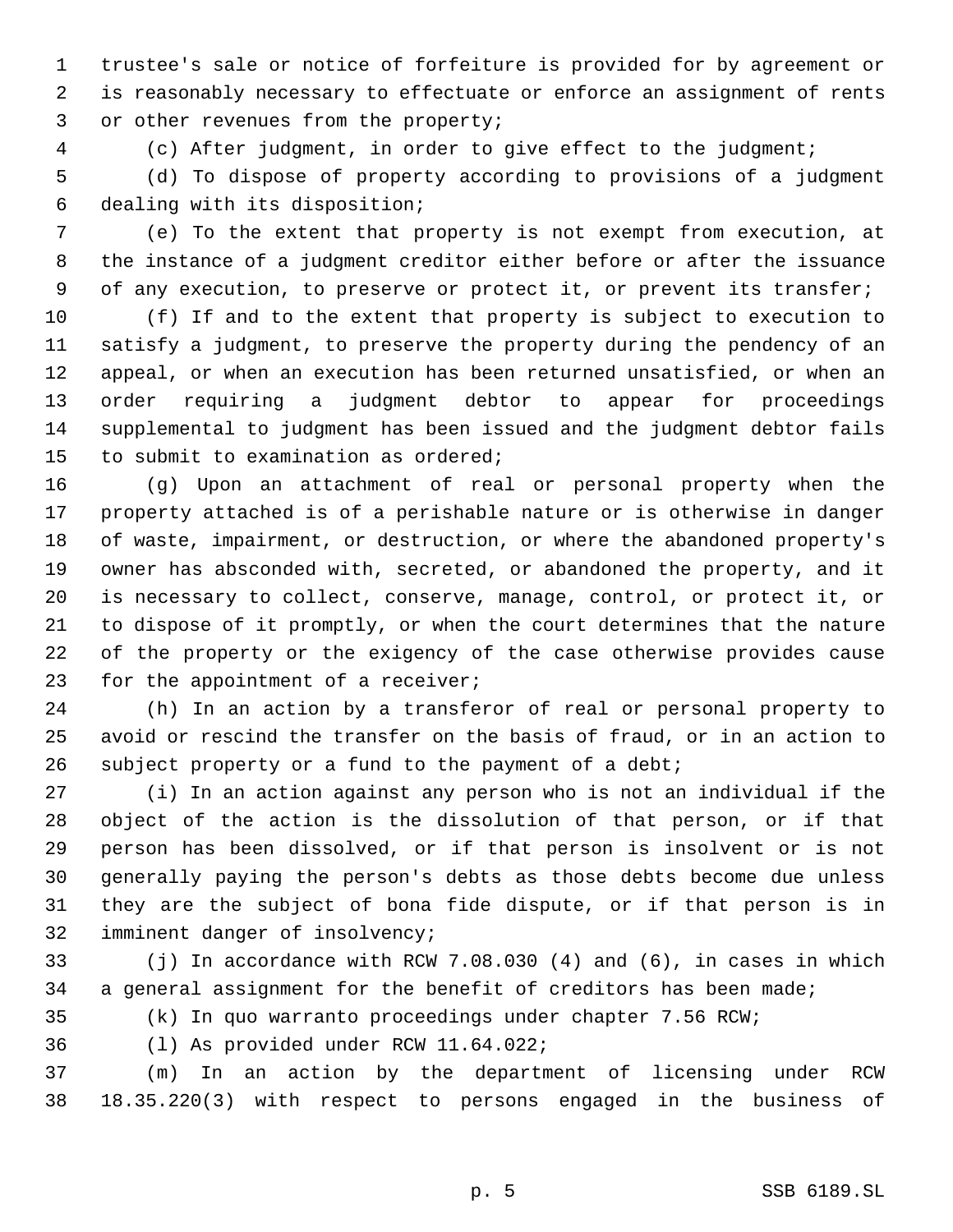dispensing of hearing aids, RCW 18.85.350 in the case of persons engaged in the business of a real estate broker, associate real estate broker, or real estate salesperson, or RCW 19.105.470 with respect to persons engaged in the business of camping resorts;

 (n) In an action under RCW 18.44.470 or 18.44.490 in the case of persons engaged in the business of escrow agents;

 (o) Upon a petition with respect to a nursing home in accordance with and subject to receivership provisions under chapter 18.51 RCW;

 (p) Under RCW 19.40.071(3), in connection with a proceeding for relief with respect to a transfer fraudulent as to a creditor or creditors;

 (q) Under RCW 19.100.210(1), in an action by the attorney general or director of financial institutions to restrain any actual or 14 threatened violation of the franchise investment protection act;

 (r) In an action by the attorney general or by a prosecuting attorney under RCW 19.110.160 with respect to a seller of business opportunities;

 (s) In an action by the director of financial institutions under RCW 21.20.390 in cases involving actual or threatened violations of the securities act of Washington or under RCW 21.30.120 in cases involving actual or threatened violations of chapter 21.30 RCW with respect to certain businesses and transactions involving commodities;

 (t) In an action for dissolution of a business corporation under RCW 23B.14.310 or 23B.14.320, for dissolution of a nonprofit corporation under RCW 24.03.270, for dissolution of a mutual corporation under RCW 24.06.305, or in any other action for the dissolution or winding up of any other entity provided for by Title 23, 23B, 24, or 25 RCW;

 (u) In any action in which the dissolution of any public or private entity is sought, in any action involving any dispute with respect to the ownership or governance of such an entity, or upon the application of a person having an interest in such an entity when the appointment is reasonably necessary to protect the property of the entity or its business or other interests;

 (v) Under RCW 25.05.215, in aid of a charging order with respect to a partner's interest in a partnership;

(w) Under and subject to RCW 30.44.100, 30.44.270, and 30.56.030,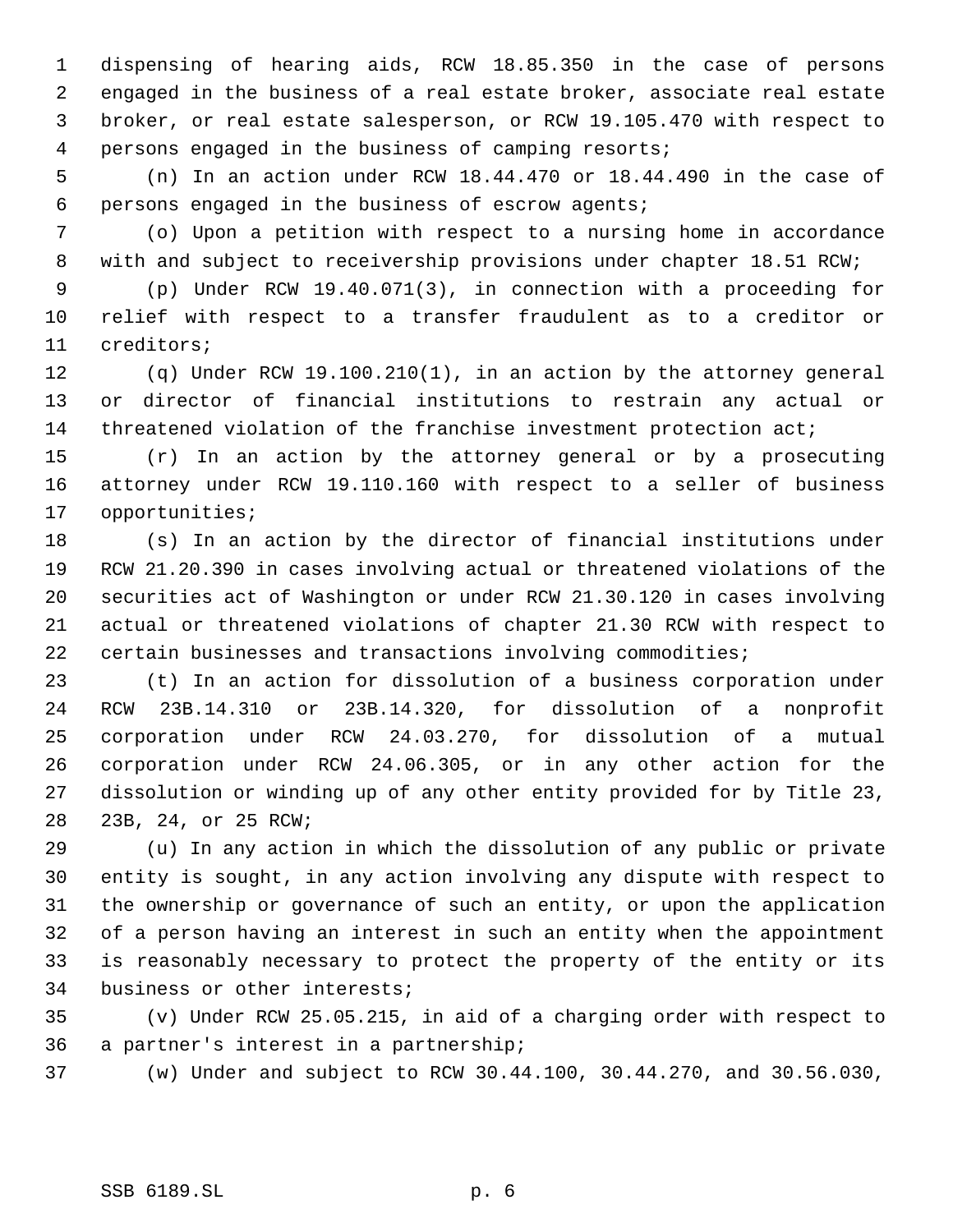in the case of a bank or trust company or, under and subject to RCW 32.24.070 through 32.24.090, in the case of a mutual savings bank;

 (x) Under and subject to RCW 31.12.637 and 31.12.671 through 31.12.724, in the case of credit unions;

 (y) Upon the application of the director of financial institutions under RCW 31.35.090 in actions to enforce chapter 31.35 RCW applicable to agricultural lenders, under RCW 31.40.120 in actions to enforce chapter 31.40 RCW applicable to entities engaged in federally guaranteed small business loans, under RCW 31.45.160 in actions to enforce chapter 31.45 RCW applicable to persons licensed as check cashers or check sellers, or under RCW 19.230.230 in actions to enforce chapter 19.230 RCW applicable to persons licensed under the uniform 13 money services act;

 (z) Under RCW 35.82.090 or 35.82.180, with respect to a housing project;

 (aa) Under RCW 39.84.160 or 43.180.360, in proceedings to enforce rights under any revenue bonds issued for the purpose of financing industrial development facilities or bonds of the Washington state housing finance commission, or any financing document securing any such bonds;

 (bb) Under and subject to RCW 43.70.195, in an action by the secretary of health or by a local health officer with respect to a public water system;

 (cc) As contemplated by RCW 61.24.030, with respect to real property that is the subject of nonjudicial foreclosure proceedings under chapter 61.24 RCW;

 (dd) As contemplated by RCW 61.30.030(3), with respect to real property that is the subject of judicial or nonjudicial forfeiture proceedings under chapter 61.30 RCW;

 (ee) Under RCW 64.32.200(2), in an action to foreclose upon a lien for common expenses against a dwelling unit subject to the horizontal property regimes act, chapter 64.32 RCW;

 (ff) Under RCW 64.34.364(10), in an action by a unit owners' association to foreclose a lien for nonpayment of delinquent assessments against condominium units;

 (gg) Upon application of the attorney general under RCW 64.36.220(3), in aid of any writ or order restraining or enjoining violations of chapter 64.36 RCW applicable to timeshares;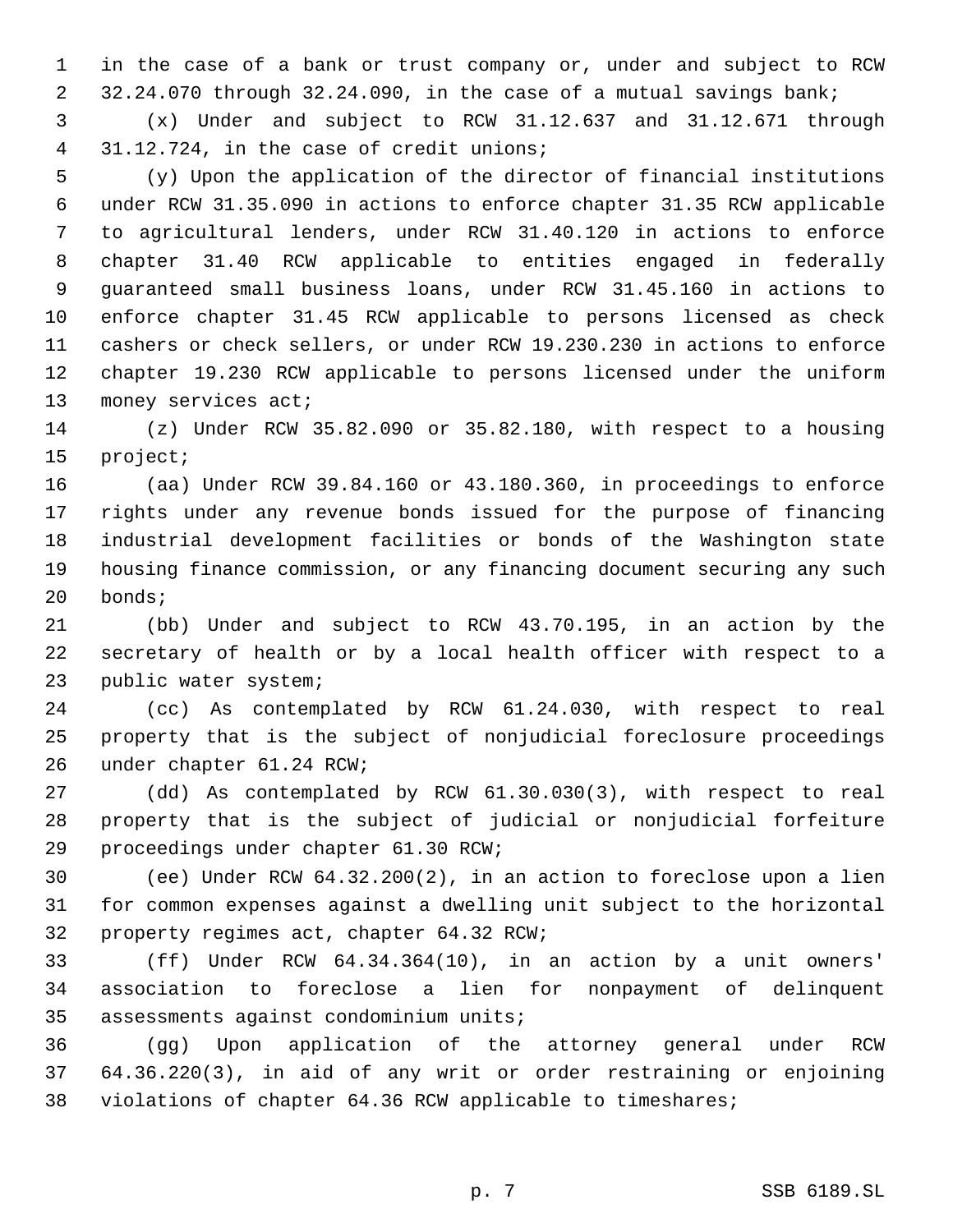(hh) Under RCW 70.95A.050(3), in aid of the enforcement of payment or performance of municipal bonds issued with respect to facilities used to abate, control, or prevent pollution;

 (ii) Upon the application of the department of social and health services under RCW 74.42.580, in cases involving nursing homes;

 (jj) Upon the application of the utilities and transportation commission under RCW 80.28.040, with respect to a water company that has failed to comply with an order of such commission within the time deadline specified therein;

 (kk) Under RCW 87.56.065, in connection with the dissolution of an irrigation district;

 (ll) Upon application of the attorney general or the department of licensing, in any proceeding that either of them are authorized by statute to bring to enforce Title 18 or 19 RCW; the securities act of Washington, chapter 21.20 RCW; the Washington commodities act, chapter 21.30 RCW; the land development act, chapter 58.19 RCW; or under chapter 64.36 RCW relating to the regulation of timeshares;

 (mm) Upon application of the director of financial institutions in any proceeding that the director of financial institutions is authorized to bring to enforce chapters 31.35, 31.40, and 31.45 RCW; or (nn) In such other cases as may be provided for by law, or when, in the discretion of the court, it may be necessary to secure ample justice to the parties.

 (2) The superior courts of this state shall appoint as receiver of property located in this state a person who has been appointed by a federal or state court located elsewhere as receiver with respect to the property specifically or with respect to the owner's property generally, upon the application of the person or of any party to that foreign proceeding, and following the appointment shall give effect to orders, judgments, and decrees of the foreign court affecting the property in this state held by the receiver, unless the court determines that to do so would be manifestly unjust or inequitable. The venue of such a proceeding may be any county in which the person resides or maintains any office, or any county in which any property over which the receiver is to be appointed is located at the time the proceeding is commenced.

 (3) At least seven days' notice of any application for the appointment of a receiver shall be given to the owner of property to be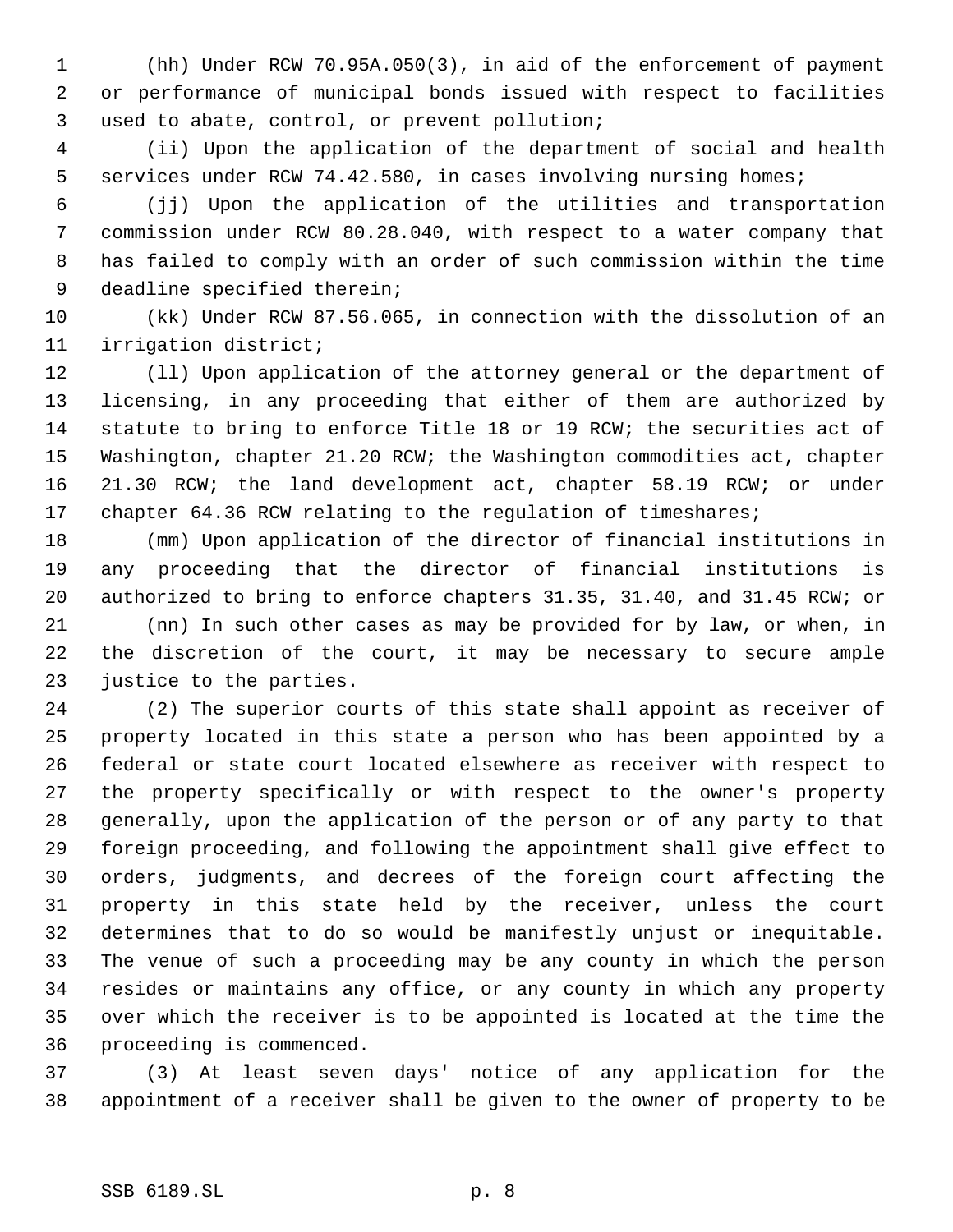subject thereto and to all other parties in the action, and to other parties in interest as the court may require. If any execution by a judgment creditor under Title 6 RCW or any application by a judgment creditor for the appointment of a receiver, with respect to property over which the receiver's appointment is sought, is pending in any other action at the time the application is made, then notice of the application for the receiver's appointment also shall be given to the judgment creditor in the other action. The court may shorten or expand the period for notice of an application for the appointment of a receiver upon good cause shown.

 (4) The order appointing a receiver in all cases shall reasonably describe the property over which the receiver is to take charge, by category, individual items, or both if the receiver is to take charge of less than all of the owner's property. If the order appointing a receiver does not expressly limit the receiver's authority to designated property or categories of property of the owner, the receiver is a general receiver with the authority to take charge over all of the owner's property, wherever located.

 (5) The court may condition the appointment of a receiver upon the giving of security by the person seeking the receiver's appointment, in such amount as the court may specify, for the payment of costs and damages incurred or suffered by any person should it later be determined that the appointment of the receiver was wrongfully obtained.

 NEW SECTION. **Sec. 5.** A new section is added to chapter 7.60 RCW to read as follows:

 ELIGIBILITY TO SERVE AS RECEIVER. Except as provided in this chapter or otherwise by statute, any person, whether or not a resident of this state, may serve as a receiver, with the exception that a person may not be appointed as a receiver, and shall be replaced as receiver if already appointed, if it should appear to the court that the person:

 (1) Has been convicted of a felony or other crime involving moral turpitude or is controlled by a person who has been convicted of a felony or other crime involving moral turpitude;

 (2) Is a party to the action, or is a parent, grandparent, child, grandchild, sibling, partner, director, officer, agent, attorney,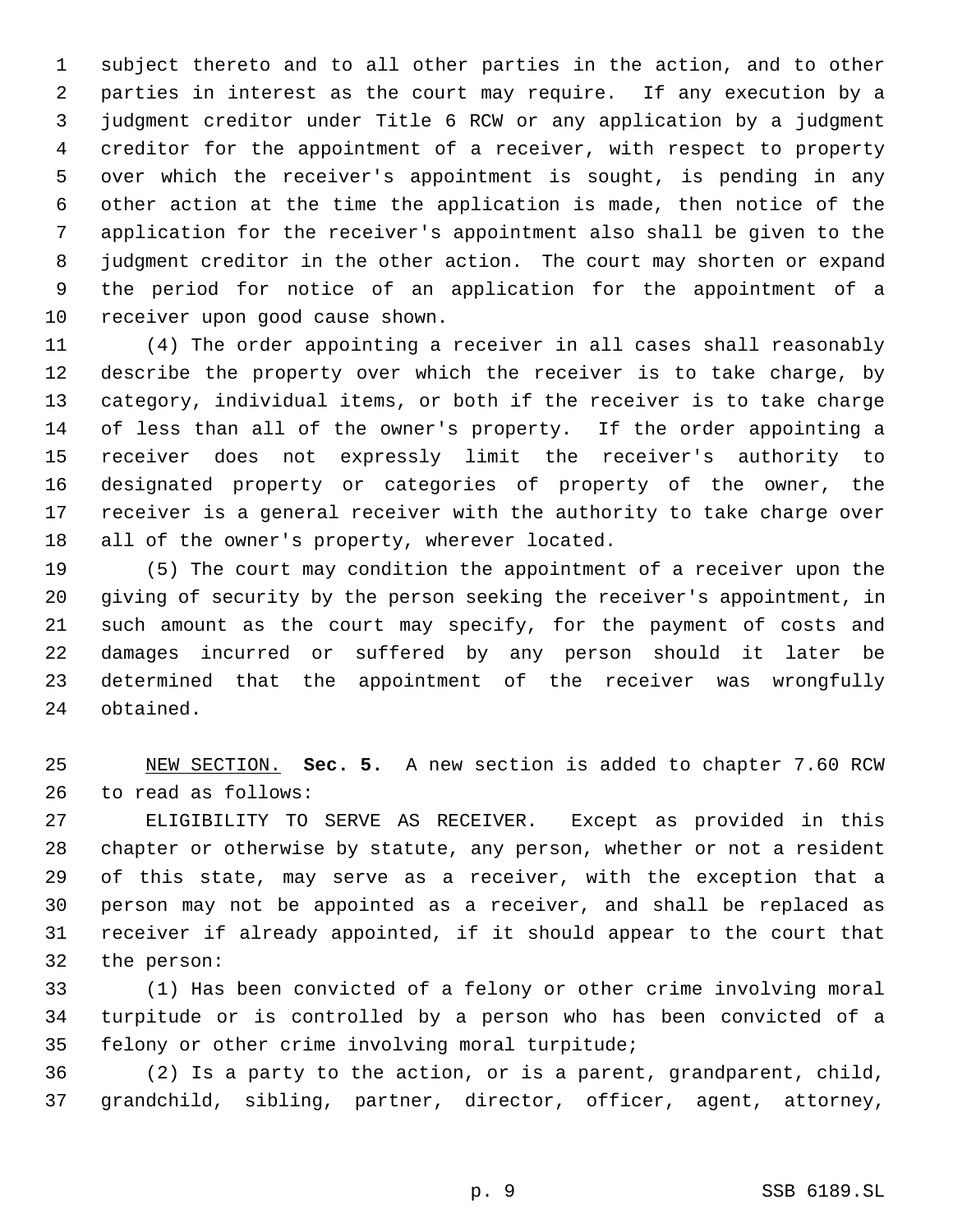employee, secured or unsecured creditor or lienor of, or holder of any equity interest in, or controls or is controlled by, the person whose property is to be held by the receiver, or who is the agent or attorney of any disqualified person;

 (3) Has an interest materially adverse to the interest of persons to be affected by the receivership generally; or

(4) Is the sheriff of any county.

 NEW SECTION. **Sec. 6.** A new section is added to chapter 7.60 RCW to read as follows:

 RECEIVER'S BOND. Except as otherwise provided for by statute or court rule, before entering upon duties of receiver, a receiver shall execute a bond with one or more sureties approved by the court, in the amount the court specifies, conditioned that the receiver will faithfully discharge the duties of receiver in accordance with orders of the court and state law. Unless otherwise ordered by the court, the receiver's bond runs in favor of all persons having an interest in the receivership proceeding or property held by the receiver and in favor of state agencies. The receiver's bond must provide substantially as follows:

[Case Caption]

# 21 RECEIVER'S BOND

TO WHOM IT MAY CONCERN:

23 KNOW ALL BY THESE PRESENTS, that . . . . . . . . , as 24 Principal, and . . . . . . . . , as Surety, are held and firmly 25 bound in the amount of . . . . . . . Dollars (\$ . . . . . . . .) for the faithful performance by Principal of the Principal's duties as receiver with respect to property of . . . . . . . . in accordance with order(s) of such court previously or hereafter entered in the above-captioned proceeding and state law. If the Principal faithfully discharges the duties of receiver in accordance with such orders, this obligation shall be void, but otherwise it will remain in full force and effect.

Dated this . . . day of . . . . . . . ., . . . ..

35 . . . . . . . . . . . . . . . .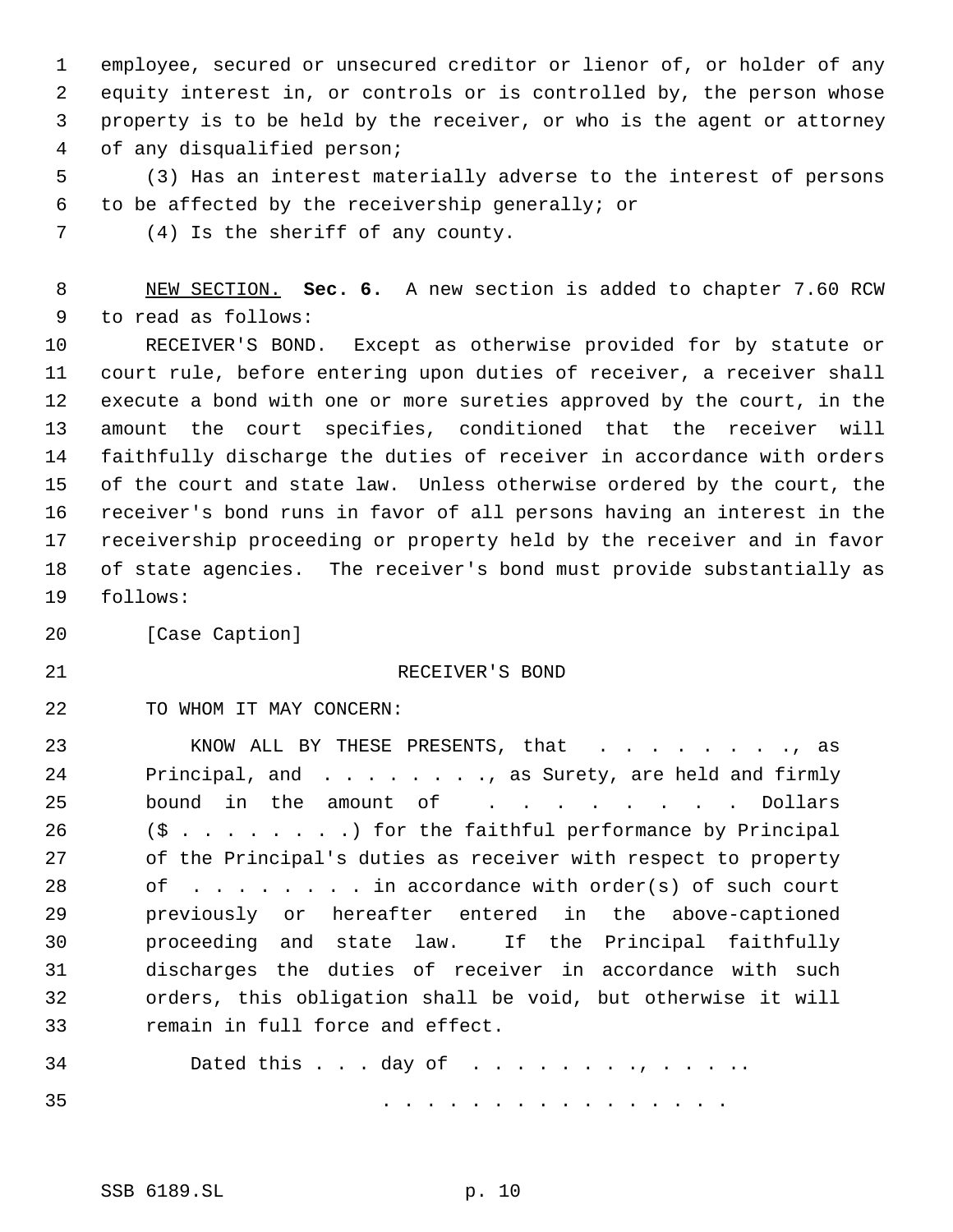|                | [Signature of Receiver]                                                 |
|----------------|-------------------------------------------------------------------------|
| $\mathfrak{D}$ | .                                                                       |
|                | [Signature of Surety]                                                   |
| 4              | The court, in lieu of a bond, may approve the posting of alternative    |
| 5              | security, such as a letter of credit or a deposit of funds with the     |
| 6              | clerk of the court, to be held by the clerk to secure the receiver's    |
| 7              | faithful performance of the receiver's duties in accordance with orders |
| 8              | of the court and state law until the court authorizes the release or    |
| 9              | return of the deposited sums. No part of the property over which the    |

 receiver is appointed may be used in making the deposit; however, any interest that may accrue on a deposit ordered by the court shall be remitted to the receiver upon the receiver's discharge. A claim against the bond shall be made within one year from the date the receiver is discharged. Claims by state agencies against the bond

 NEW SECTION. **Sec. 7.** A new section is added to chapter 7.60 RCW to read as follows:

shall have priority.

 POWERS OF THE COURT. Except as otherwise provided for by this chapter, the court in all cases has exclusive authority over the receiver, and the exclusive possession and right of control with respect to all real property and all tangible and intangible personal property with respect to which the receiver is appointed, wherever located, and the exclusive jurisdiction to determine all controversies relating to the collection, preservation, application, and distribution of all the property, and all claims against the receiver arising out of the exercise of the receiver's powers or the performance of the receiver's duties. However, the court does not have exclusive jurisdiction over actions in which a state agency is a party and in which a statute expressly vests jurisdiction or venue elsewhere.

 NEW SECTION. **Sec. 8.** A new section is added to chapter 7.60 RCW to read as follows:

 POWERS AND DUTIES OF RECEIVER GENERALLY. (1) A receiver has the following powers and authority in addition to those specifically conferred by this chapter or otherwise by statute, court rule, or court order: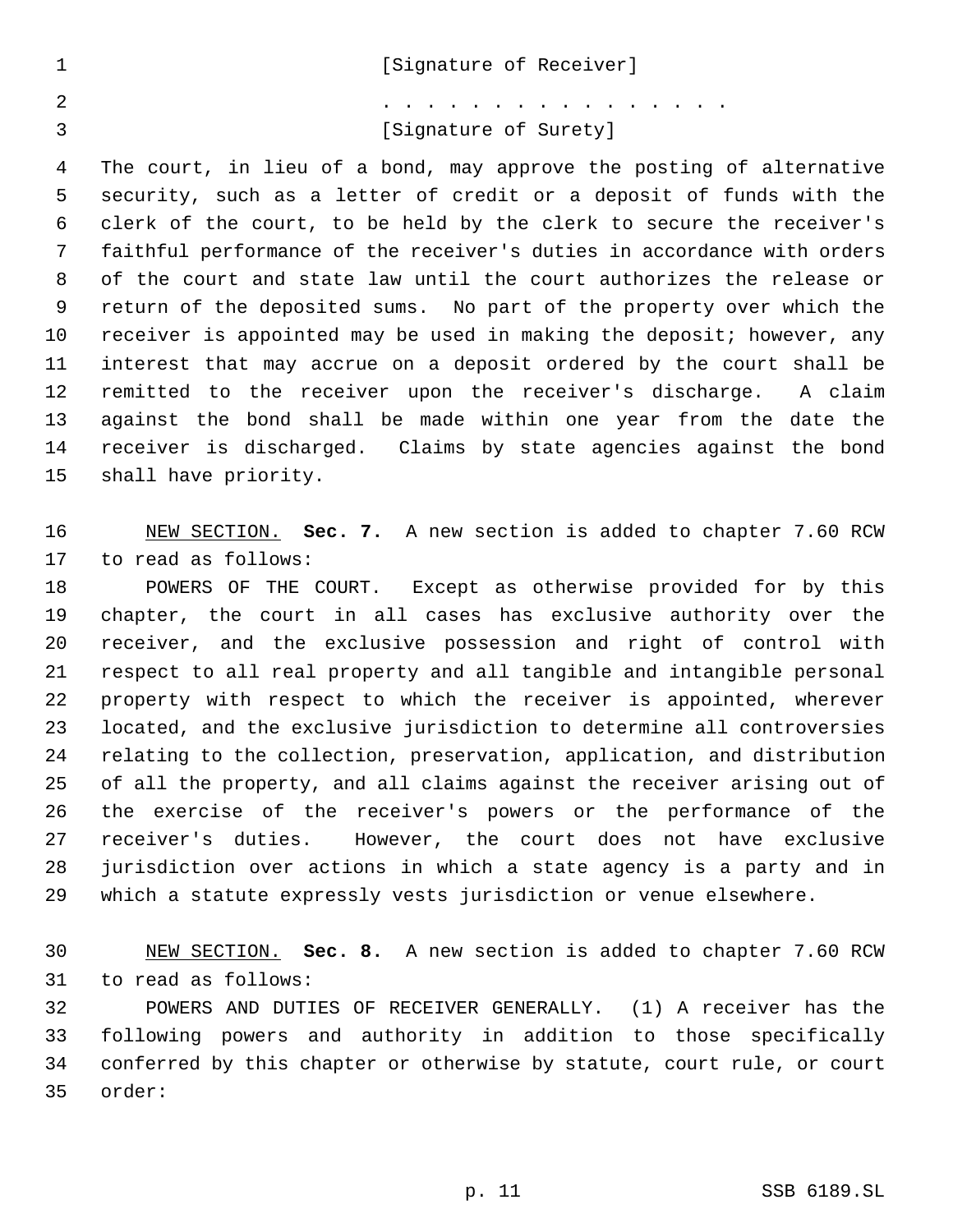(a) The power to incur or pay expenses incidental to the receiver's preservation and use of the property with respect to which the appointment applies, and otherwise in the performance of the receiver's duties, including the power to pay obligations incurred prior to the receiver's appointment if and to the extent that payment is determined by the receiver to be prudent in order to preserve the value of property in the receiver's possession and the funds used for this purpose are not subject to any lien or right of setoff in favor of a creditor who has not consented to the payment and whose interest is not 10 otherwise adequately protected;

 (b) If the appointment applies to all or substantially all of the property of an operating business or any revenue-producing property of any person, to do all things which the owner of the business or property might do in the ordinary course of the operation of the business as a going concern or use of the property including, but not limited to, the purchase and sale of goods or services in the ordinary course of such business, and the incurring and payment of expenses of the business or property in the ordinary course;

 (c) The power to assert any rights, claims, or choses in action of the person over whose property the receiver is appointed relating thereto, if and to the extent that the claims are themselves property within the scope of the appointment or relate to any property, to maintain in the receiver's name or in the name of such a person any action to enforce any right, claim, or chose in action, and to intervene in actions in which the person over whose property the receiver is appointed is a party for the purpose of exercising the 27 powers under this subsection  $(1)(c)$ ;

 (d) The power to intervene in any action in which a claim is asserted against the person over whose property the receiver is appointed relating thereto, for the purpose of prosecuting or defending the claim and requesting the transfer of venue of the action to the court. However, the court shall not transfer actions in which both a state agency is a party and as to which a statute expressly vests jurisdiction or venue elsewhere. This power is exercisable with court approval in the case of a liquidating receiver, and with or without court approval in the case of a general receiver;

(e) The power to assert rights, claims, or choses in action of the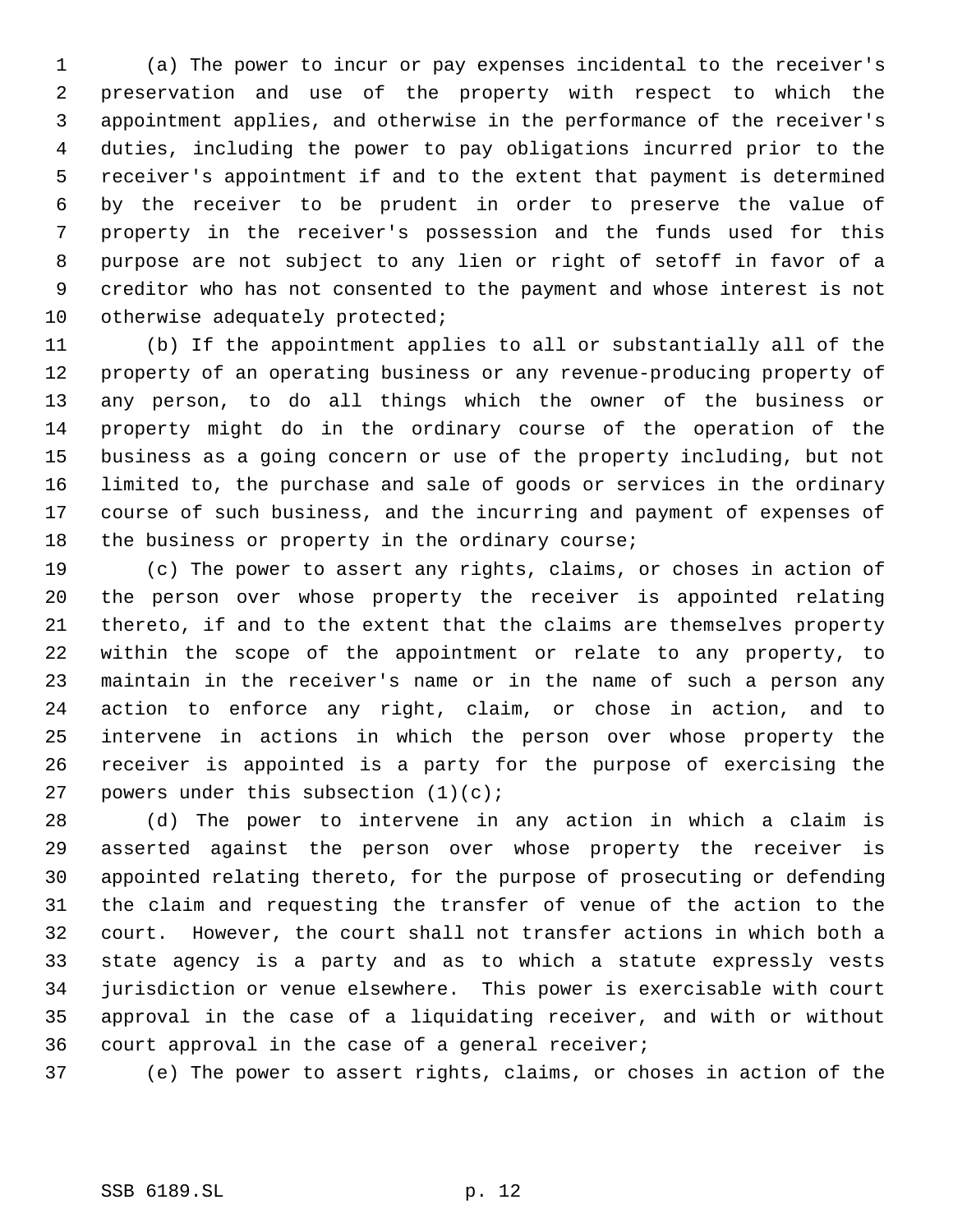receiver arising out of transactions in which the receiver is a participant;

 (f) The power to pursue in the name of the receiver any claim under chapter 19.40 RCW assertable by any creditor of the person over whose property the receiver is appointed, if pursuit of the claim is determined by the receiver to be appropriate;

 (g) The power to seek and obtain advice or instruction from the court with respect to any course of action with respect to which the receiver is uncertain in the exercise of the receiver's powers or the 10 discharge of the receiver's duties;

 (h) The power to obtain appraisals with respect to property in the hands of the receiver;

 (i) The power by subpoena to compel any person to submit to an examination under oath, in the manner of a deposition in a civil case, with respect to estate property or any other matter that may affect the 16 administration of the receivership; and

 (j) Other powers as may be conferred upon the receiver by the court or otherwise by statute or rule.

 (2) A receiver has the following duties in addition to those specifically conferred by this chapter or otherwise by statute or court rule:

 (a) The duty to notify all federal and state taxing and applicable regulatory agencies of the receiver's appointment in accordance with any applicable laws imposing this duty, including but not limited to 26 U.S.C. Sec. 6036 and RCW 51.14.073, 51.16.160, and 82.32.240, or any successor statutes;

(b) The duty to comply with state law;

 (c) If the receiver is appointed with respect to any real property, the duty to file with the auditor of the county in which the real property is located, or the registrar of lands in accordance with RCW 65.12.600 in the case of registered lands, a certified copy of the order of appointment, together with a legal description of the real property if one is not included in that order; and

 (d) Other duties as the receiver may be directed to perform by the court or as may be provided for by statute or rule.

 (3) The various powers and duties of a receiver provided for by this chapter may be expanded, modified, or limited by order of the court for good cause shown.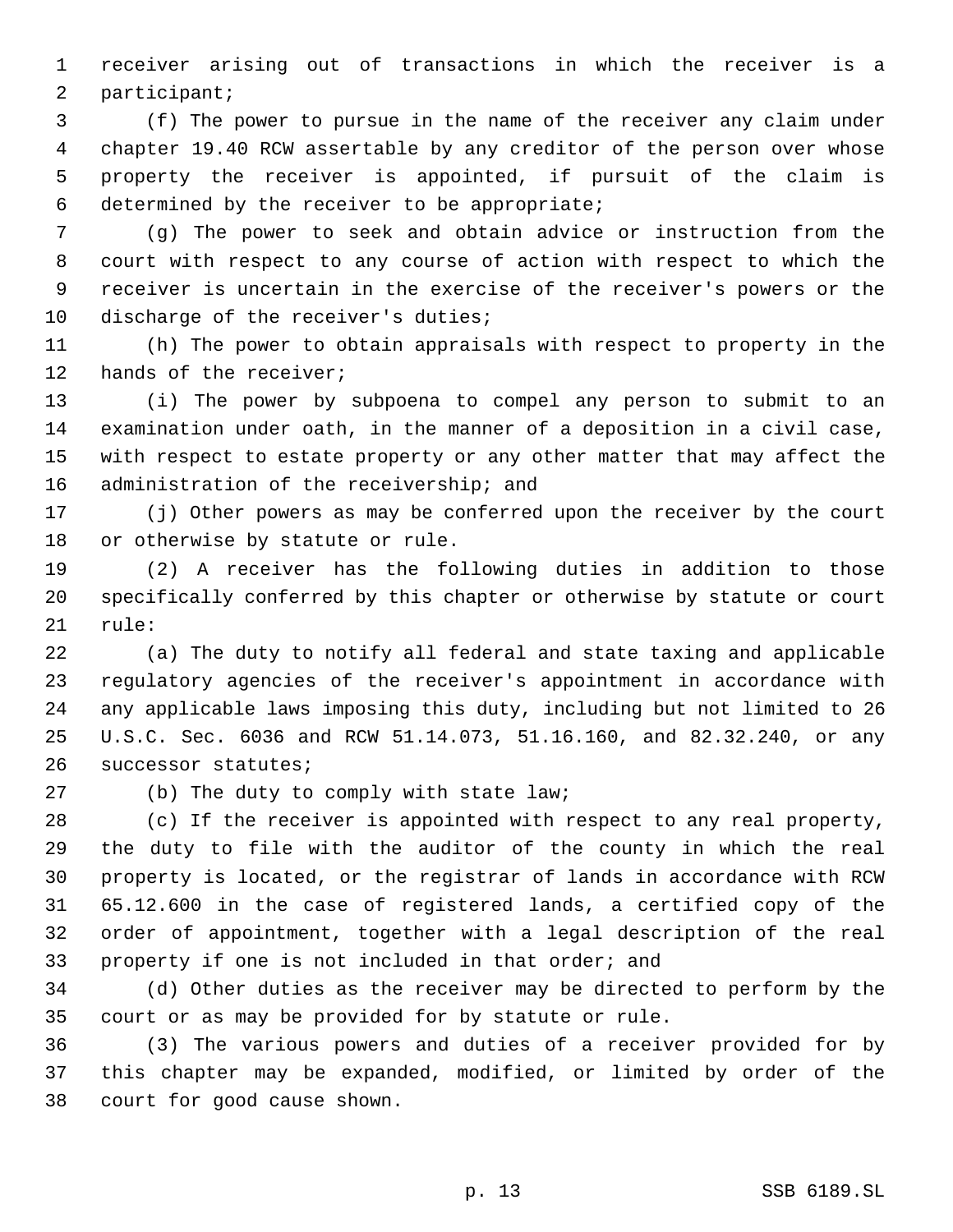NEW SECTION. **Sec. 9.** A new section is added to chapter 7.60 RCW to read as follows:

 TURNOVER OF PROPERTY. Upon demand by a receiver appointed under this chapter, any person shall turn over any property over which the receiver has been appointed that is within the possession or control of that person unless otherwise ordered by the court for good cause shown. A receiver by motion may seek to compel turnover of estate property unless there exists a bona fide dispute with respect to the existence or nature of the receiver's interest in the property, in which case turnover shall be sought by means of an action under section 18 of this act. In the absence of a bona fide dispute with respect to the receiver's right to possession of estate property, the failure to relinquish possession and control to the receiver shall be punishable as a contempt of the court.

 NEW SECTION. **Sec. 10.** A new section is added to chapter 7.60 RCW to read as follows:

 DUTIES OF PERSON OVER WHOSE PROPERTY THE RECEIVER IS APPOINTED. The person over whose property the receiver is appointed shall:

 (1) Assist and cooperate fully with the receiver in the administration of the estate and the discharge of the receiver's duties, and comply with all orders of the court;

 (2) Supply to the receiver information necessary to enable the receiver to complete any schedules that the receiver may be required to file under section 11 of this act, and otherwise assist the receiver in the completion of the schedules;

 (3) Upon the receiver's appointment, deliver into the receiver's possession all of the property of the estate in the person's possession, custody, or control, including, but not limited to, all accounts, books, papers, records, and other documents; and

 (4) Following the receiver's appointment, submit to examination by the receiver, or by any other person upon order of the court, under oath, concerning the acts, conduct, property, liabilities, and financial condition of that person or any matter relating to the receiver's administration of the estate.

 When the person over whose property the receiver is appointed is an entity, each of the officers, directors, managers, members, partners,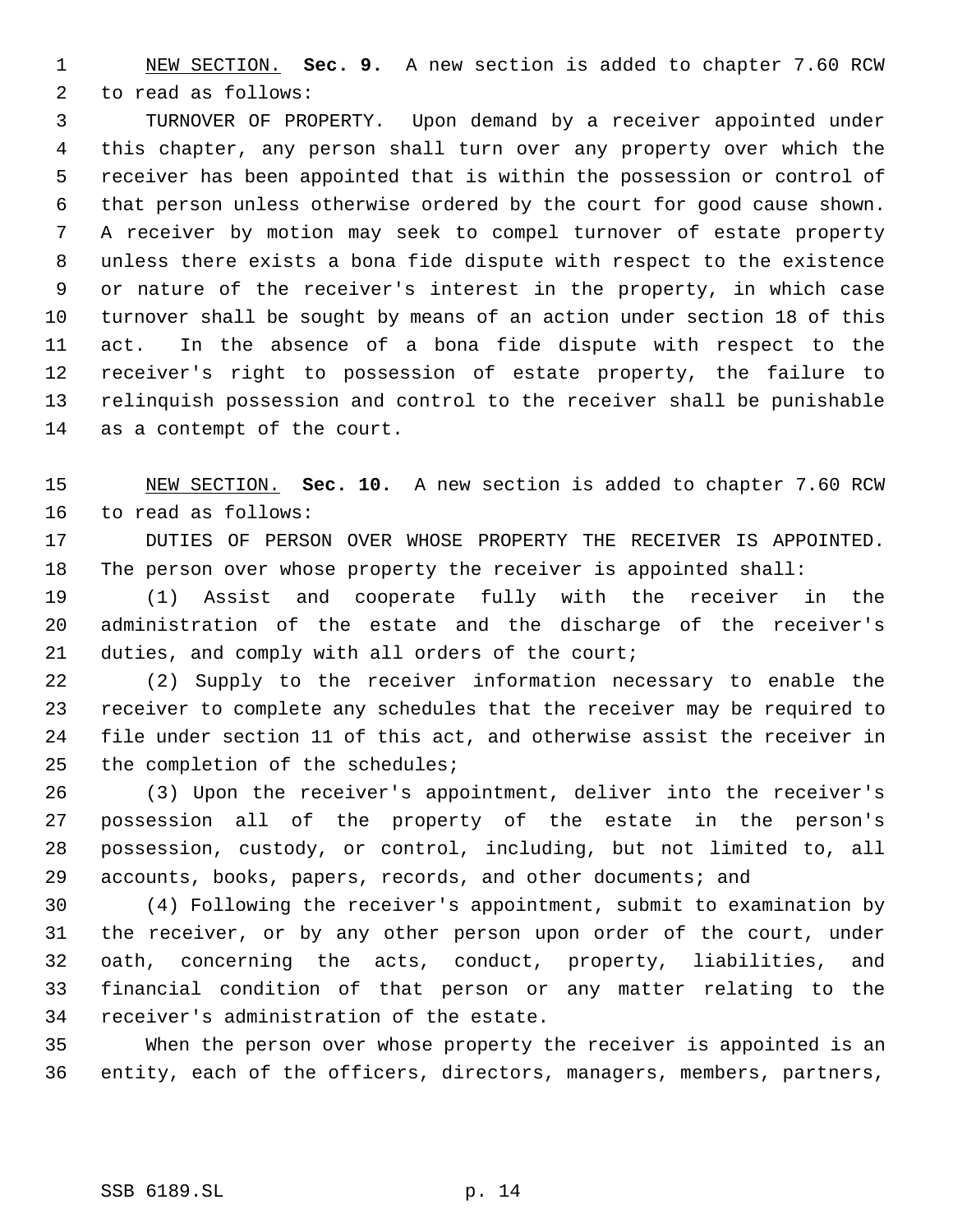or other individuals exercising or having the power to exercise control over the affairs of the entity are subject to the requirements of this section.

 NEW SECTION. **Sec. 11.** A new section is added to chapter 7.60 RCW to read as follows:

 SCHEDULES OF PROPERTY AND LIABILITIES--INVENTORY OF PROPERTY-- APPRAISALS. (1) In the event of a general assignment of property for the benefit of creditors under chapter 7.08 RCW, the assignment shall have annexed as schedule a true list of all of the person's known creditors, their mailing addresses, the amount and nature of their claims, and whether their claims are disputed; and as schedule B a true list of all property of the estate, including the estimated liquidation value and location of the property and, if real property, a legal description thereof, as of the date of the assignment.

 (2) In all other cases, within twenty days after the date of appointment of a general receiver, the receiver shall file as schedule A a true list of all of the known creditors and applicable regulatory and taxing agencies of the person over whose assets the receiver is appointed, their mailing addresses, the amount and nature of their claims, and whether their claims are disputed; and as schedule B a true list of all property of the estate identifiable by the receiver, including the estimated liquidation value and location of the property and, if real property, a legal description thereof, as of the date of appointment of the receiver.

SCHEDULE A--CREDITOR LIST

| 27 | 1. List all creditors having security interests or liens, showing:                                    |                |        |            |                         |
|----|-------------------------------------------------------------------------------------------------------|----------------|--------|------------|-------------------------|
| 28 | Name                                                                                                  | <b>Address</b> | Amount | Collateral | Whether or not disputed |
| 29 | 2. List all wages, salaries, commissions, or contributions to an employee benefit plan owed, showing: |                |        |            |                         |
| 30 | Name                                                                                                  | Address        | Amount |            | Whether or not disputed |
| 31 | 3. List all consumer deposits owed, showing:                                                          |                |        |            |                         |
| 32 | Name                                                                                                  | Address        | Amount |            | Whether or not disputed |
| 33 | 4. List all taxes owed, showing:                                                                      |                |        |            |                         |
| 34 | Name                                                                                                  | <b>Address</b> | Amount |            | Whether or not disputed |

(3) The schedules must be in substantially the following forms: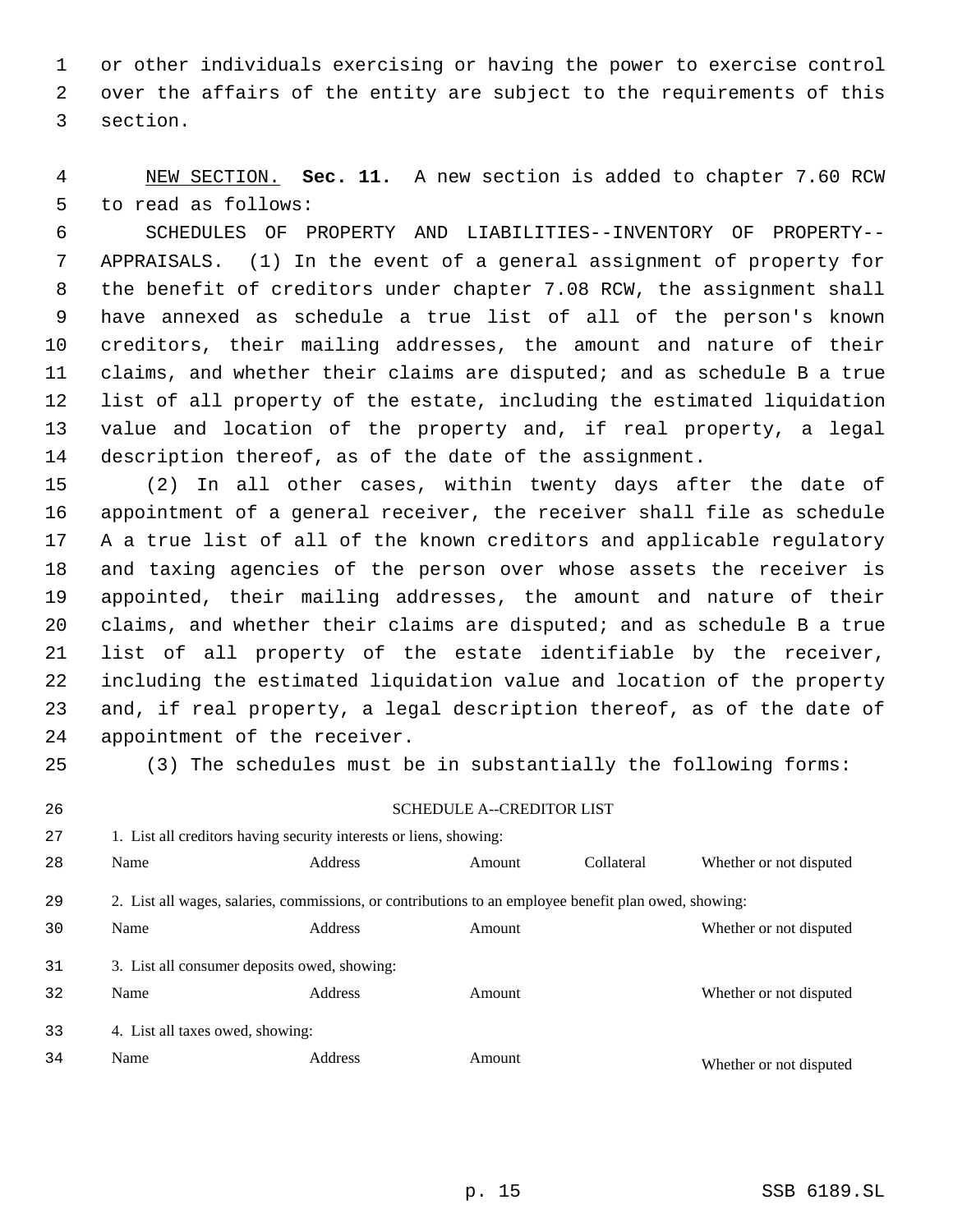| 1            |    | 5. List all unsecured claims, showing:                                                                     |         |                              |                                    |                         |
|--------------|----|------------------------------------------------------------------------------------------------------------|---------|------------------------------|------------------------------------|-------------------------|
| 2            |    | Name                                                                                                       | Address | Amount                       |                                    | Whether or not disputed |
| $\mathbf{3}$ |    | 6. List all owners or shareholders, showing:                                                               |         |                              |                                    |                         |
| 4            |    | Name                                                                                                       | Address | Percentage of Ownership      |                                    |                         |
| 5            |    | 7. List all applicable regulatory agencies, showing:                                                       |         |                              |                                    |                         |
| 6            |    | Name                                                                                                       | Address |                              |                                    |                         |
| 7            |    |                                                                                                            |         | SCHEDULE B--LIST OF PROPERTY |                                    |                         |
| 8            |    | List each category of property and for each give approximate value obtainable for the asset on the date of |         |                              |                                    |                         |
| 9            |    | assignment/appointment of the receiver, and address where asset is located.                                |         |                              |                                    |                         |
| 10           |    | I. Nonexempt Property                                                                                      |         |                              |                                    |                         |
| 11           |    |                                                                                                            |         | Description                  | Liquidation Value on Date of       |                         |
| 12           |    |                                                                                                            |         | and Location                 | Assignment/Appointment of Receiver |                         |
| 13           | 1. | Legal Description and                                                                                      |         |                              |                                    |                         |
| 14           |    | street address of real                                                                                     |         |                              |                                    |                         |
| 15           |    | property, including                                                                                        |         |                              |                                    |                         |
| 16           |    | leasehold interests:                                                                                       |         |                              |                                    |                         |
| 17           | 2. | Fixtures:                                                                                                  |         |                              |                                    |                         |
| 18           | 3. | Cash and bank                                                                                              |         |                              |                                    |                         |
| 19           |    | accounts:                                                                                                  |         |                              |                                    |                         |
| 20           | 4. | Inventory:                                                                                                 |         |                              |                                    |                         |
| 21           | 5. | Accounts receivable:                                                                                       |         |                              |                                    |                         |
| 22           | 6. | Equipment:                                                                                                 |         |                              |                                    |                         |
| 23           | 7. | Prepaid expenses,                                                                                          |         |                              |                                    |                         |
| 24           |    | including deposits,                                                                                        |         |                              |                                    |                         |
| 25           |    | insurance, rents, and                                                                                      |         |                              |                                    |                         |
| 26           |    | utilities:                                                                                                 |         |                              |                                    |                         |
| 27           | 8. | Other, including loans                                                                                     |         |                              |                                    |                         |
| 28           |    | to third parties,                                                                                          |         |                              |                                    |                         |
| 29           |    | claims, and choses in                                                                                      |         |                              |                                    |                         |
| 30           |    | action:                                                                                                    |         |                              |                                    |                         |
| 31           |    | II. Exempt Property                                                                                        |         |                              |                                    |                         |
| 32           |    |                                                                                                            |         | Description                  | Liquidation Value on Date of       |                         |
| 33           |    |                                                                                                            |         | and Location                 | Assignment/Appointment of Receiver |                         |
| 34           |    |                                                                                                            |         |                              |                                    |                         |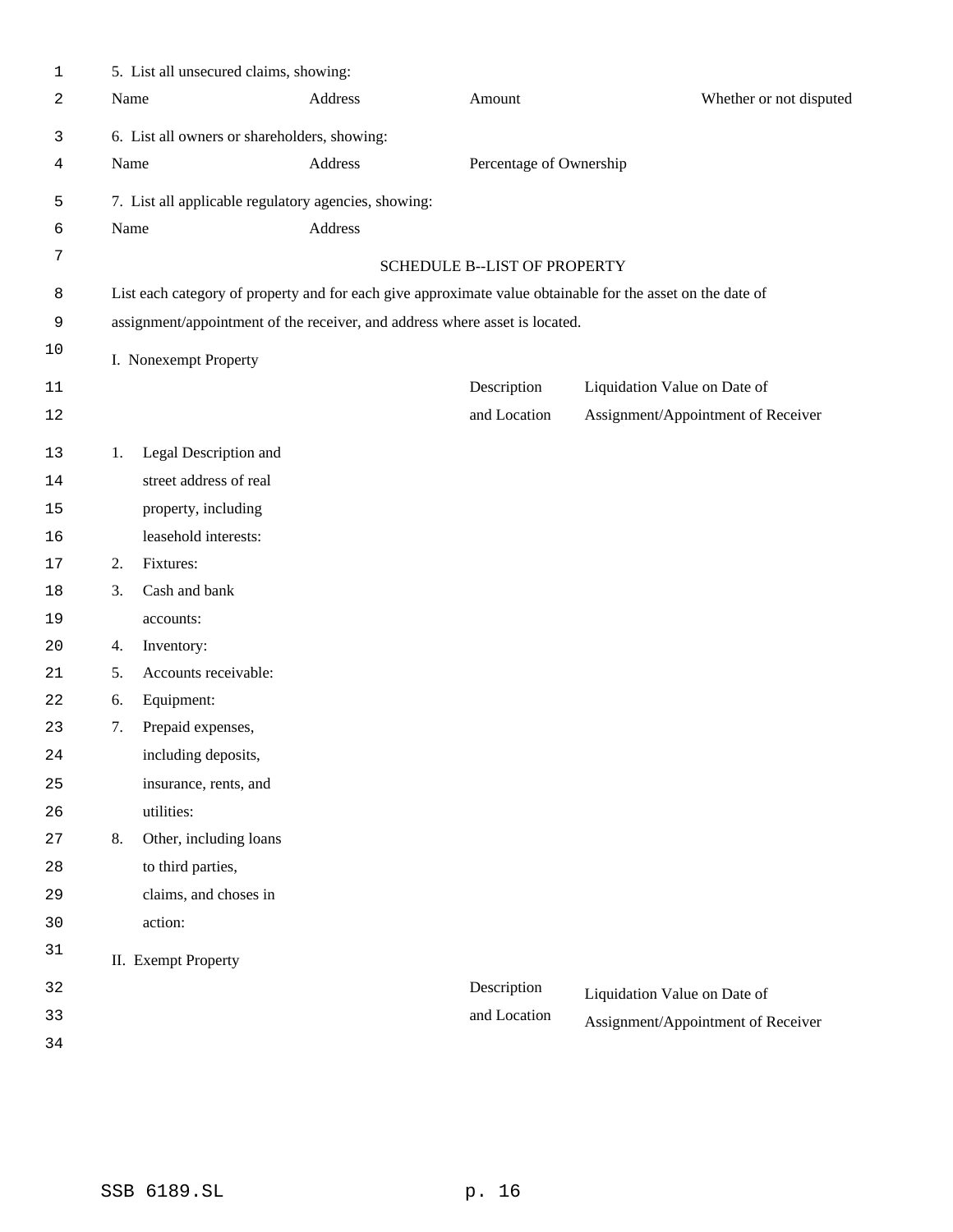I DECLARE under penalty of perjury under the laws of the state of Washington that the foregoing is true, correct, and complete to the best of my knowledge. DATED this . . . day of . . . . . . . . , at . . . . . . . , state of . . . . . . . . .

 (4) When schedules are filed by a person making a general assignment of property for the benefit of creditors under chapter 7.08

RCW, the schedules shall be duly verified upon oath by such person.

. . . . . . . . . . . . . . . . . . . . . . . .

[SIGNATURE]

 

 (5) The receiver shall obtain an appraisal or other independent valuation of the property in the receiver's possession if ordered by the court. (6) The receiver shall file a complete inventory of the property in the receiver's possession if ordered by the court. NEW SECTION. **Sec. 12.** A new section is added to chapter 7.60 RCW to read as follows: RECEIVER'S REPORTS. A general receiver shall file with the court a monthly report of the receiver's operations and financial affairs unless otherwise ordered by the court. Except as otherwise ordered by the court, each report of a general receiver shall be due by the last day of the subsequent month and shall include the following: (1) A balance sheet; (2) A statement of income and expenses; (3) A statement of cash receipts and disbursements; (4) A statement of accrued accounts receivable of the receiver. The statement shall disclose amounts considered to be uncollectable; (5) A statement of accounts payable of the receiver, including professional fees. The statement shall list the name of each creditor 27 and the amounts owing and remaining unpaid over thirty days; and (6) A tax disclosure statement, which shall list postfiling taxes due or tax deposits required, the name of the taxing agency, the amount due, the date due, and an explanation for any failure to make payments or deposits. A custodial receiver shall file with the court all such reports the court may require. NEW SECTION. **Sec. 13.** A new section is added to chapter 7.60 RCW to read as follows: p. 17 SSB 6189.SL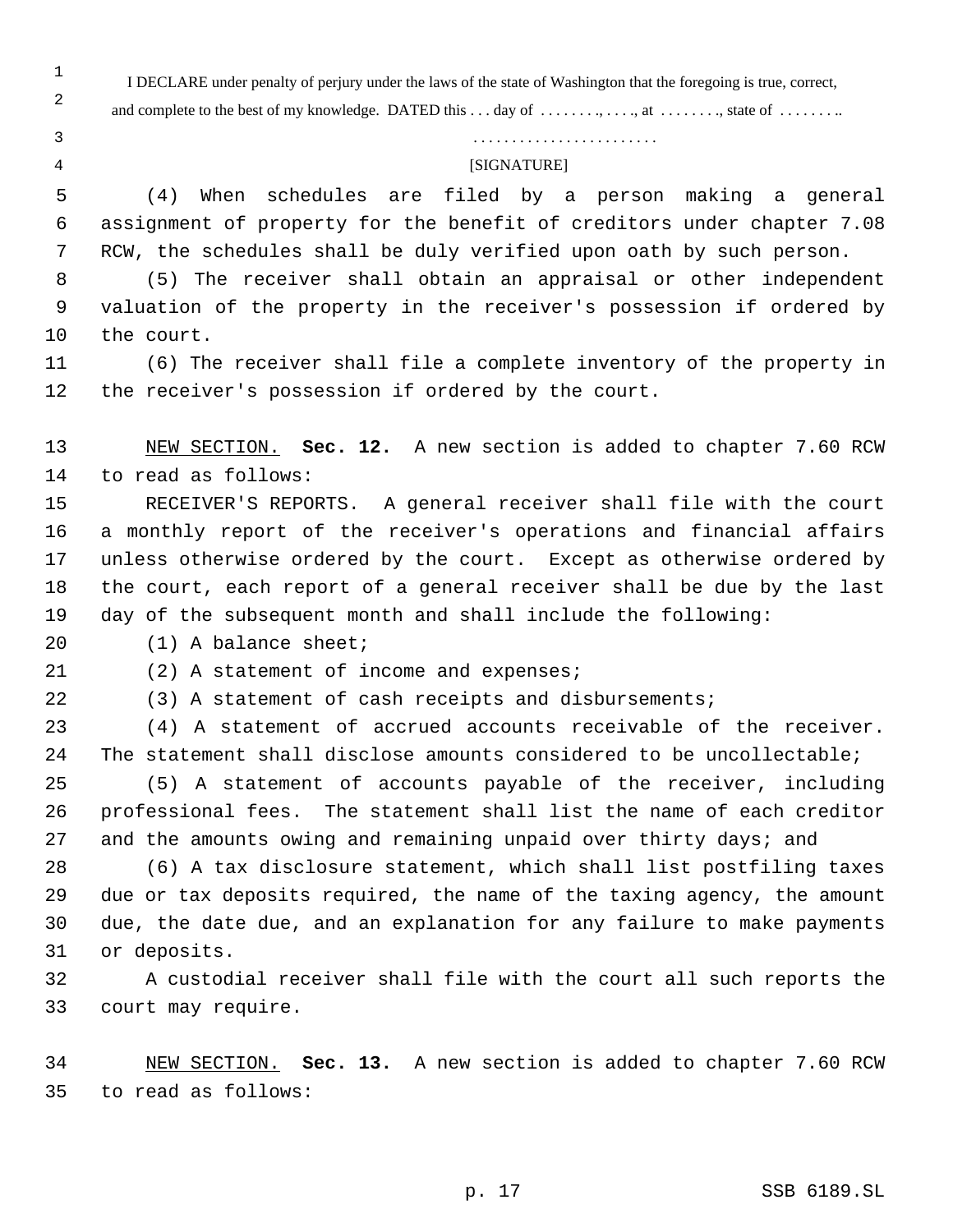AUTOMATIC STAY OF CERTAIN PROCEEDINGS. (1) Except as otherwise ordered by the court, the entry of an order appointing a general receiver or a custodial receiver with respect to all of a person's property shall operate as a stay, applicable to all persons, of:

 (a) The commencement or continuation, including the issuance or employment of process, of a judicial, administrative, or other action or proceeding against the person over whose property the receiver is appointed that was or could have been commenced before the entry of the order of appointment, or to recover a claim against the person that 10 arose before the entry of the order of appointment;

 (b) The enforcement, against the person over whose property the receiver is appointed or any estate property, of a judgment obtained 13 before the order of appointment;

 (c) Any act to obtain possession of estate property from the receiver, or to interfere with, or exercise control over, estate property;

 (d) Any act to create, perfect, or enforce any lien or claim against estate property except by exercise of a right of setoff, to the extent that the lien secures a claim against the person that arose before the entry of the order of appointment; or

 (e) Any act to collect, assess, or recover a claim against the person that arose before the entry of the order of appointment.

 (2) The stay shall automatically expire as to the acts specified in subsection (1)(a), (b), and (e) of this section sixty days after the entry of the order of appointment unless before the expiration of the sixty-day period the receiver, for good cause shown, obtains an order of the court extending the stay, after notice and a hearing. A person whose action or proceeding is stayed by motion to the court may seek relief from the stay for good cause shown. Any judgment obtained against the person over whose property the receiver is appointed or estate property following the entry of the order of appointment is not a lien against estate property unless the receivership is terminated prior to a conveyance of the property against which the judgment would otherwise constitute a lien.

 (3) The entry of an order appointing a receiver does not operate as a stay of:

 (a) The commencement or continuation of a criminal proceeding 38 against the person over whose property the receiver is appointed;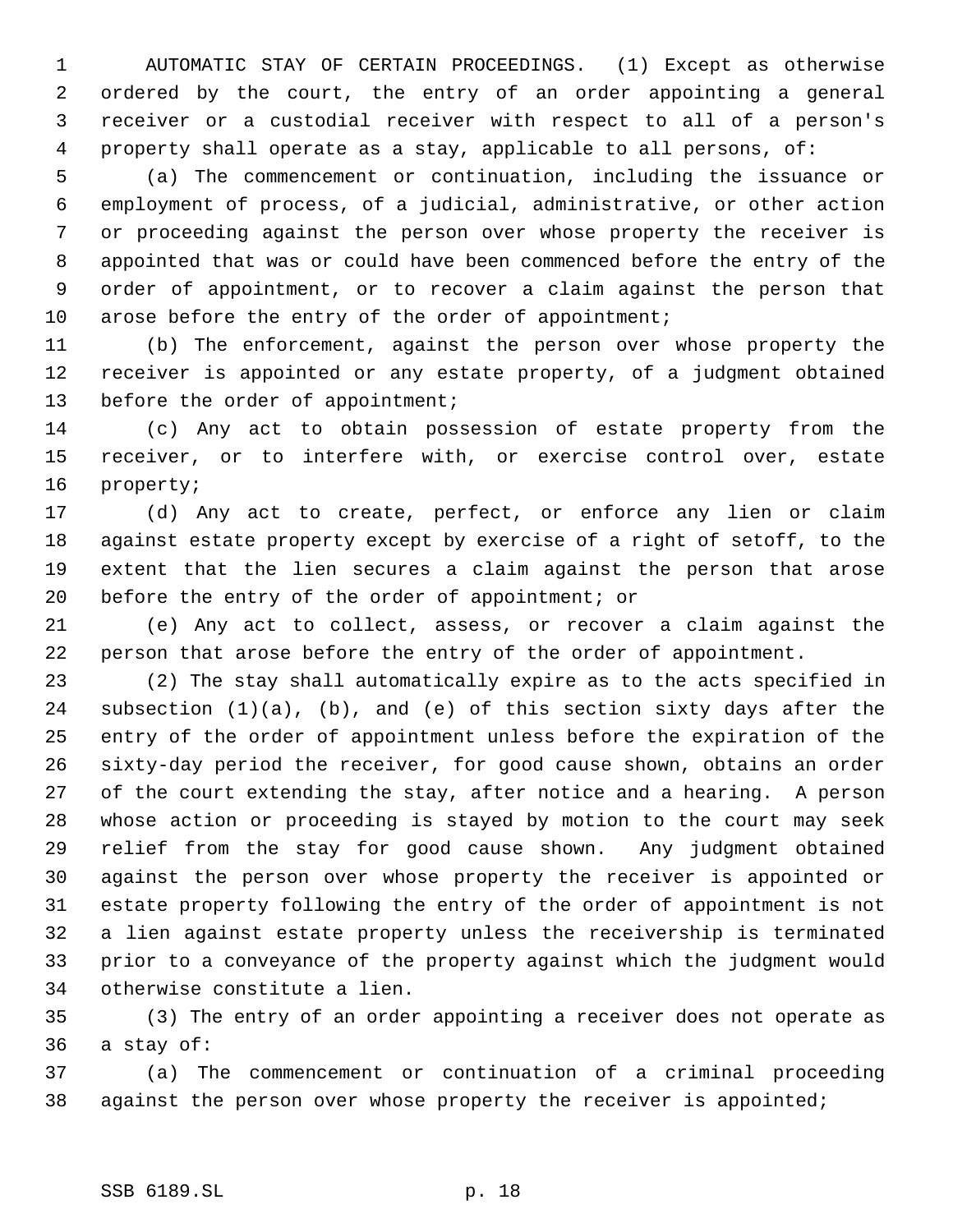(b) The commencement or continuation of an action or proceeding to establish paternity, or to establish or modify an order for alimony, maintenance, or support, or to collect alimony, maintenance, or support under any order of a court;

 (c) Any act to perfect, or to maintain or continue the perfection of, an interest in estate property if the interest perfected would be effective against a creditor of the person over whose property the receiver is appointed holding at the time of the entry of the order of appointment either a perfected nonpurchase money security interest under chapter 62A.9A RCW against the property involved, or a lien by attachment, levy, or the like, whether or not such a creditor exists. If perfection of an interest would require seizure of the property involved or the commencement of an action, the perfection shall instead be accomplished by filing, and by serving upon the receiver, or receiver's counsel, if any, notice of the interest within the time fixed by law for seizure or commencement;

 (d) The commencement or continuation of an action or proceeding by 18 a governmental unit to enforce its police or regulatory power;

 (e) The enforcement of a judgment, other than a money judgment, obtained in an action or proceeding by a governmental unit to enforce its police or regulatory power, or with respect to any licensure of the 22 person over whose property the receiver is appointed;

 (f) The exercise of a right of setoff, including but not limited to (i) any right of a commodity broker, forward contract merchant, stockbroker, financial institution, or securities clearing agency to set off a claim for a margin payment or settlement payment arising out of a commodity contract, forward contract, or securities contract against cash, securities, or other property held or due from the commodity broker, forward contract merchant, stockbroker, financial institution, or securities clearing agency to margin, guarantee, secure, or settle the commodity contract, forward contract, or securities contract, and (ii) any right of a swap participant to set off a claim for a payment due to the swap participant under or in connection with a swap agreement against any payment due from the swap participant under or in connection with the swap agreement or against cash, securities, or other property of the debtor held by or due from the swap participant to guarantee, secure, or settle the swap agreement; or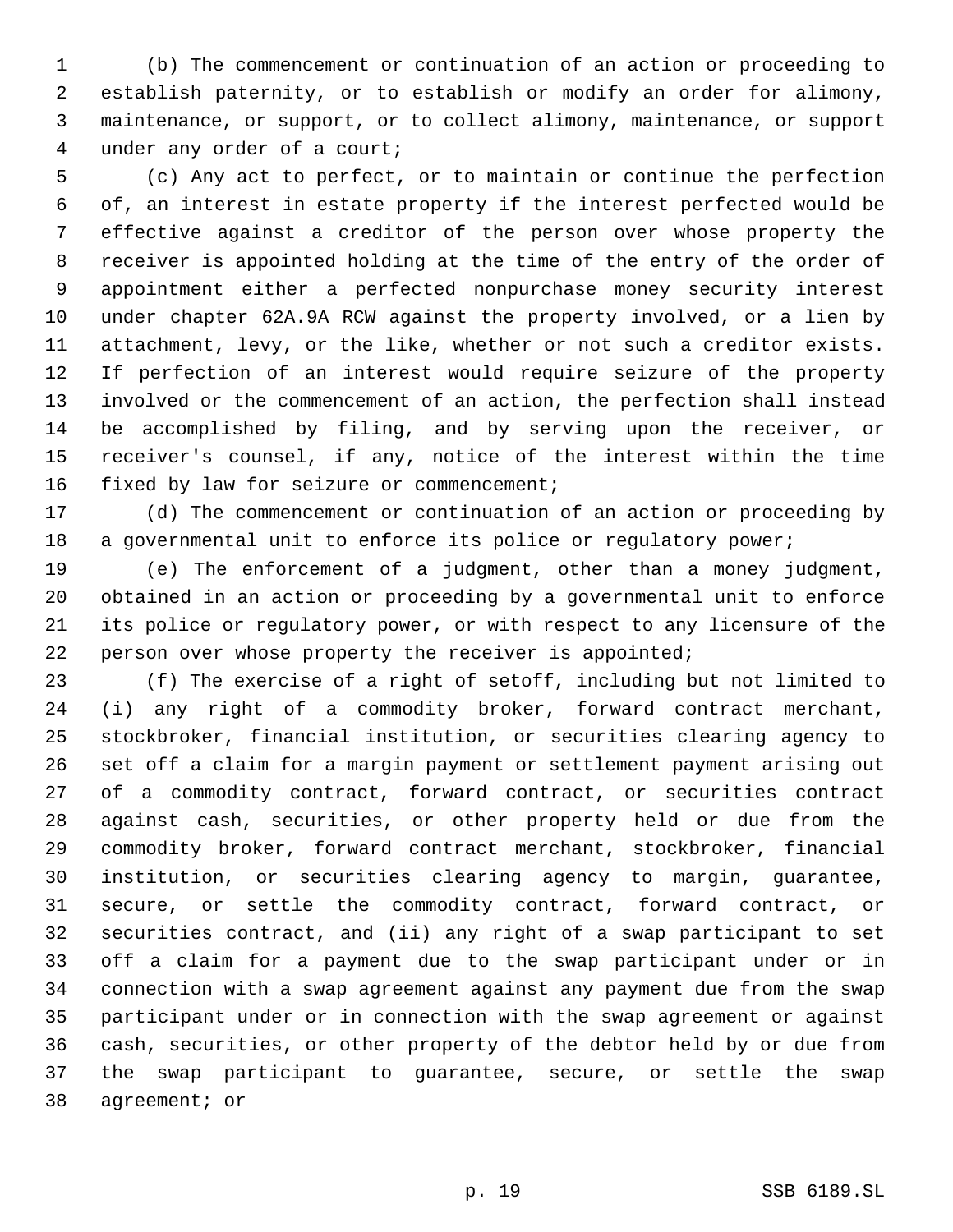(g) The establishment by a governmental unit of any tax liability and any appeal thereof.

 NEW SECTION. **Sec. 14.** A new section is added to chapter 7.60 RCW to read as follows:

 UTILITY SERVICE. A utility providing service to estate property may not alter, refuse, or discontinue service to the property without first giving the receiver fifteen days' notice of any default or intention to alter, refuse, or discontinue service to estate property. This section does not prohibit the court, upon motion by the receiver, to prohibit the alteration or cessation of utility service if the receiver can furnish adequate assurance of payment, in the form of deposit or other security, for service to be provided after entry of the order appointing the receiver.

 NEW SECTION. **Sec. 15.** A new section is added to chapter 7.60 RCW to read as follows:

 EXECUTORY CONTRACTS AND UNEXPIRED LEASES. (1) A general receiver may assume or reject any executory contract or unexpired lease of the person over whose property the receiver is appointed upon order of the court following notice to the other party to the contract or lease upon notice and a hearing. The court may condition assumption or rejection of any executory contract or unexpired lease on the terms and conditions the court believes are just and proper under the particular circumstances of the case. A general receiver's performance of an executory contract or unexpired lease prior to the court's authorization of its assumption or rejection shall not constitute an assumption of the contract or lease, or an agreement by the receiver to assume it, nor otherwise preclude the receiver thereafter from seeking the court's authority to reject it.

 (2) Any obligation or liability incurred by a general receiver on account of the receiver's assumption of an executory contract or unexpired lease shall be treated as an expense of the receivership. A general receiver's rejection of an executory contract or unexpired lease shall be treated as a breach of the contract or lease occurring immediately prior to the receiver's appointment; and the receiver's right to possess or use property pursuant to any executory contract or lease shall terminate upon rejection of the contract or lease. The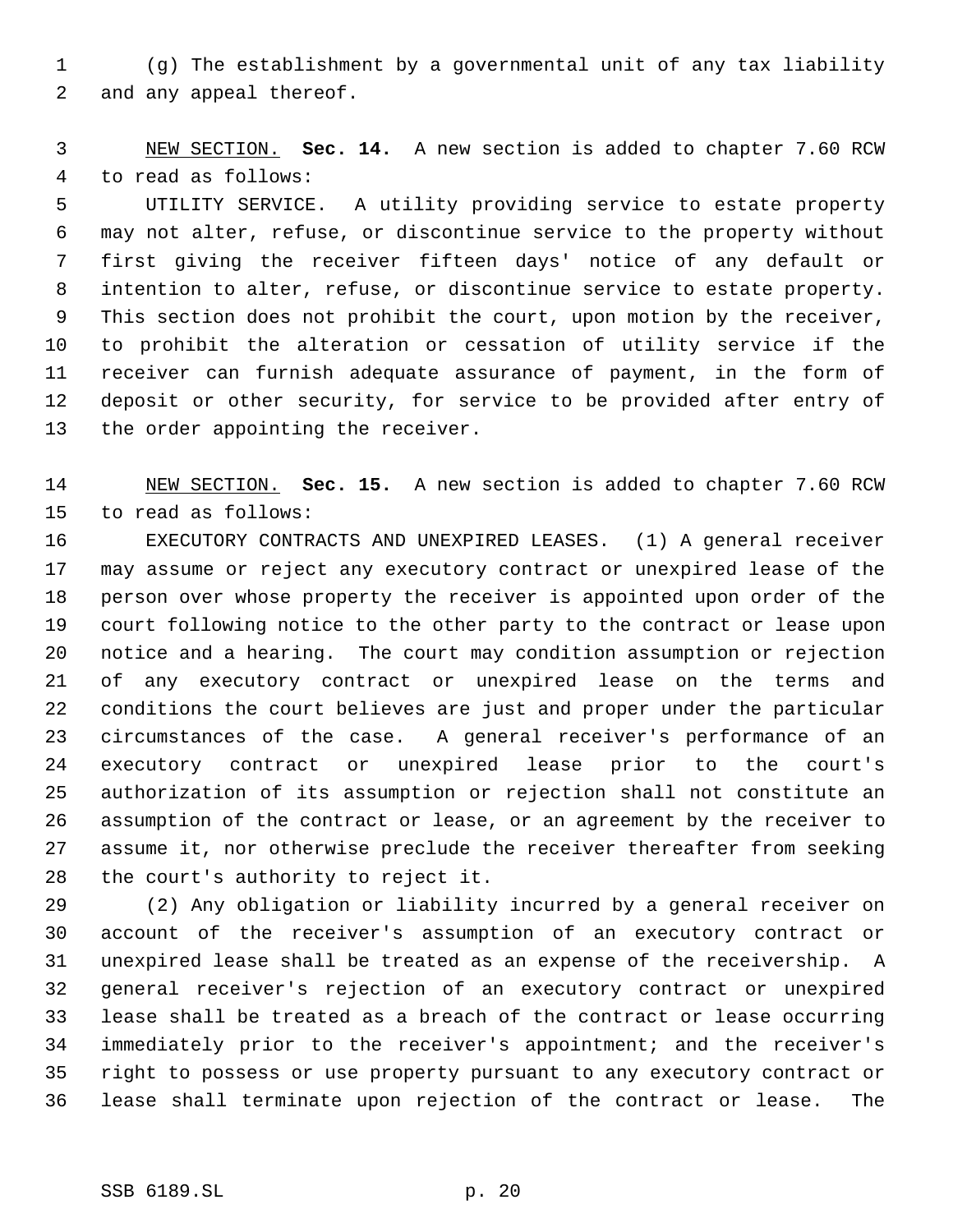other party to an executory contract or unexpired lease that is rejected by a general receiver may take such steps as may be necessary under applicable law to terminate or cancel the contract or lease. The claim of a party to an executory contract or unexpired lease resulting from a general receiver's rejection of it shall be served upon the receiver in the manner provided for by section 23 of this act within thirty days following the rejection.

 (3) A general receiver's power under this section to assume an executory contract or unexpired lease shall not be affected by any provision in the contract or lease that would effect or permit a forfeiture, modification, or termination of it on account of either the receiver's appointment, the financial condition of the person over whose property the receiver is appointed, or an assignment for the benefit of creditors by that person.

 (4) A general receiver may not assume an executory contract or unexpired lease of the person over whose property the receiver is appointed without the consent of the other party to the contract or lease if:

 (a) Applicable law would excuse a party, other than the person over whose property the receiver is appointed, from accepting performance from or rendering performance to anyone other than the person even in the absence of any provisions in the contract or lease expressly restricting or prohibiting an assignment of the person's rights or the performance of the person's duties;

 (b) The contract or lease is a contract to make a loan or extend credit or financial accommodations to or for the benefit of the person over whose property the receiver is appointed, or to issue a security of the person; or

 (c) The executory contract or lease expires by its own terms, or under applicable law prior to the receiver's assumption thereof.

 (5) A receiver may not assign an executory contract or unexpired lease without assuming it, absent the consent of the other parties to the contract or lease.

 (6) If the receiver rejects an executory contract or unexpired lease for:

 (a) The sale of real property under which the person over whose property the receiver is appointed is the seller and the purchaser is in possession of the real property;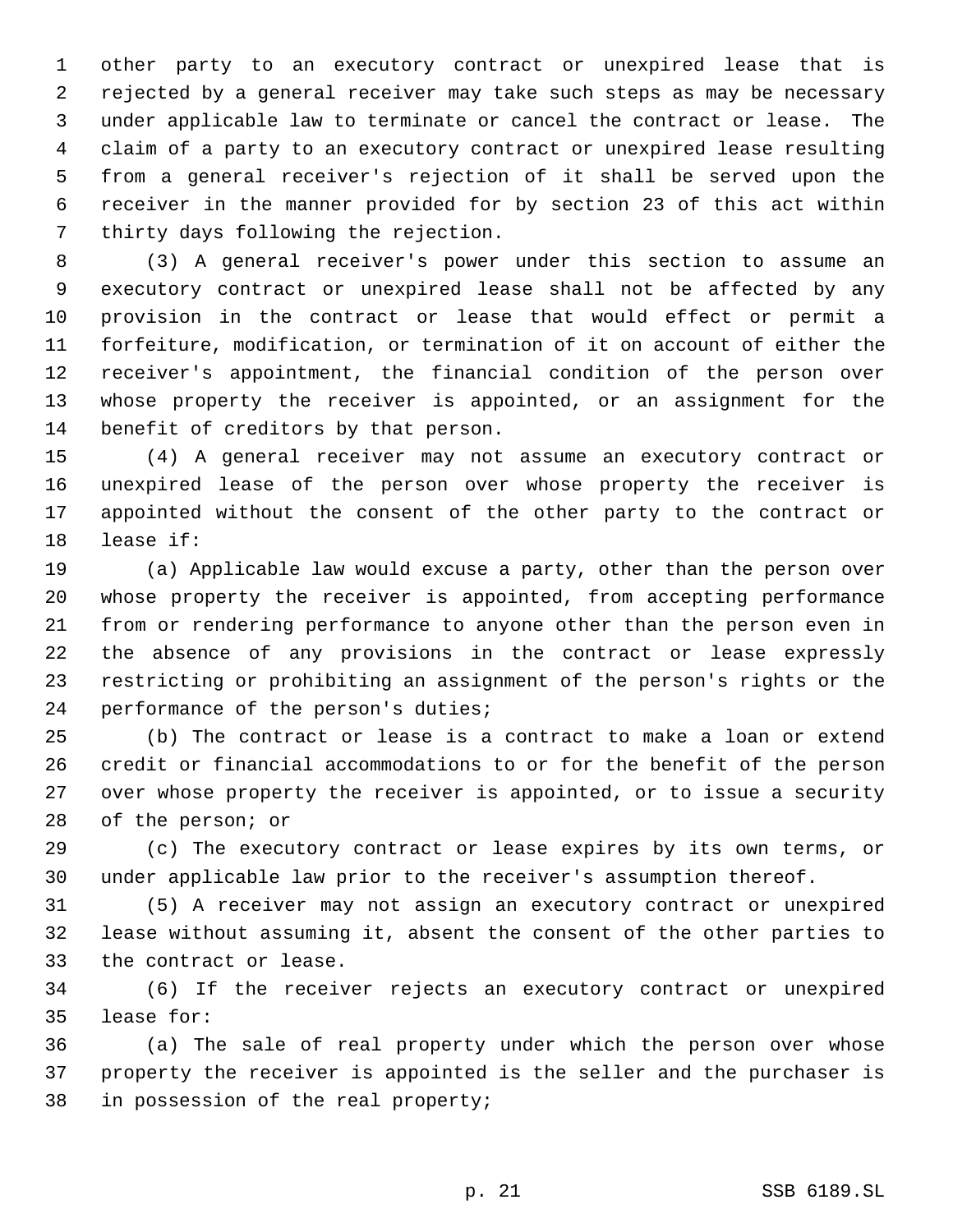(b) The sale of a real property timeshare interest under which the person over whose property the receiver is appointed is the seller;

 (c) The license of intellectual property rights under which the person over whose property the receiver is appointed is the licensor; or

 (d) The lease of real property in which the person over whose property the receiver is appointed is the lessor;

 then the purchaser, licensee, or lessee may treat the rejection as a termination of the contract, license agreement, or lease, or alternatively, the purchaser, licensee, or lessee may remain in possession in which case the purchaser, licensee, or lessee shall continue to perform all obligations arising thereunder as and when they may fall due, but may offset against any payments any damages occurring on account of the rejection after it occurs. The purchaser of real property in such a case is entitled to receive from the receiver any deed or any other instrument of conveyance which the person over whose property the receiver is appointed is obligated to deliver under the executory contract when the purchaser becomes entitled to receive it, and the deed or instrument has the same force and effect as if given by the person. A purchaser, licensee, or lessee who elects to remain in possession under the terms of this subsection has no rights against the receiver on account of any damages arising from the receiver's rejection except as expressly provided for by this subsection. A purchaser of real property who elects to treat rejection of an executory contract as a termination has a lien against the interest in that real property of the person over whose property the receiver is appointed for the recovery of any portion of the purchase price that the purchaser has paid.

 (7) Any contract with the state shall be deemed rejected if not assumed within sixty days of appointment of a general receiver unless the receiver and state agency agree to its assumption.

 (8) Nothing in this chapter affects the enforceability of antiassignment prohibitions provided under contract or applicable law.

 NEW SECTION. **Sec. 16.** A new section is added to chapter 7.60 RCW to read as follows:

 RECEIVERSHIP FINANCING. (1) If a receiver is authorized to operate the business of a person or manage a person's property, the receiver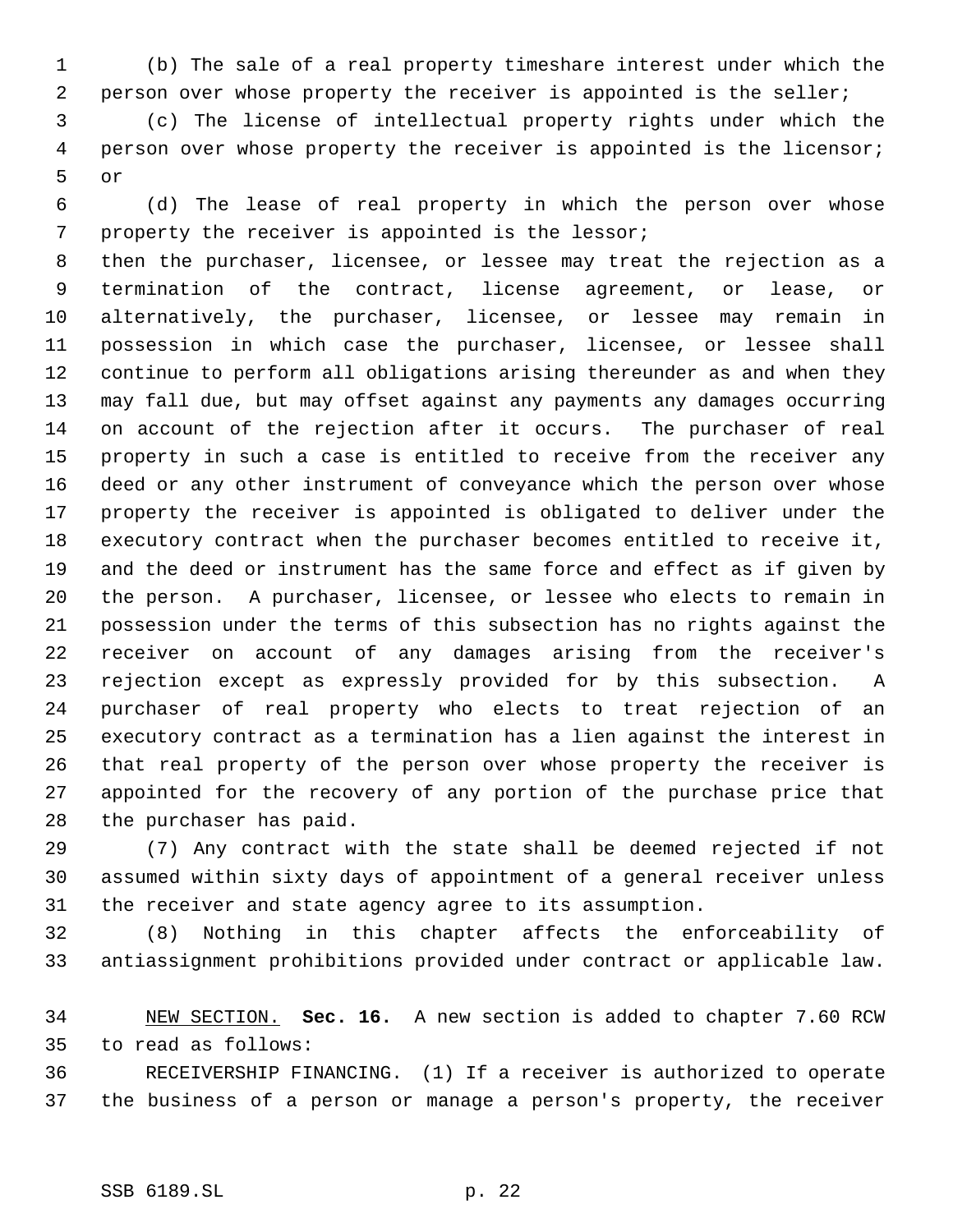may obtain unsecured credit and incur unsecured debt in the ordinary course of business allowable under section 25(1)(a) of this act as an administrative expense of the receiver without order of the court.

 (2) The court, after notice and a hearing, may authorize a receiver to obtain credit or incur indebtedness other than in the ordinary course of business. The court may allow the receiver to mortgage, pledge, hypothecate, or otherwise encumber estate property as security for repayment of any indebtedness that the receiver may incur.

 NEW SECTION. **Sec. 17.** A new section is added to chapter 7.60 RCW to read as follows:

 ABANDONMENT OF PROPERTY. The receiver, or any party in interest, upon order of the court following notice and a hearing, and upon the conditions or terms the court considers just and proper, may abandon any estate property that is burdensome to the receiver or is of inconsequential value or benefit. However, a receiver may not abandon property that is a hazard or potential hazard to the public in contravention of a state statute or rule that is reasonably designed to protect the public health or safety from identified hazards, including but not limited to chapters 70.105 and 70.105D RCW. Property that is abandoned no longer constitutes estate property.

 NEW SECTION. **Sec. 18.** A new section is added to chapter 7.60 RCW to read as follows:

 ACTIONS BY AND AGAINST THE RECEIVER OR AFFECTING PROPERTY HELD BY RECEIVER. (1) The receiver has the right to sue and be sued in the receiver's capacity as such, without leave of court, in all cases necessary or proper for the conduct of the receivership. However, action seeking to dispossess the receiver of any estate property or otherwise to interfere with the receiver's management or control of any estate property may not be maintained or continued unless permitted by order of the court obtained upon notice and a hearing.

 (2) Litigation by or against a receiver is adjunct to the receivership case. The clerk of the court shall assign a cause number that reflects the relationship of any litigation to the receivership case. All pleadings in adjunct litigation shall include the cause number of the receivership case as well as the adjunct litigation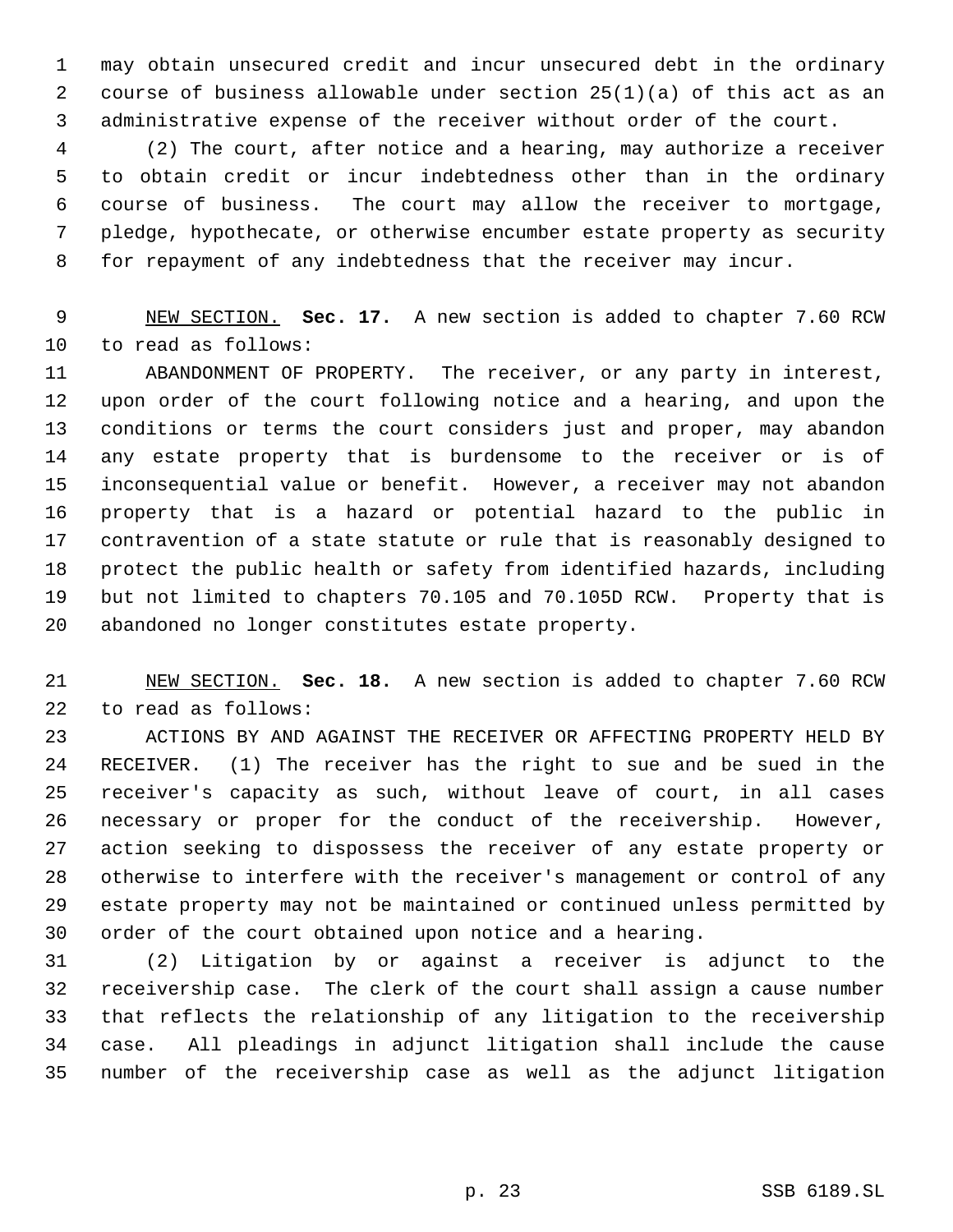number assigned by the clerk of the court. All adjunct litigation shall be referred to the judge, if any, assigned to the receivership case.

 (3) The receiver may be joined or substituted as a party in any suit or proceeding that was pending at the time of the receiver's appointment and in which the person over whose property the receiver is appointed is a party, upon application by the receiver to the court or agency before which the action is pending.

 (4) Venue for adjunct litigation by or against the receiver shall lie in the court in which the receivership is pending, if the courts of this state have jurisdiction over the cause. Actions in other courts in this state shall be transferred to the court upon the receiver's filing of a motion for change of venue, provided that the receiver files the motion within thirty days following service of original process upon the receiver. However, actions in other courts or forums in which a state agency is a party shall not be transferred on request of the receiver absent consent of the affected state agency or grounds provided under other applicable law.

 (5) Action by or against a receiver does not abate by reason of death or resignation of the receiver, but continues against the successor receiver or against the entity in receivership, if a successor receiver is not appointed.

 (6) Whenever the assets of any domestic or foreign corporation, that has been doing business in this state, has been placed in the hands of any general receiver and the receiver is in possession of its assets, service of all process upon the corporation may be made upon the receiver.

 (7) A judgment against a general receiver is not a lien on the property or funds of the receivership, nor shall any execution issue thereon, but upon entry of the judgment in the court in which a general receivership is pending, or upon filing in a general receivership of a certified copy of the judgment from another jurisdiction, the judgment shall be treated as an allowed claim in the receivership. A judgment against a custodial receiver shall be treated and has the same effect as a judgment against the person over whose property the receiver is appointed, except that the judgment is not enforceable against estate property unless otherwise ordered by the court upon notice and a hearing.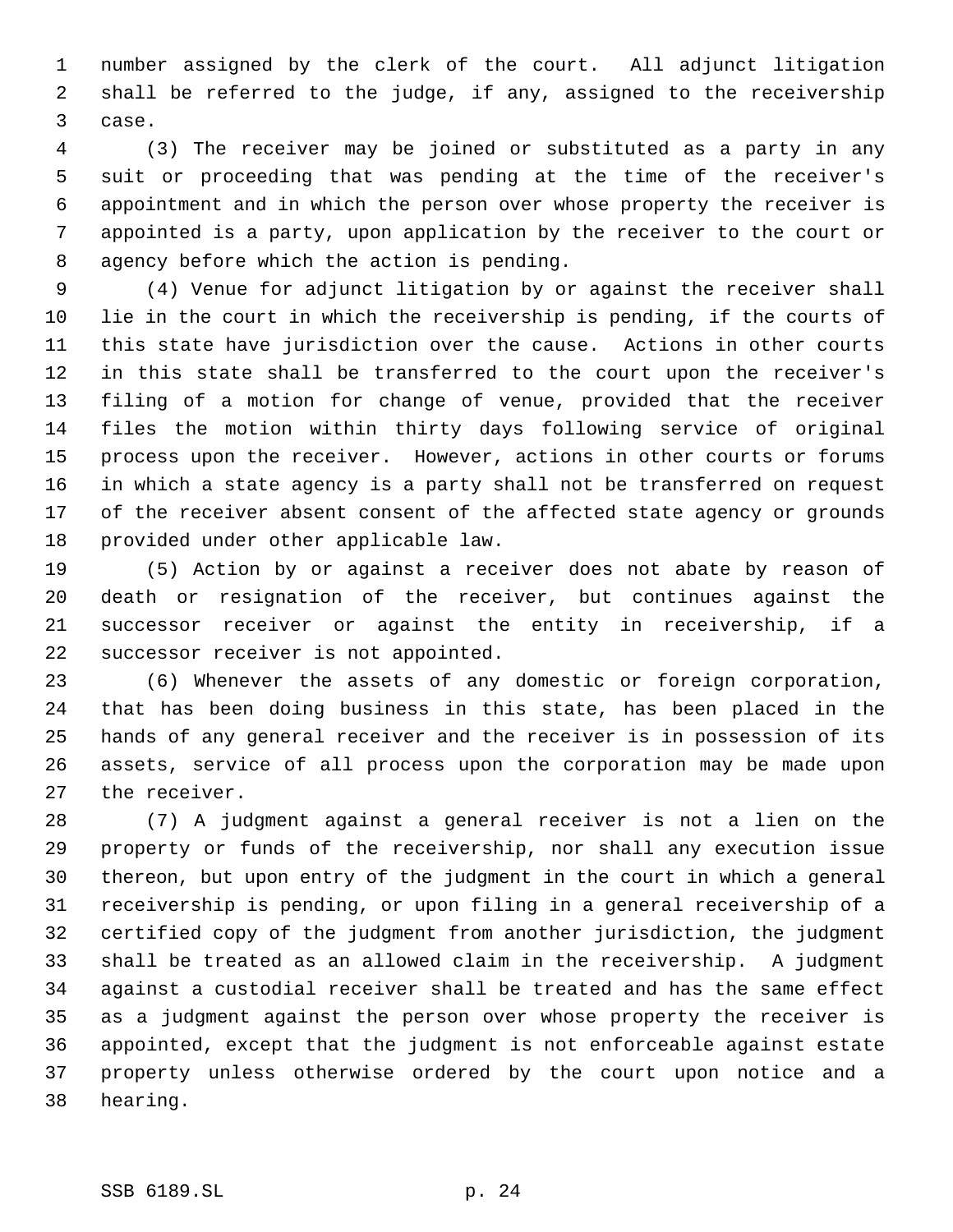NEW SECTION. **Sec. 19.** A new section is added to chapter 7.60 RCW to read as follows:

 PERSONAL LIABILITY OF RECEIVER. (1)(a) The receiver is personally liable to the person over whose property the receiver is appointed or its record or beneficial owners, or to the estate, for loss or diminution in value of or damage to estate property, only if (i) the loss or damage is caused by a failure on the part of the receiver to comply with an order of the court, or (ii) the loss or damage is caused by an act or omission for which members of a board of directors of a business corporation organized and existing under the laws of this state who vote to approve the act or omission are liable to the corporation in cases in which the liability of directors is limited to the maximum extent permitted by RCW 23B.08.320.

 (b) A general receiver is personally liable to state agencies for failure to remit sales tax collected after appointment. A custodial receiver is personally liable to state agencies for failure to remit sales tax collected after appointment with regard to assets administered by the receiver.

 (2) The receiver has no personal liability to a person other than the person over whose property the receiver is appointed or its record or beneficial owners for any loss or damage occasioned by the receiver's performance of the duties imposed by the appointment, or out of the receiver's authorized operation of any business of a person, except loss or damage occasioned by fraud on the part of the receiver, by acts intended by the receiver to cause loss or damage to the specific claimant, or by acts or omissions for which an officer of a business corporation organized and existing under the laws of this state are liable to the claimant under the same circumstances.

 (3) Notwithstanding subsections (1)(a) and (2) of this section, a receiver has no personal liability to any person for acts or omissions of the receiver specifically contemplated by any order of the court.

 (4) A person other than a successor receiver duly appointed by the court does not have a right of action against a receiver under this section to recover property or the value thereof for or on behalf of the estate.

 NEW SECTION. **Sec. 20.** A new section is added to chapter 7.60 RCW to read as follows: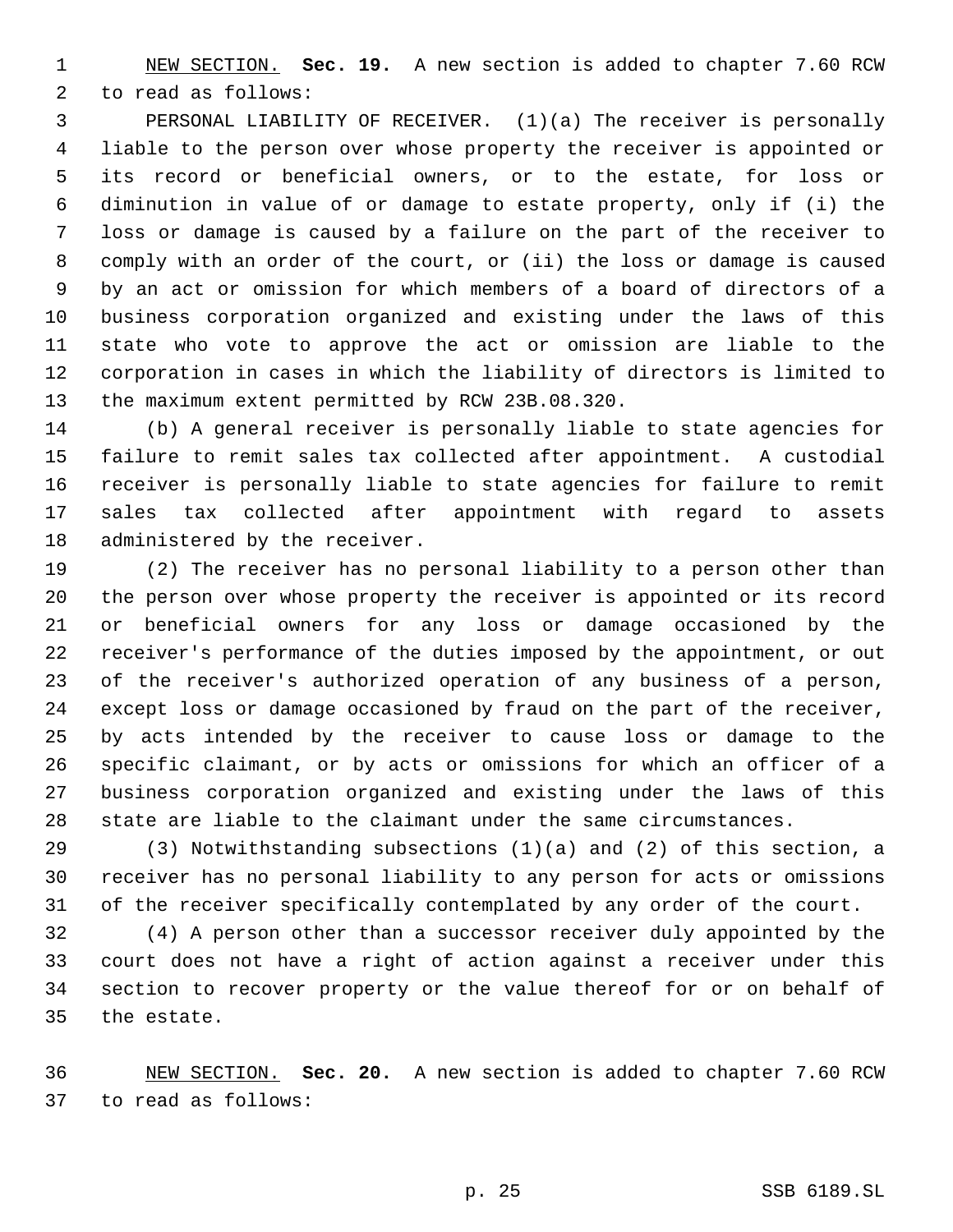EMPLOYMENT AND COMPENSATION OF PROFESSIONALS. (1) The receiver, with the court's approval, may employ one or more attorneys, accountants, appraisers, auctioneers, or other professional persons that do not hold or represent an interest adverse to the estate to represent or assist the receiver in carrying out the receiver's duties.

 (2) A person is not disqualified for employment under this section solely because of the person's employment by, representation of, or other relationship with a creditor or other party in interest, if the relationship is disclosed in the application for the person's employment and if the court determines that there is no actual conflict of interest or inappropriate appearance of a conflict.

 (3) This section does not preclude the court from authorizing the receiver to act as attorney or accountant if the authorization is in the best interests of the estate.

 (4) The receiver, and any professionals employed by the receiver, is permitted to file an itemized billing statement with the court indicating both the time spent, billing rates of all who perform work to be compensated, and a detailed list of expenses and serve copies on any person who has been joined as a party in the action, or any person requesting the same, advising that unless objections are filed with the court, the receiver may make the payments specified in the notice. If an objection is filed, the receiver or professional whose compensation is affected may request the court to hold a hearing on the objection on five days' notice to the persons who have filed objections. If the receiver is a custodial receiver appointed in aid of foreclosure, payment of fees and expenses may be allowed upon the stipulation of any creditor holding a security interest in the property for whose benefit the receiver is appointed.

 NEW SECTION. **Sec. 21.** A new section is added to chapter 7.60 RCW to read as follows:

 PARTICIPATION OF CREDITORS AND PARTIES IN INTEREST IN RECEIVERSHIP PROCEEDING--EFFECT OF COURT ORDERS ON NONPARTIES. (1) Creditors and parties in interest to whom written notice of the pendency of the receivership is given in accordance with section 23 of this act, and creditors or other persons submitting written claims in the receivership or otherwise appearing and participating in the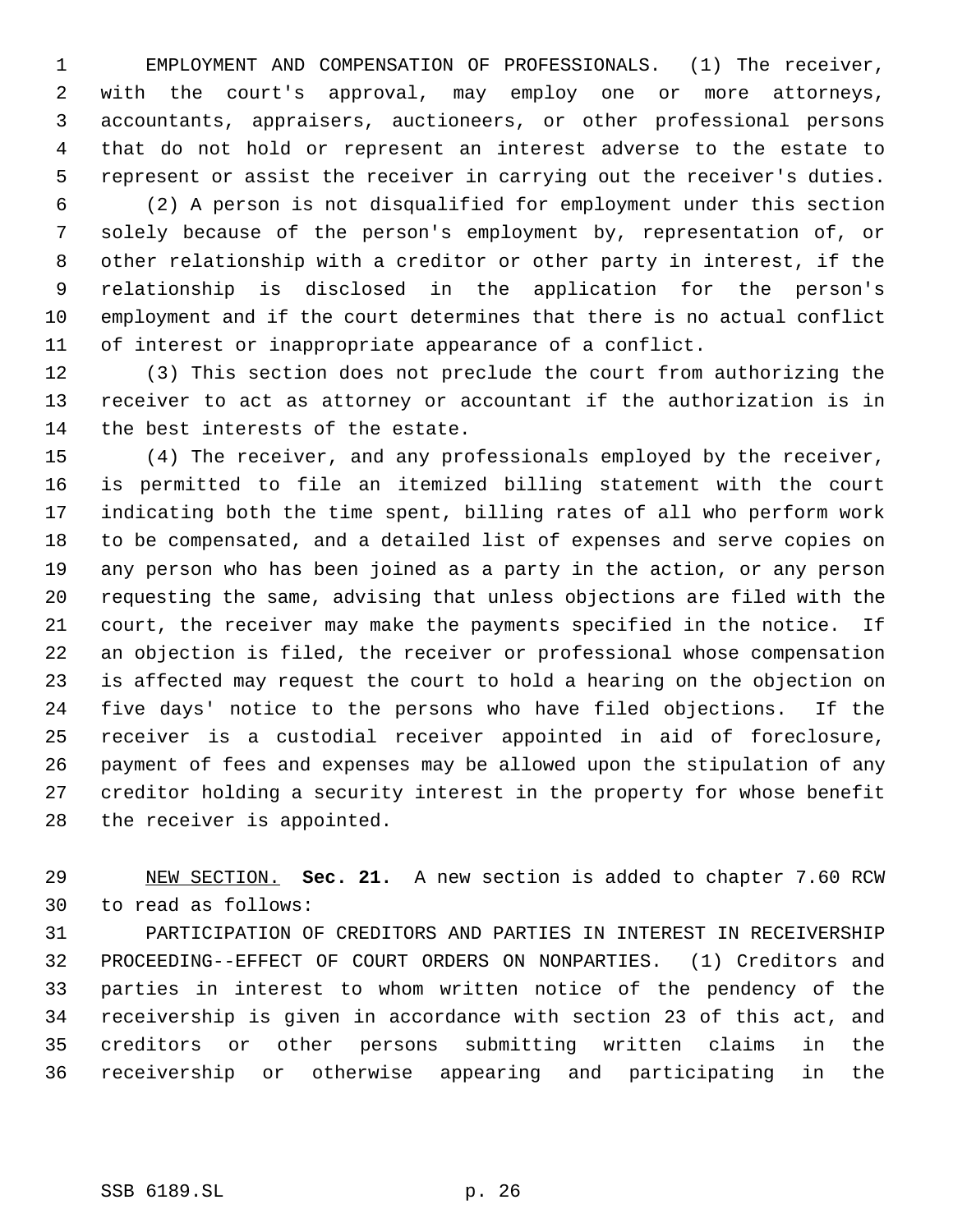receivership, are bound by the acts of the receiver with regard to management and disposition of estate property whether or not they are formally joined as parties.

 (2) Any person having a claim against or interest in any estate property or in the receivership proceedings may appear in the receivership, either in person or by an attorney. Appearance must be made by filing a written notice of appearance, including the name and mailing address of the party in interest, and the name and address of the person's attorney, if any, with the clerk, and by serving a copy of the notice upon the receiver and the receiver's attorney of record, if any. The receiver shall maintain a master mailing list of all persons joined as parties in the receivership and of all persons serving and filing notices of appearance in the receivership in accordance with this section. A creditor or other party in interest has a right to be heard with respect to all matters affecting the person, whether or not the person is joined as a party to the action.

 (3) Any request for relief against a state agency shall be mailed to or otherwise served on the agency and on the office of the attorney general.

 (4) Orders of the court with respect to the treatment of claims and disposition of estate property, including but not limited to orders providing for sales of property free and clear of liens, are effective as to any person having a claim against or interest in the receivership estate and who has actual knowledge of the receivership, whether or not the person receives written notice from the receiver and whether or not the person appears or participates in the receivership.

 (5) The receiver shall give not less than ten days' written notice by mail of any examination by the receiver of the person with respect to whose property the receiver has been appointed and to persons who serve and file an appearance in the proceeding.

 (6) Persons on the master mailing list are entitled to not less than thirty days' written notice of the hearing of any motion or other proceeding involving any proposed:

(a) Allowance or disallowance of any claim or claims;

 (b) Abandonment, disposition, or distribution of estate property, other than an emergency disposition of perishable property or a disposition of property in the ordinary course of business;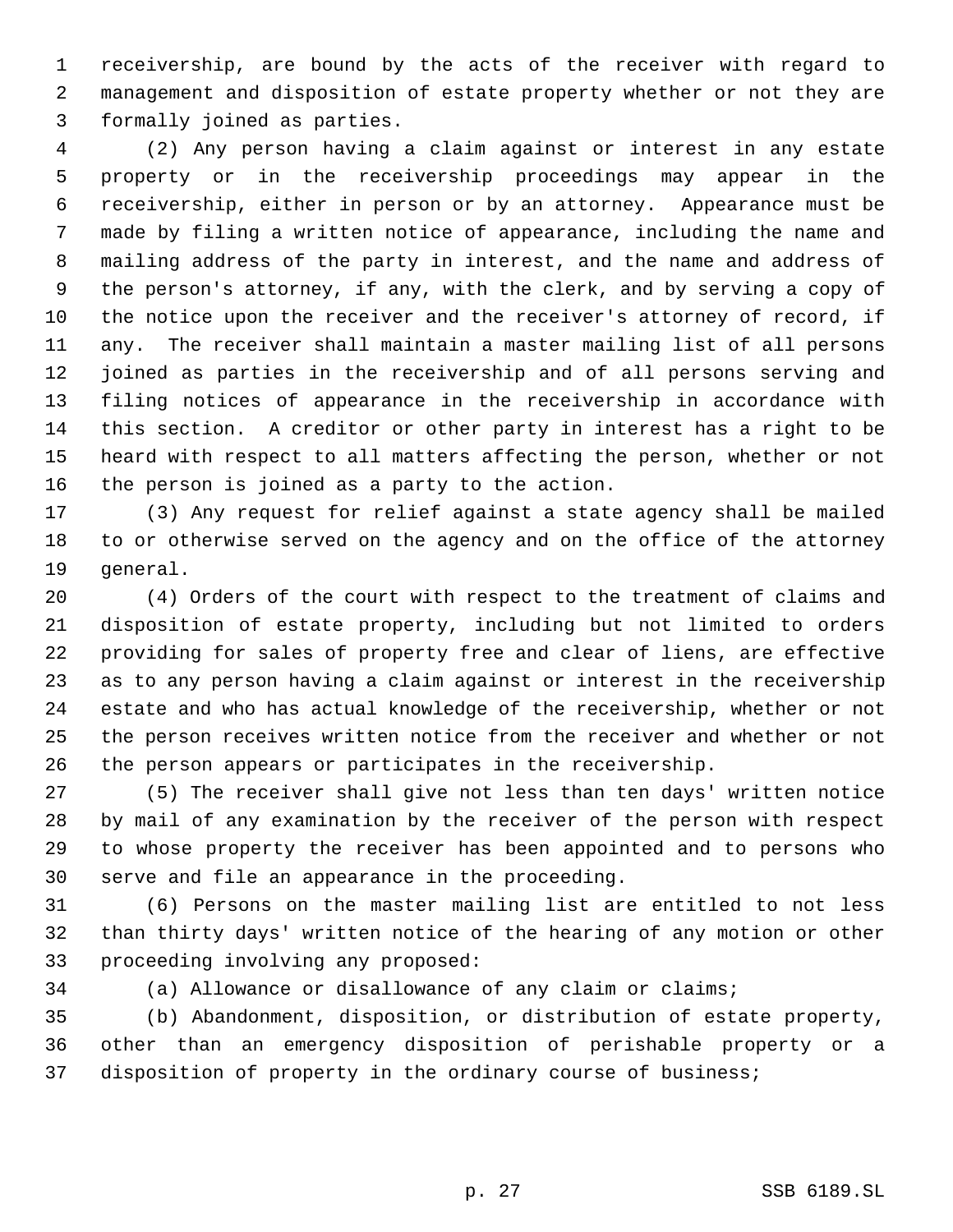(c) Compromise or settlement of a controversy that might affect the 2 distribution to creditors from the estate;

 (d) Compensation of the receiver or any professional employed by the receiver; or

 (e) Application for termination of the receivership or discharge of the receiver. Notice of the application shall also be sent to state taxing and applicable regulatory agencies.

 Any opposition to any motion to authorize any of the actions under (a) through (e) of this subsection must be filed and served upon the receiver and the receiver's attorney, if any, at least three days before the date of the proposed action. Persons on the master mailing list shall be served with all pleadings or in opposition to any motion. The court may require notice to be given to persons on the master mailing list of additional matters the court deems appropriate, and may enlarge or reduce any time period provided for by this section for good cause shown. The receiver shall make a copy of the current master mailing list available to any person on that list upon the person's request.

 (7) All persons duly notified by the receiver of any hearing to approve or authorize an action or a proposed action by the receiver is bound by any order of the court with respect to the action, whether or not the persons have appeared or objected to the action or proposed action or have been joined formally as parties to the particular action.

 (8) Whenever notice is not specifically required to be given under this chapter, the court may consider motions and grant or deny relief without notice or hearing, if it appears that no person joined as a party or who has appeared in the receivership would be prejudiced or harmed by the relief requested.

 NEW SECTION. **Sec. 22.** A new section is added to chapter 7.60 RCW to read as follows:

 NOTICE TO CREDITORS AND OTHER PARTIES IN INTEREST. (1) A general receiver shall give notice of the receivership by publication in a newspaper of general circulation published in the county or counties in which estate property is known to be located once a week for three consecutive weeks, the first notice to be published within twenty days 37 after the date of appointment of the receiver; and by mailing notice to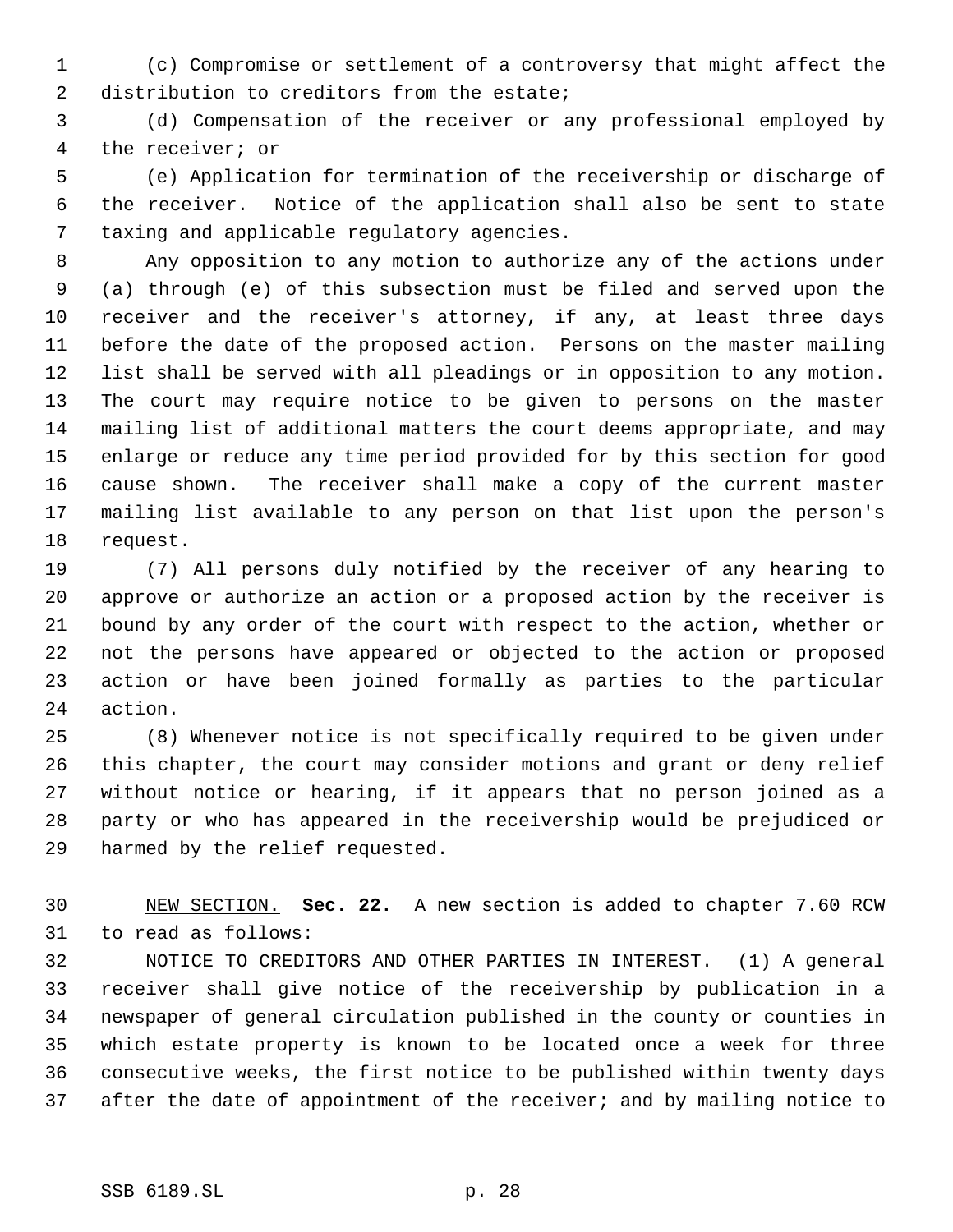all known creditors and other known parties in interest within twenty days after the date of appointment of the receiver. The notice of the receivership shall include the date of appointment of the receiver; the 4 name of the court and the case number; the last day on which claims may be filed and served upon the receiver; and the name and address of the debtor, the receiver, and the receiver's attorney, if any. For purposes of this section, all intangible property of a person is deemed to be located in the county in which an individual owner thereof resides, or in which any entity owning the property maintains its principal administrative offices.

 (2) The notice of the receivership shall be in substantially the following form:

| 13 | IN THE SUPERIOR COURT, IN AND FOR                                                                 |  |
|----|---------------------------------------------------------------------------------------------------|--|
| 14 | COUNTY, WASHINGTON                                                                                |  |
| 15 | [Case Name]<br>Case No.                                                                           |  |
| 16 |                                                                                                   |  |
| 17 | NOTICE OF RECEIVERSHIP                                                                            |  |
| 18 |                                                                                                   |  |
| 19 |                                                                                                   |  |
| 20 |                                                                                                   |  |
| 21 | TO CREDITORS AND OTHER PARTIES IN INTEREST:                                                       |  |
| 22 | PLEASE TAKE NOTICE that a receiver was appointed for ______________, whose last known             |  |
| 23 |                                                                                                   |  |
| 24 | YOU ARE HEREBY FURTHER NOTIFIED that in order to receive any dividend in this proceeding you      |  |
| 25 | must file proof of claim with the receiver on or before _________, ____(120 days from the date of |  |
| 26 | appointment of the receiver).                                                                     |  |
| 27 |                                                                                                   |  |
| 28 | <b>RECEIVER</b>                                                                                   |  |
| 29 |                                                                                                   |  |
| 30 |                                                                                                   |  |
| 31 | NEW SECTION. Sec. 23. A new section is added to chapter 7.60 RCW                                  |  |
| 32 | to read as follows:                                                                               |  |
| 33 | SUBMISSION OF CLAIMS IN GENERAL RECEIVERSHIPS. (1) All claims,                                    |  |
| 34 | whether contingent, liquidated, unliquidated, or disputed, other than                             |  |
| 35 | claims of creditors with security interests in or other liens against                             |  |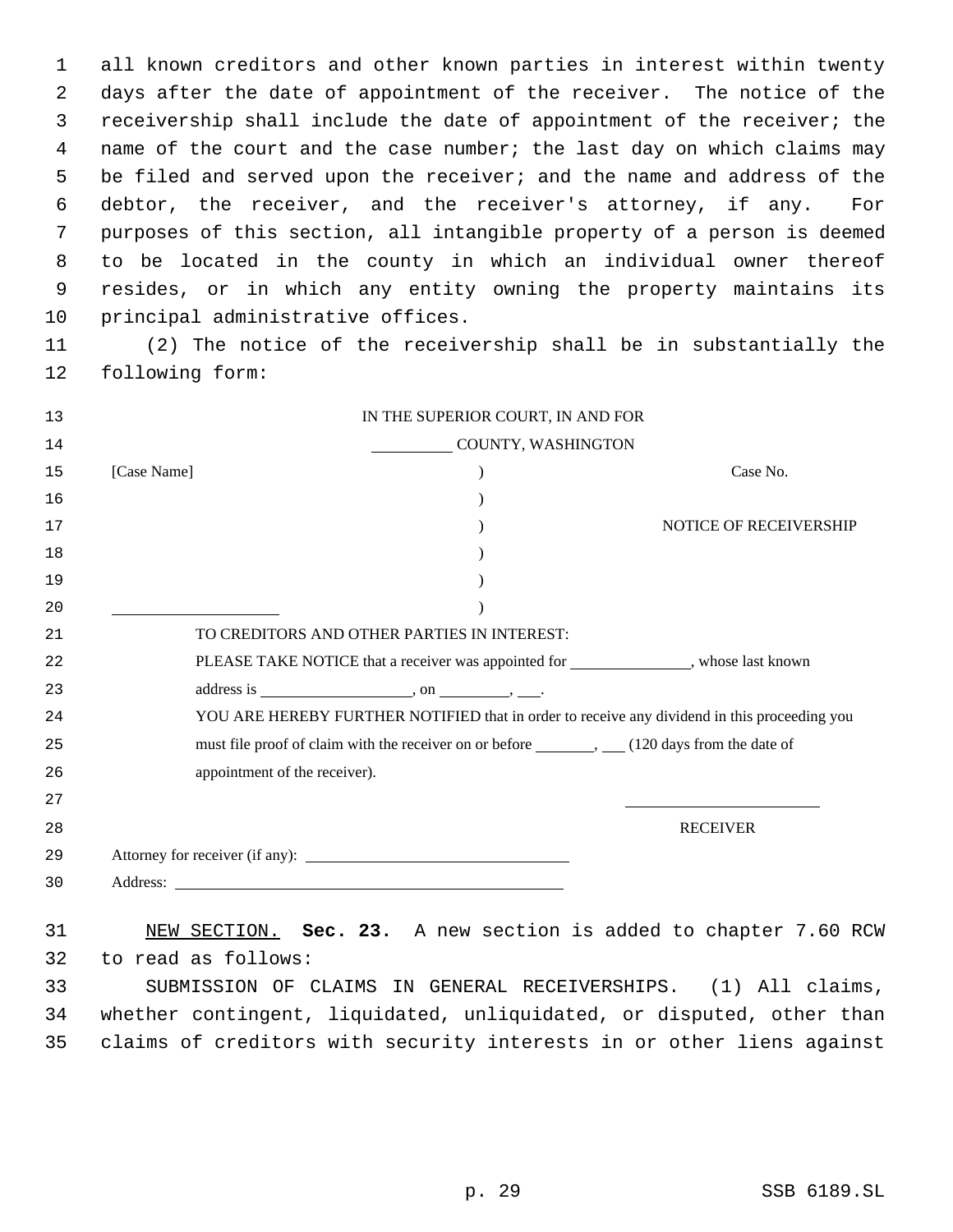property of the estate, arising prior to the receiver's appointment, must be served in accordance with this chapter, and any claim not so filed is barred from participating in any distribution to creditors in any general receivership.

 (2) Claims must be served by delivering the claim to the general receiver within thirty days from the date notice is given by mail under this section, unless the court reduces or extends the period for cause shown, except that a claim arising from the rejection of an executory contract or an unexpired lease of the person over whose property the receiver is appointed may be filed within thirty days after the rejection. Claims need not be filed. Claims must be served by state agencies on the general receiver within one hundred eighty days from the date notice is given by mail under this section.

 (3) Claims must be in written form entitled "Proof of Claim," setting forth the name and address of the creditor and the nature and amount of the claim, and executed by the creditor or the creditor's authorized agent. When a claim, or an interest in estate property of securing the claim, is based on a writing, the original or a copy of the writing must be included as a part of the proof of claim, together with evidence of perfection of any security interest or other lien asserted by the claimant.

 (4) A claim, executed and served in accordance with this section, constitutes prima facie evidence of the validity and amount of the claim.

 NEW SECTION. **Sec. 24.** A new section is added to chapter 7.60 RCW to read as follows:

 OBJECTION TO AND ALLOWANCE OF CLAIMS. (1) At any time prior to the entry of an order approving the general receiver's final report, the general receiver or any party in interest may file with the court an objection to a claim, which objection must be in writing and must set forth the grounds for the objection. A copy of the objection, together with notice of hearing, must be mailed to the creditor at least thirty days prior to the hearing. Claims properly served upon the general receiver and not disallowed by the court are entitled to share in distributions from the estate in accordance with the priorities provided for by this chapter or otherwise by law.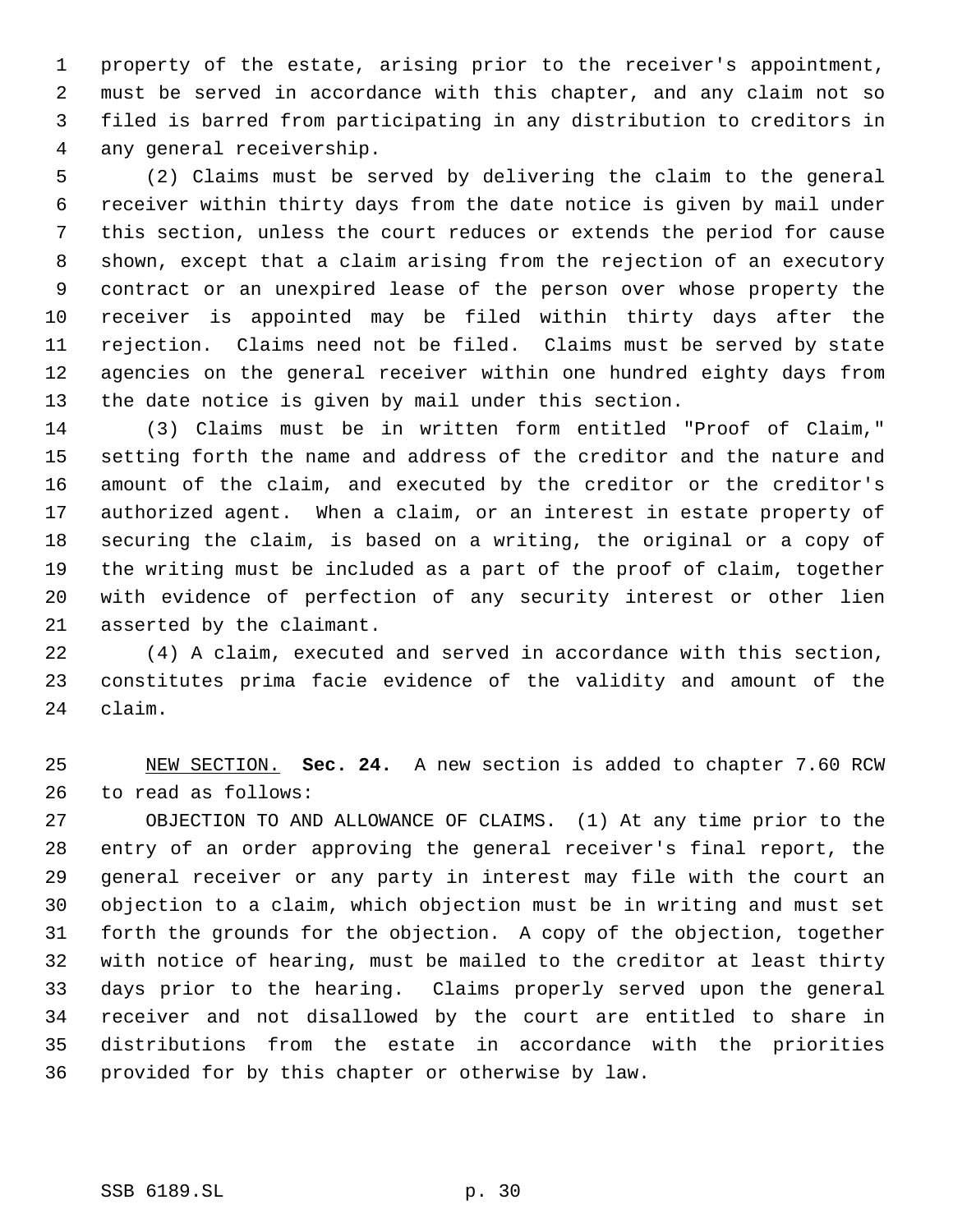(2) Upon the request of a creditor, the general receiver, or any party in interest objecting to the creditor's claim, or upon order of the court, an objection is subject to mediation prior to adjudication of the objection, under the rules or orders adopted or issued with respect to mediations. However, state claims are not subject to mediation absent agreement of the state.

 (3) Upon motion of the general receiver or other party in interest, the following claims may be estimated for purpose of allowance under this section under the rules or orders applicable to the estimation of claims under this subsection:

 (a) Any contingent or unliquidated claim, the fixing or liquidation of which, as the case may be, would unduly delay the administration of the case; or

 (b) Any right to payment arising from a right to an equitable remedy for breach of performance.

 Claims subject to this subsection shall be allowed in the estimated amount thereof.

 NEW SECTION. **Sec. 25.** A new section is added to chapter 7.60 RCW to read as follows:

 PRIORITIES. (1) Allowed claims in a general receivership shall receive distribution under this chapter in the order of priority under (a) through (h) of this subsection and, with the exception of (a) and (c) of this subsection, on a pro rata basis.

 (a) Creditors with liens on property of the estate, which liens are duly perfected under applicable law, shall receive the proceeds from the disposition of their collateral. However, the receiver may recover from property securing an allowed secured claim the reasonable, necessary expenses of preserving, protecting, or disposing of the property to the extent of any benefit to the creditors. If and to the extent that the proceeds are less than the amount of a creditor's allowed claim or a creditor's lien is avoided on any basis, the creditor is an unsecured claim under (h) of this subsection. Secured claims shall be paid from the proceeds in accordance with their respective priorities under otherwise applicable law.

 (b) Actual, necessary costs and expenses incurred during the administration of the estate, other than those expenses allowable under (a) of this subsection, including allowed fees and reimbursement of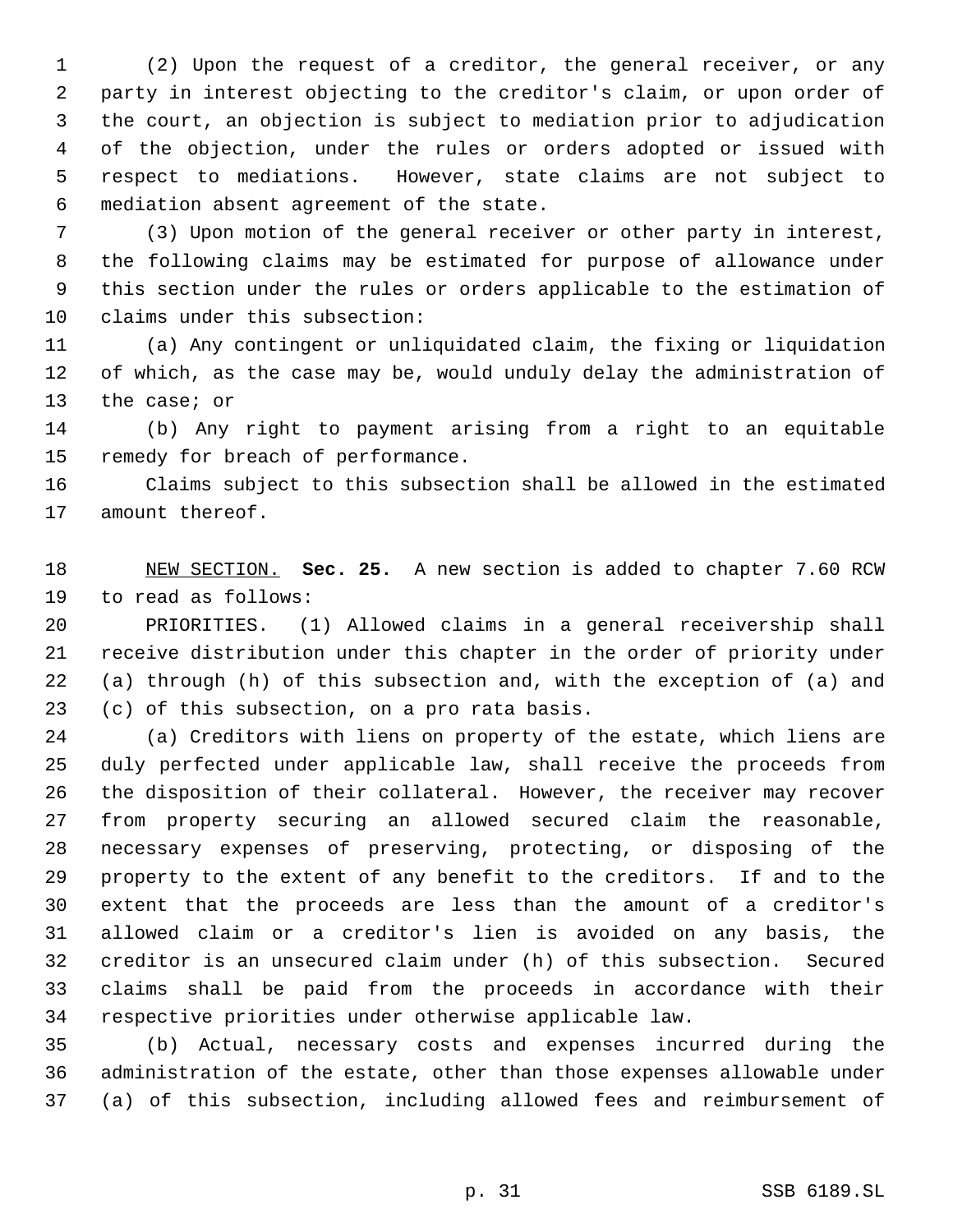reasonable charges and expenses of the receiver and professional persons employed by the receiver under section 20 of this act. Notwithstanding (a) of this subsection, expenses incurred during the administration of the estate have priority over the secured claim of any creditor obtaining or consenting to the appointment of the receiver.

 (c) Creditors with liens on property of the estate, which liens have not been duly perfected under applicable law, shall receive the proceeds from the disposition of their collateral if and to the extent that unsecured claims are made subject to those liens under applicable law.

 (d) Claims for wages, salaries, or commissions, including vacation, severance, and sick leave pay, or contributions to an employee benefit plan, earned by the claimant within ninety days of the date of appointment of the receiver or the cessation of the estate's business, whichever occurs first, but only to the extent of two thousand dollars.

 (e) Allowed unsecured claims, to the extent of nine hundred dollars for each individual, arising from the deposit with the person over whose property the receiver is appointed before the date of appointment of the receiver of money in connection with the purchase, lease, or rental of property or the purchase of services for personal, family, or household use by individuals that were not delivered or provided.

 (f) Claims for a support debt as defined in RCW 74.20A.020(10), but not to the extent that the debt (i) is assigned to another entity, voluntarily, by operation of law, or otherwise; or (ii) includes a liability designated as a support obligation unless that liability is actually in the nature of a support obligation.

 (g) Unsecured claims of governmental units for taxes which accrued prior to the date of appointment of the receiver.

(h) Other unsecured claims.

 (2) If all of the classes under subsection (1) of this section have been paid in full, any residue shall be paid to the person over whose property the receiver is appointed.

 NEW SECTION. **Sec. 26.** A new section is added to chapter 7.60 RCW to read as follows:

 SECURED CLAIMS AGAINST AFTER-ACQUIRED PROPERTY. Except as otherwise provided for by statute, property acquired by the estate or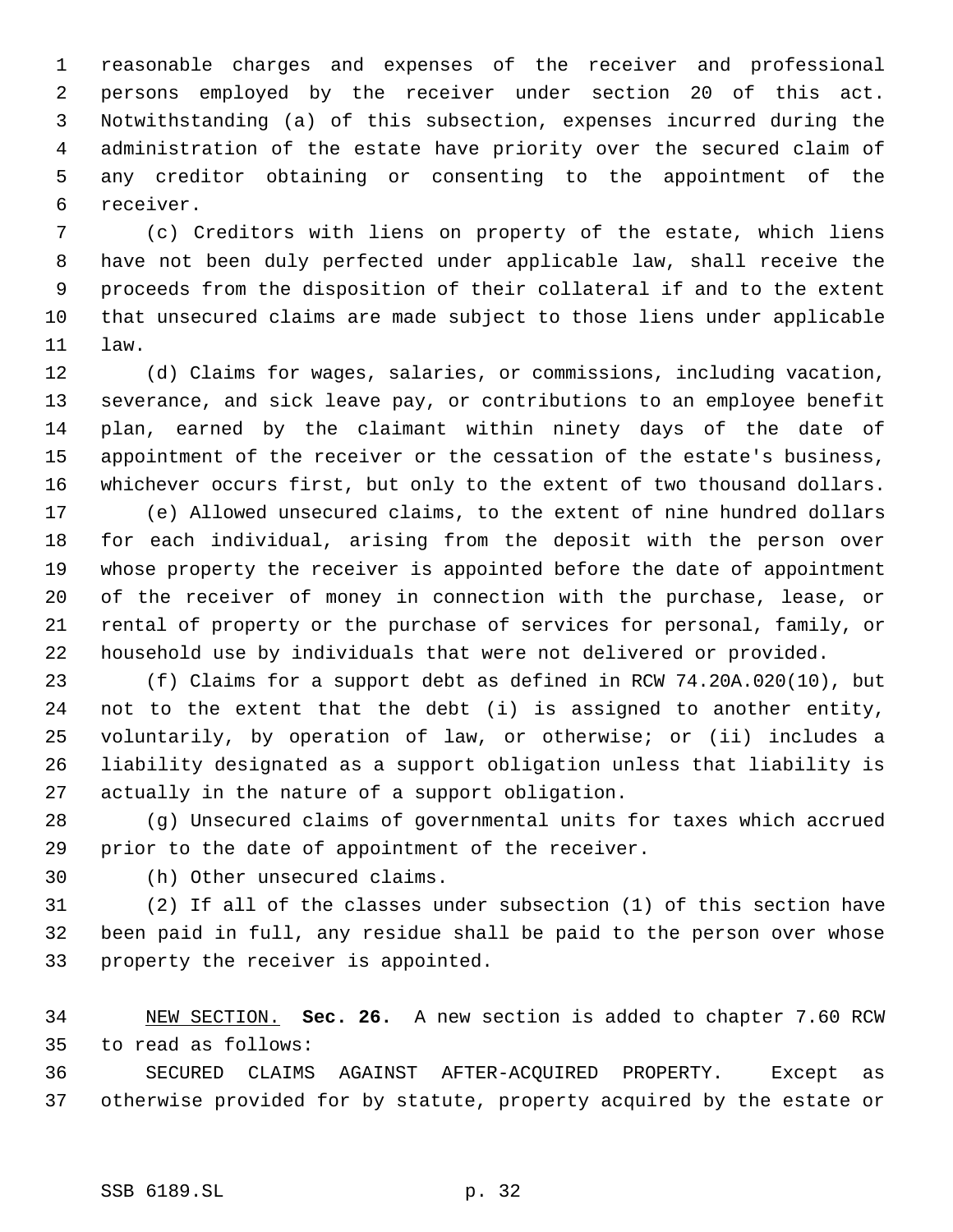by the person over whose property the receiver is appointed after the date of appointment of the receiver is subject to an allowed secured claim to the same extent as would be the case in the absence of a receivership.

 NEW SECTION. **Sec. 27.** A new section is added to chapter 7.60 RCW to read as follows:

 INTEREST ON CLAIMS. To the extent that funds are available in the estate for distribution to creditors in a general receivership, the holder of an allowed noncontingent, liquidated claim is entitled to receive interest at the legal rate or other applicable rate from the date of appointment of the receiver or the date on which the claim became a noncontingent, liquidated claim. If there are sufficient funds in the estate to fully pay all interest owing to all members of the class, then interest shall be paid proportionately to each member of the class.

 NEW SECTION. **Sec. 28.** A new section is added to chapter 7.60 RCW to read as follows:

 RECEIVER'S DISPOSITION OF PROPERTY--SALES FREE AND CLEAR. (1) The receiver, with the court's approval after notice and a hearing, may use, sell, or lease estate property other than in the ordinary course of business. Except in the case of a leasehold estate with a remaining term of less than two years or a vendor's interest in a real estate contract, estate property consisting of real property may not be sold by a custodial receiver other than in the ordinary course of business. (2) The court may order that a general receiver's sale of estate property under subsection (1) of this section be effected free and clear of liens and of all rights of redemption, whether or not the sale will generate proceeds sufficient to fully satisfy all claims secured by the property, unless either:

 (a) The property is real property used principally in the production of crops, livestock, or aquaculture, or the property is a homestead under RCW 6.13.010(1), and the owner of the property has not consented to the sale following the appointment of the receiver; or

 (b) The owner of the property or a creditor with an interest in the property serves and files a timely opposition to the receiver's sale,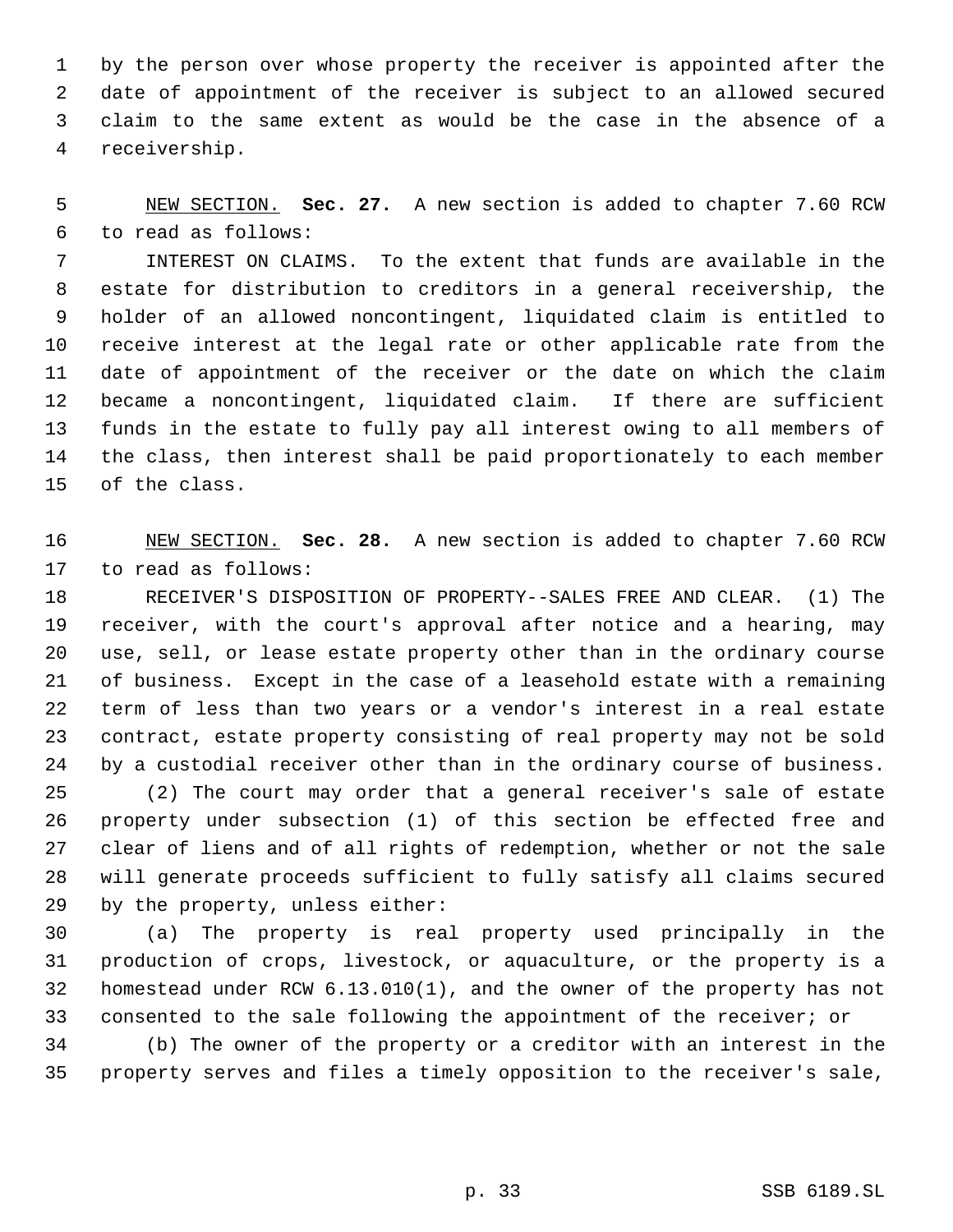and the court determines that the amount likely to be realized by the objecting person from the receiver's sale is less than the person would realize within a reasonable time in the absence of the receiver's sale.

 Upon any sale free and clear of liens authorized by this section, all security interests and other liens encumbering the property conveyed transfer and attach to the proceeds of the sale, net of reasonable expenses incurred in the disposition of the property, in the same order, priority, and validity as the liens had with respect to the property immediately before the conveyance. The court may authorize the receiver at the time of sale to satisfy, in whole or in part, any allowed claim secured by the property out of the proceeds of its sale if the interest of any other creditor having a lien against the proceeds of the sale would not thereby be impaired.

 (3) At a public sale of property under subsection (1) of this section, a creditor with an allowed claim secured by a lien against the property to be sold may bid at the sale of the property. A secured creditor who purchases the property from a receiver may offset against the purchase price its allowed secured claim against the property, provided that the secured creditor tenders cash sufficient to satisfy in full all secured claims payable out of the proceeds of sale having priority over the secured creditor's secured claim. If the lien or the claim it secures is the subject of a bona fide dispute, the court may order the holder of the claim to provide the receiver with adequate security to assure full payment of the purchase price in the event the lien, the claim, or any part thereof is determined to be invalid or unenforceable.

 (4) If estate property includes an interest as a coowner of property, the receiver shall have the rights and powers of a coowner afforded by applicable state or federal law, including but not limited to any rights of partition.

 (5) The reversal or modification on appeal of an authorization to sell or lease estate property under this section does not affect the validity of a sale or lease under that authorization to an entity that purchased or leased the property in good faith, whether or not the entity knew of the pendency of the appeal, unless the authorization and sale or lease were stayed pending the appeal.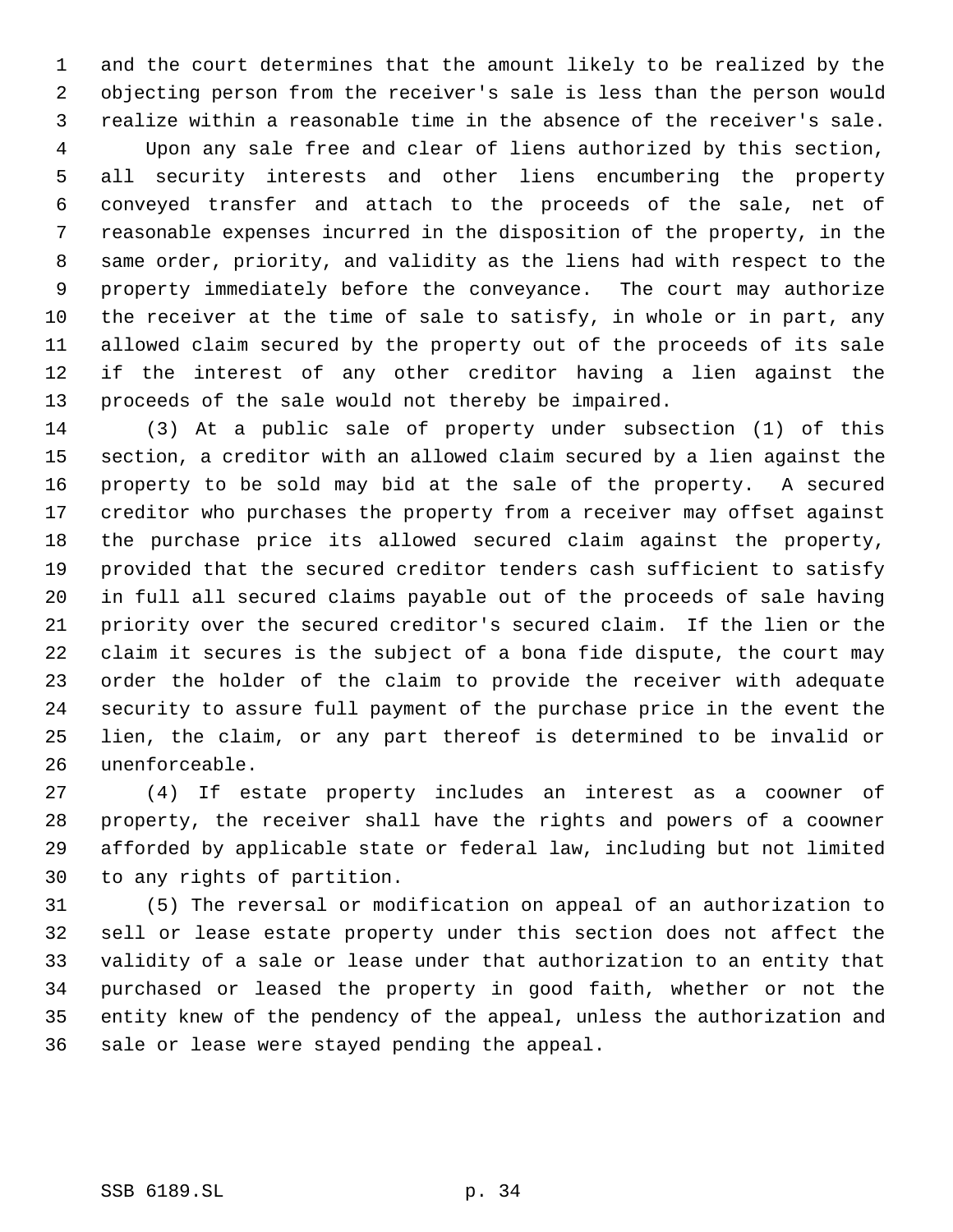NEW SECTION. **Sec. 29.** A new section is added to chapter 7.60 RCW to read as follows:

 ANCILLARY RECEIVERSHIPS. (1) A receiver appointed in any action pending in the courts of this state, without first seeking approval of the court, may apply to any court outside of this state for appointment as receiver with respect to any property or business of the person over whose property the receiver is appointed constituting estate property which is located in any other jurisdiction, if the appointment is necessary to the receiver's possession, control, management, or disposition of property in accordance with orders of the court.

 (2) A receiver appointed by a court of another state, or by a federal court in any district outside of this state, or any other person having an interest in that proceeding, may obtain appointment by a superior court of this state of that same receiver with respect to any property or business of the person over whose property the receiver is appointed constituting property of the foreign receivership that is located in this jurisdiction, if the person is eligible under section 5 of this act to serve as receiver, and if the appointment is necessary to the receiver's possession, control, or disposition of the property in accordance with orders of the court in the foreign proceeding. The superior court upon the receiver's request shall enter the orders, not offensive to the laws and public policy of this state, necessary to effectuate orders entered by the court in the foreign receivership proceeding. A receiver appointed in an ancillary receivership in this state is required to comply with this chapter requiring notice to creditors or other parties in interest only as may be required by the superior court in the ancillary receivership.

 NEW SECTION. **Sec. 30.** A new section is added to chapter 7.60 RCW to read as follows:

 RESIGNATION OR REMOVAL OF RECEIVER. (1) The court shall remove or replace the receiver on application of the person over whose property the receiver is appointed, the receiver, or any creditor, or on the court's own motion, if the receiver fails to execute and file the bond required by section 6 of this act, or if the receiver resigns or refuses or fails to serve for any reason, or for other good cause.

 (2) Upon removal, resignation, or death of the receiver, the court shall appoint a successor receiver if the court determines that further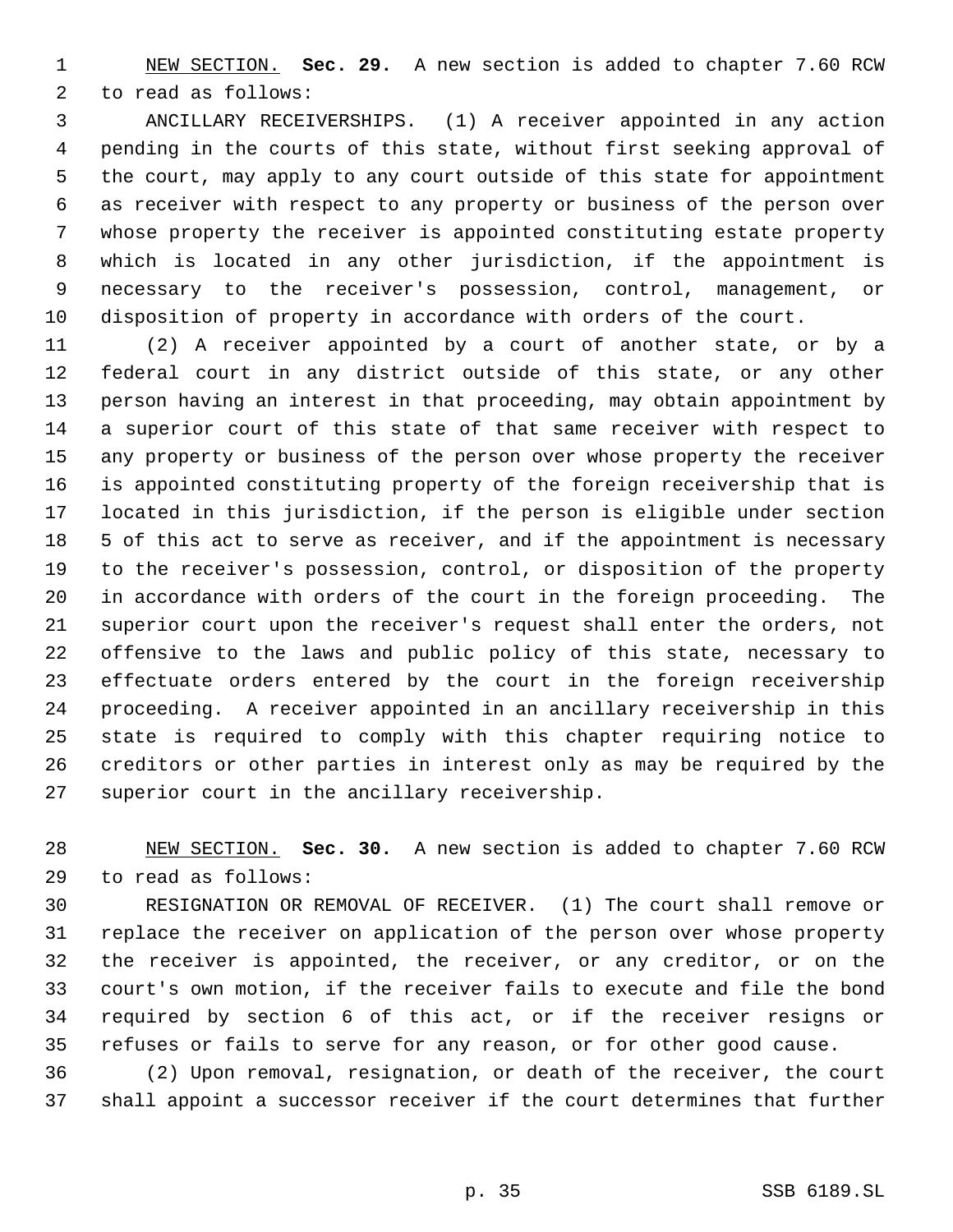administration of the estate is required. Upon executing and filing a bond under section 6 of this act, the successor receiver shall immediately take possession of the estate and assume the duties of receiver.

 (3) Whenever the court is satisfied that the receiver so removed or replaced has fully accounted for and turned over to the successor receiver appointed by the court all of the property of the estate and has filed a report of all receipts and disbursements during the person's tenure as receiver, the court shall enter an order discharging that person from all further duties and responsibilities as receiver after notice and a hearing.

 NEW SECTION. **Sec. 31.** A new section is added to chapter 7.60 RCW to read as follows:

 TERMINATION OF RECEIVERSHIP. (1) Upon distribution or disposition of all property of the estate, or the completion of the receiver's duties with respect to estate property, the receiver shall move the court to be discharged upon notice and a hearing.

 (2) The receiver's final report and accounting setting forth all receipts and disbursements of the estate shall be annexed to the petition for discharge and filed with the court.

 (3) Upon approval of the final report, the court shall discharge the receiver.

 (4) The receiver's discharge releases the receiver from any further duties and responsibilities as receiver under this chapter.

 (5) Upon motion of any party in interest, or upon the court's own motion, the court has the power to discharge the receiver and terminate the court's administration of the property over which the receiver was appointed. If the court determines that the appointment of the receiver was wrongfully procured or procured in bad faith, the court may assess against the person who procured the receiver's appointment (a) all of the receiver's fees and other costs of the receivership and (b) any other sanctions the court determines to be appropriate.

 NEW SECTION. **Sec. 32.** A new section is added to chapter 7.60 RCW to read as follows:

 APPLICABILITY. This chapter applies to receivers and receiverships otherwise provided for by the laws of this state except as otherwise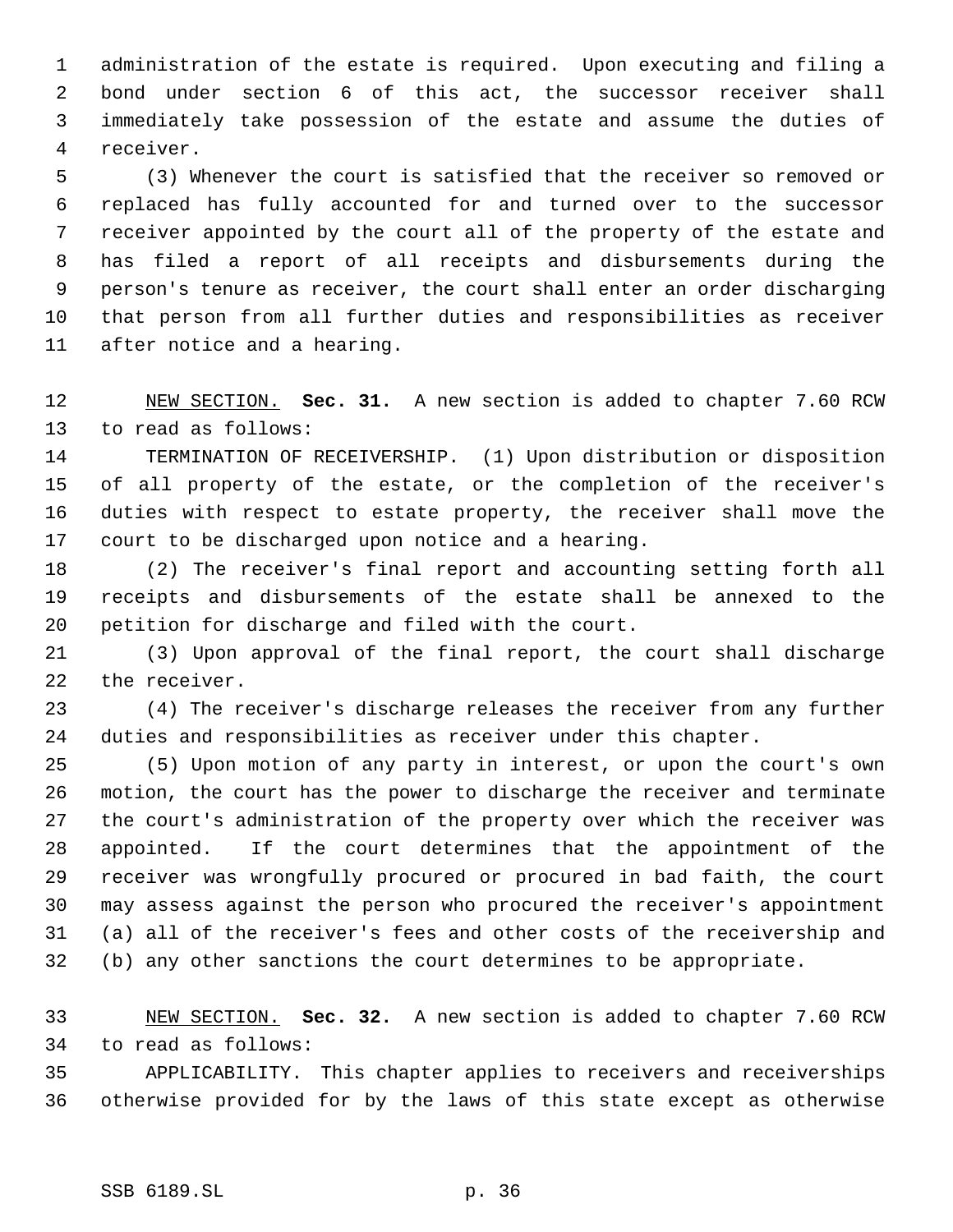expressly provided for by statute or as necessary to give effect to the laws of this state. This chapter does not apply to any proceeding authorized by or commenced under Title 48 RCW.

 **Sec. 33.** RCW 4.28.320 and 1999 c 233 s 1 are each amended to read as follows:

 ((In an action affecting the title to real property the plaintiff, at the time of filing the complaint, or at any time afterwards, or 8 whenever a writ of attachment of property shall be issued, or at any time afterwards, the plaintiff or a defendant, when he sets up an affirmative cause of action in his answer, and demands substantive 11 relief at the time of filing his answer, or at any time afterwards, if 12 the same be intended to affect real property,)) At any time after an action affecting title to real property has been commenced, or after a 14 writ of attachment with respect to real property has been issued in an 15 action, or after a receiver has been appointed with respect to any real 16 property, the plaintiff, the defendant, or such a receiver may file with the auditor of each county in which the property is situated a notice of the pendency of the action, containing the names of the parties, the object of the action, and a description of the real property in that county affected thereby. From the time of the filing only shall the pendency of the action be constructive notice to a purchaser or encumbrancer of the property affected thereby, and every person whose conveyance or encumbrance is subsequently executed or subsequently recorded shall be deemed a subsequent purchaser or encumbrancer, and shall be bound by all proceedings taken after the 26 filing of such notice to the same extent as if he or she were a party to the action. For the purpose of this section an action shall be deemed to be pending from the time of filing such notice: PROVIDED, HOWEVER, That such notice shall be of no avail unless it shall be followed by the first publication of the summons, or by the personal service thereof on a defendant within sixty days after such filing. And the court in which the said action was commenced may, at its discretion, at any time after the action shall be settled, discontinued or abated, on application of any person aggrieved and on good cause shown and on such notice as shall be directed or approved by the court, order the notice authorized in this section to be canceled of record,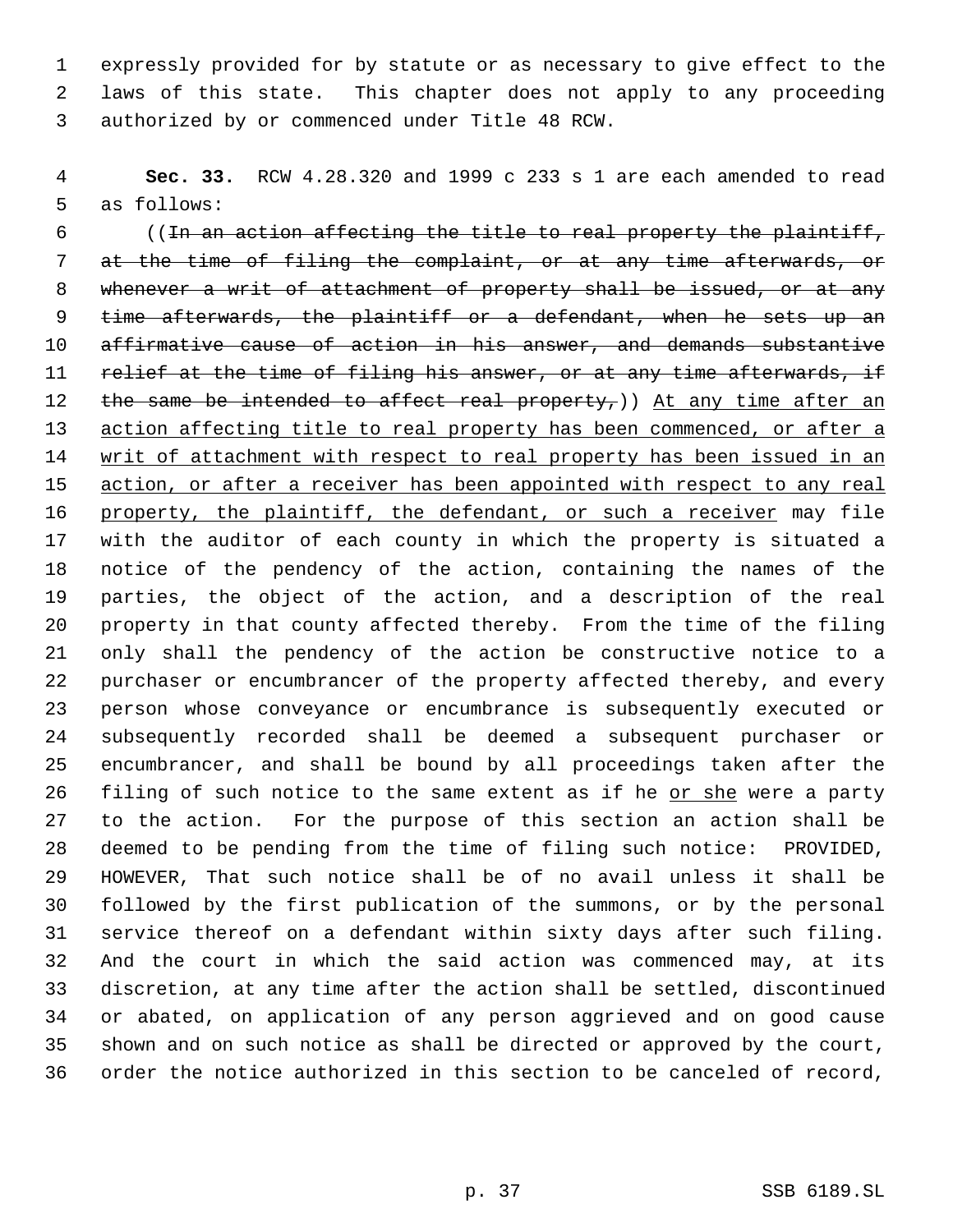in whole or in part, by the county auditor of any county in whose office the same may have been filed or recorded, and such cancellation shall be evidenced by the recording of the court order.

 **Sec. 34.** RCW 6.32.100 and 1893 c 133 s 10 are each amended to read as follows:

 ((After a receiver has been appointed or a receivership has been extended to the special proceedings, the judge must, by order, direct 8 the sheriff to pay the money, or the proceeds of the property, 9 deducting his fees, to the receiver; or if the case so requires to 10 deliver to the receiver the property in his hands. But if it appears 11 to the satisfaction of the judge that an order appointing a receiver or 12 extending a receivership is not necessary, he may, by an order reciting 13 that fact,)) Unless a receiver has been appointed or extended with 14 respect to money or property in the hands of the sheriff, the judge may 15 direct the sheriff to apply the money ((so paid)), the property, or the 16 proceeds of the property ((so delivered)), upon an execution in favor of the judgment creditor issued either before or after the payment or delivery to the sheriff.

 **Sec. 35.** RCW 6.32.150 and 1893 c 133 s 15 are each amended to read as follows:

 A special proceeding instituted as prescribed in this chapter may be discontinued at any time upon such terms as justice requires, by an order of the judge made upon the application of the judgment creditor. Where the judgment creditor unreasonably delays or neglects to proceed, 25 or where it appears that  $(\overline{his})$  the judgment has been satisfied, 26 ((his)) the special proceedings may be dismissed upon like terms by a like order made upon the application of the judgment debtor, or of plaintiff in a judgment creditor's action against the debtor, or of a judgment creditor who has instituted either of the special proceedings 30 authorized by this chapter. ((Where an order appointing a receiver or extending a receivership has been made in the course of the special proceeding, notice of the application for an order specified in this section must be given in such manner as the judge deems proper, to all persons interested in the receivership as far as they can conveniently 35 be ascertained.)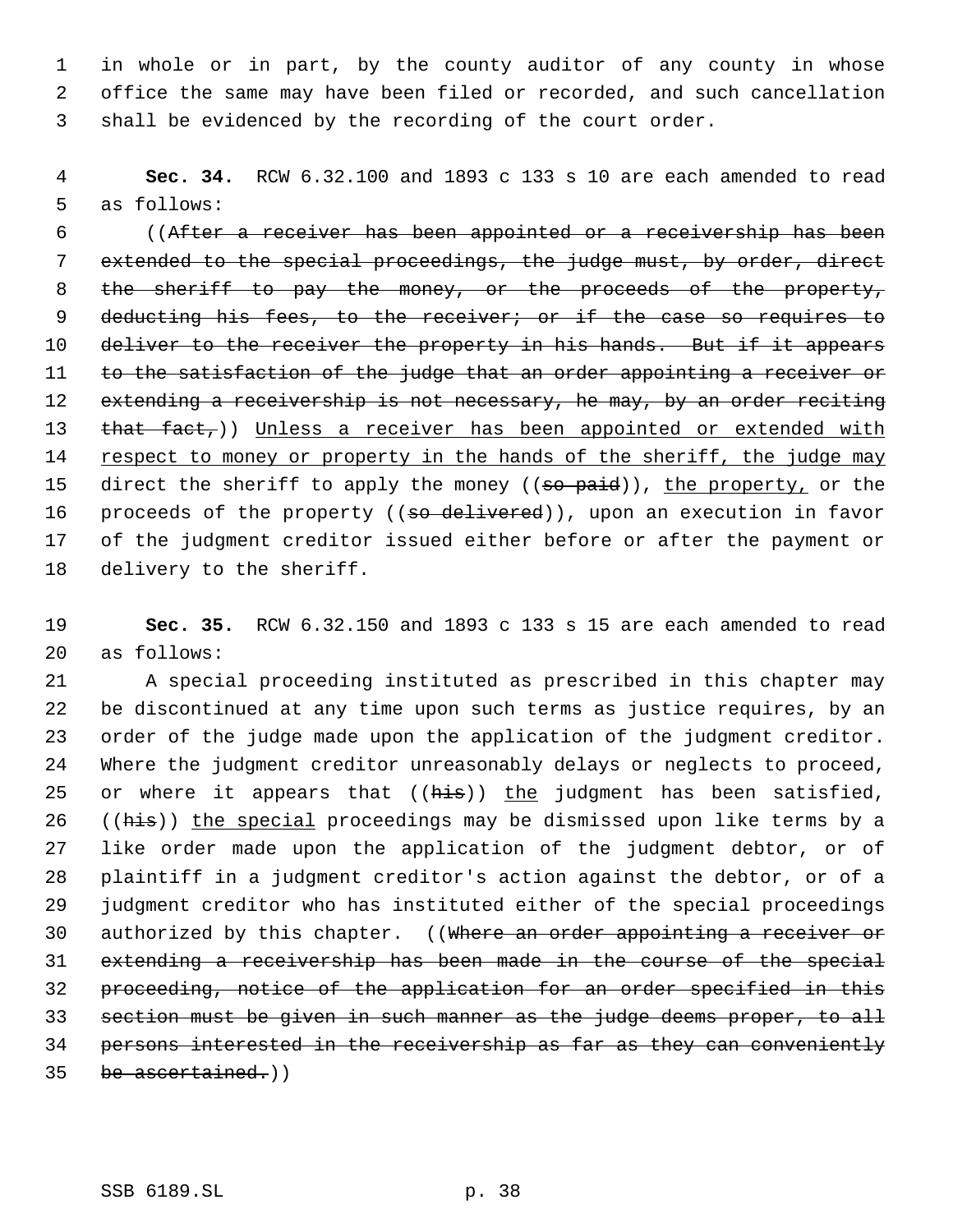1 **Sec. 36.** RCW 7.08.010 and 1893 c 100 s 1 are each amended to read 2 as follows:

 3 No general assignment of property by an insolvent, or in 4 contemplation of insolvency, for the benefit of creditors, shall be 5 valid unless it be made for the benefit of all ((his)) of the 6 assignor's creditors in proportion to the amount of their respective 7 claims( $(i \cdot$  and after the payment of the costs and disbursements thereof, 8 including the attorney fees allowed by law in case of judgment, out of 9 the estate of the insolvent, such claim or claims shall be deemed as 10 presented, and shall share pro rata with other claims as hereinafter 11 provided)).

12 **Sec. 37.** RCW 7.08.030 and 1890 p 83 s 3 are each amended to read 13 as follows:

14 ((The debtor shall annex to such assignment an inventory, under 15 oath, of all his estate, real and personal, according to the best of 16 his knowledge, and also a list of his creditors, with their post office 17 address and a list of the amount of their respective demands, but such 18 inventory shall not be conclusive as to the amount of the debtor's 19 estate. Every assignment shall be in writing, and duly acknowledged in 20 the same manner as conveyances of real estate, and recorded in the 21 record of deeds of the county where the person making the same resides, 22 or where the business in respect to which the same is made has been  $23$  carried on.)

24 (1) An assignment under this chapter must be in substantially the 25 following form:

| 26       | ASSIGNMENT                                                             |
|----------|------------------------------------------------------------------------|
| 27       | THIS ASSIGNMENT is made this $\ldots$ day of $\ldots$                  |
| 28       | by and between $\dots$ , with a principal place of business at         |
| 29       | $\ldots$ (hereinafter "assignor"), and , whose                         |
| 30       | address is (hereinafter "assignee").                                   |
| 31<br>32 | WHEREAS, the assignor has been engaged in the business of $\ldots$ .   |
|          |                                                                        |
| 33       | WHEREAS, the assignor is indebted to creditors, as set forth in        |
| 34       | Schedule A annexed hereto, is unable to pay debts as they become due,  |
| 35       | and is desirous of providing for the payment of debts, so far as it is |
| 36       | possible by an assignment of all property for that purpose.            |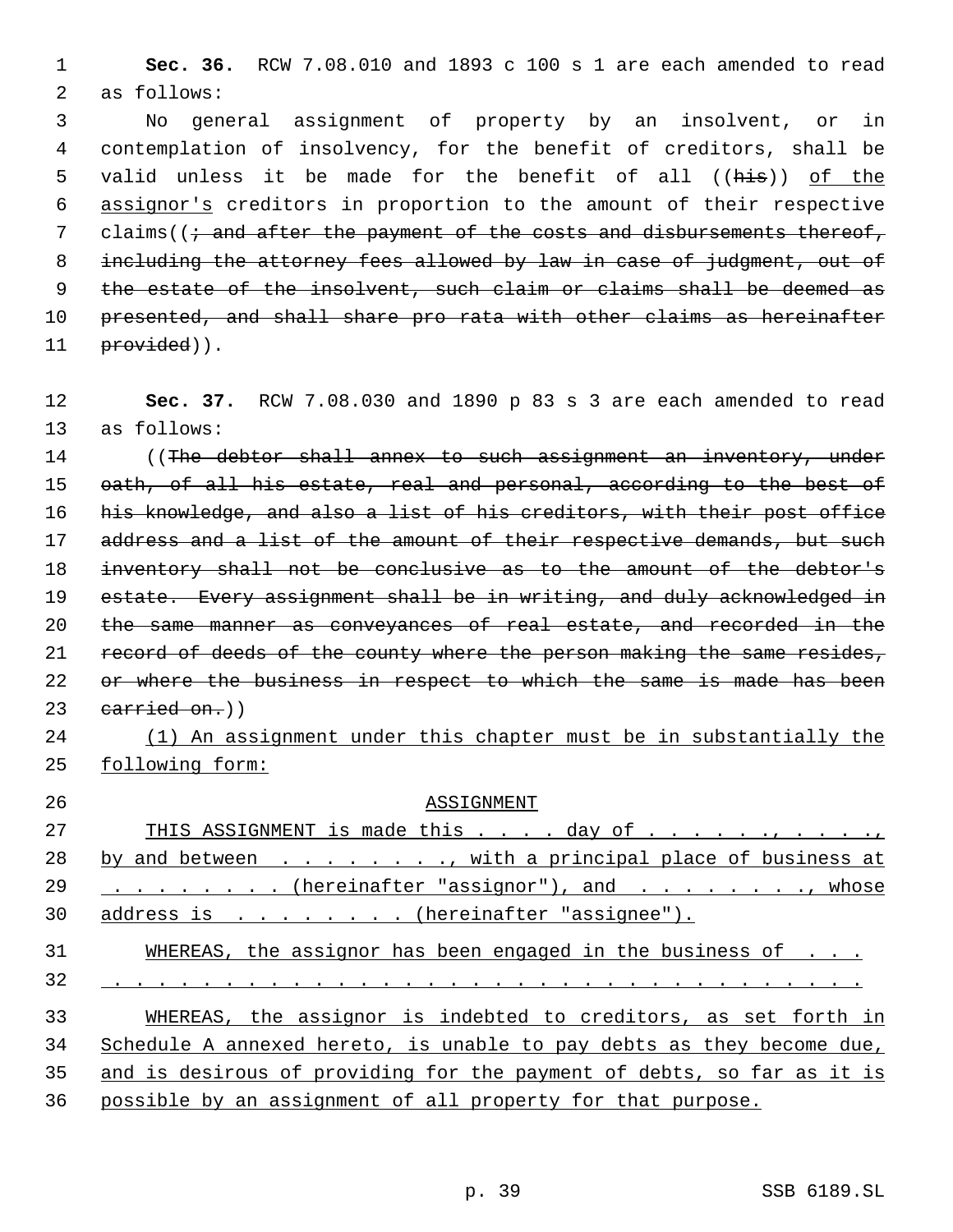NOW, THEREFORE, the assignor, in consideration of the assignee's acceptance of this assignment, and for other good and valuable consideration, hereby grants, assigns, conveys, transfers, and sets over, unto the assignee, and the assignee's successors and assigns, all of assignor's property, except such property as is exempt by law from levy and sale under an execution (and then only to the extent of such exemption), including, but not limited to, all real property, fixtures, goods, stock, inventory, equipment, furniture, furnishings, accounts receivable, general intangibles, bank deposits, cash, promissory notes, cash value and proceeds of insurance policies, claims, and demands 11 belonging to the assignor, wherever such property may be located (hereinafter collectively the "estate"), which property is, to the best knowledge and belief of the assignor, fully and accurately set forth on Schedule B annexed hereto.

 By making this assignment, the assignor consents to the appointment of the assignee as a general receiver with respect to the assignee's property in accordance with Chapter 7.60 RCW.

 The assignee shall take possession and administer the estate, and shall liquidate the estate with reasonable dispatch and convert the estate into money, collect all claims and demands hereby assigned as and to the extent they may be collectible, and pay and discharge all reasonable expenses, costs, and disbursements in connection with the execution and administration of this assignment from the proceeds of such liquidations and collections.

 The assignee shall then pay and discharge in full, to the extent that funds are available in the estate after payment of administrative expenses, costs, and disbursements, all of the debts and liabilities now due from the assignor, including interest on such debts and liabilities in full, according to their priority as established by law, and on a pro rata basis within each class.

 In the event that all debts and liabilities are paid in full, the remainder of the estate shall be returned to the assignor.

 To accomplish the purposes of this assignment, the assignor hereby irrevocably appoints the assignee as the assignor's true and lawful attorney in fact, with full power and authority to do all acts and things which may be necessary to execute and fulfill the assignment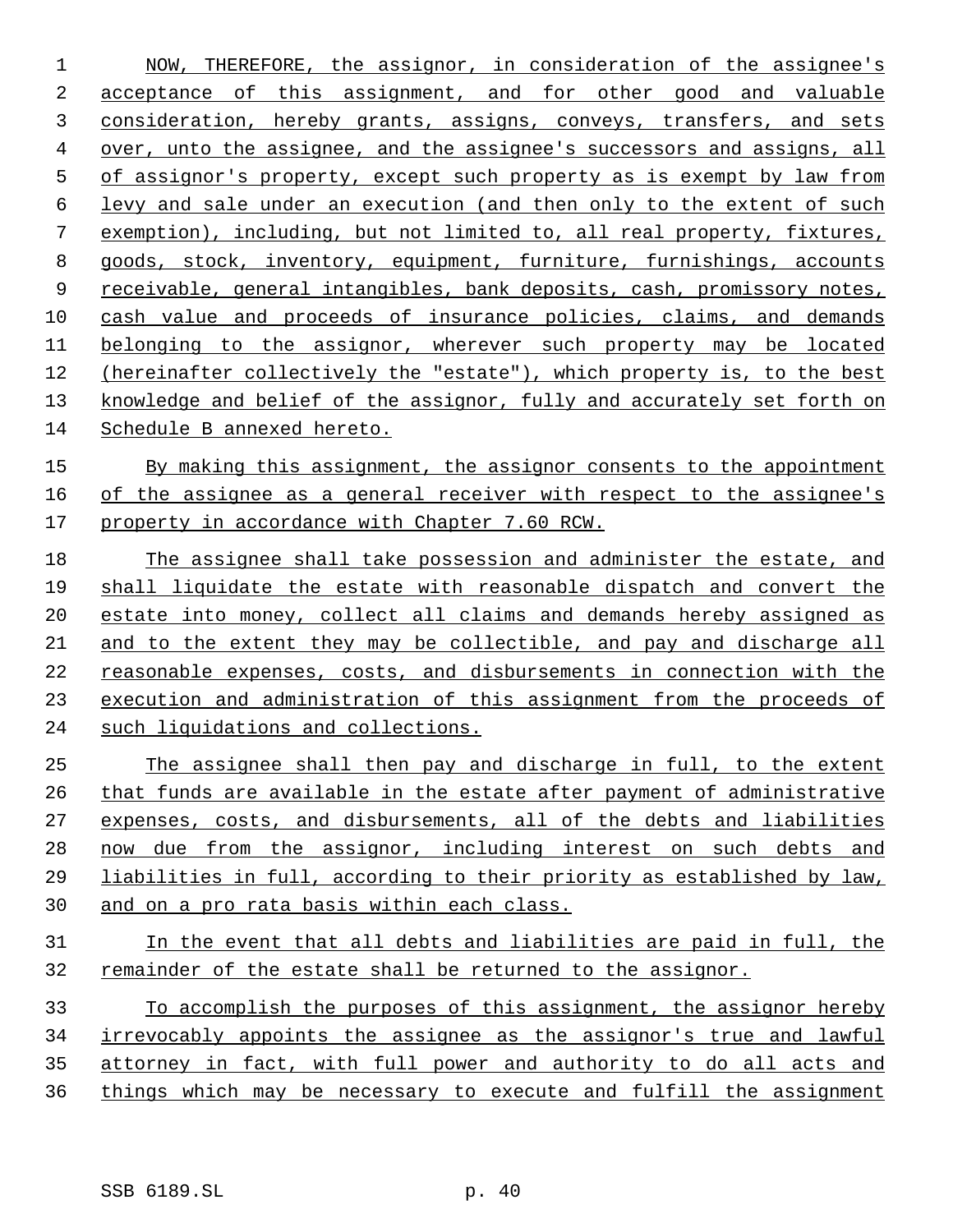hereby created, to the same extent as such acts and things might be done by assignor in the absence of this assignment, including but not limited to the power to demand and recover from all persons all property of the estate; to sue for the recovery of such property; to execute, acknowledge, and deliver all necessary deeds, instruments, and conveyances, and to grant and convey any or all of the real or personal property of the estate pursuant thereto; and to appoint one or more attorneys to assist the assignee in carrying out the assignee's duties hereunder. The assignor hereby authorizes the assignee to sign the name of the assignor to any check, draft, promissory note, or other instrument in writing which is payable to the order of the assignor, or to sign the name of the assignor to any instrument in writing, whenever it shall be necessary to do so, to carry out the purposes of this assignment. The assignor declares, under penalty of perjury under the laws of the state of Washington, that the attached list of creditors and of the property of the assignor is true and complete to the best of the assignor's knowledge. 19 The assignment shall be signed by the assignor and duly acknowledged in the same manner as conveyances of real property before a notary public of this state, and shall include an acceptance of the 22 assignment by the assignee in substantially the following form: The assignee hereby accepts the trust created by the foregoing assignment, and agrees faithfully and without delay to carry out the assignee's duties under the foregoing assignment. . . . . . . . . . . . . . . . . . . . . . . . . . . . . . . . . . . . . . . . . . . . . . . . . . Assignor . . . . . . . . . . . . . . . . . . . . . . . . . . . . . . . . . . . . . . . . . . . . . . . . . Assignee Dated: . . . . . . . . . . . . . . . . . . . . . . . . . . . . . . . . . . . . . . . . . . Dated: . . . . . . . . . . . . . . . . . . . . . . . . . . . . . . . . . . . . . . . . . . (2) The assignor shall annex to such assignment schedules in the form provided for by section 11(3) of this act in the case of general receiverships, setting forth the creditors and the property of the assignor.

 (3) Every assignment shall be effective when a petition to appoint the assignee as receiver has been filed by the assignor, by the assignee, or by any creditor of the assignor with the clerk of the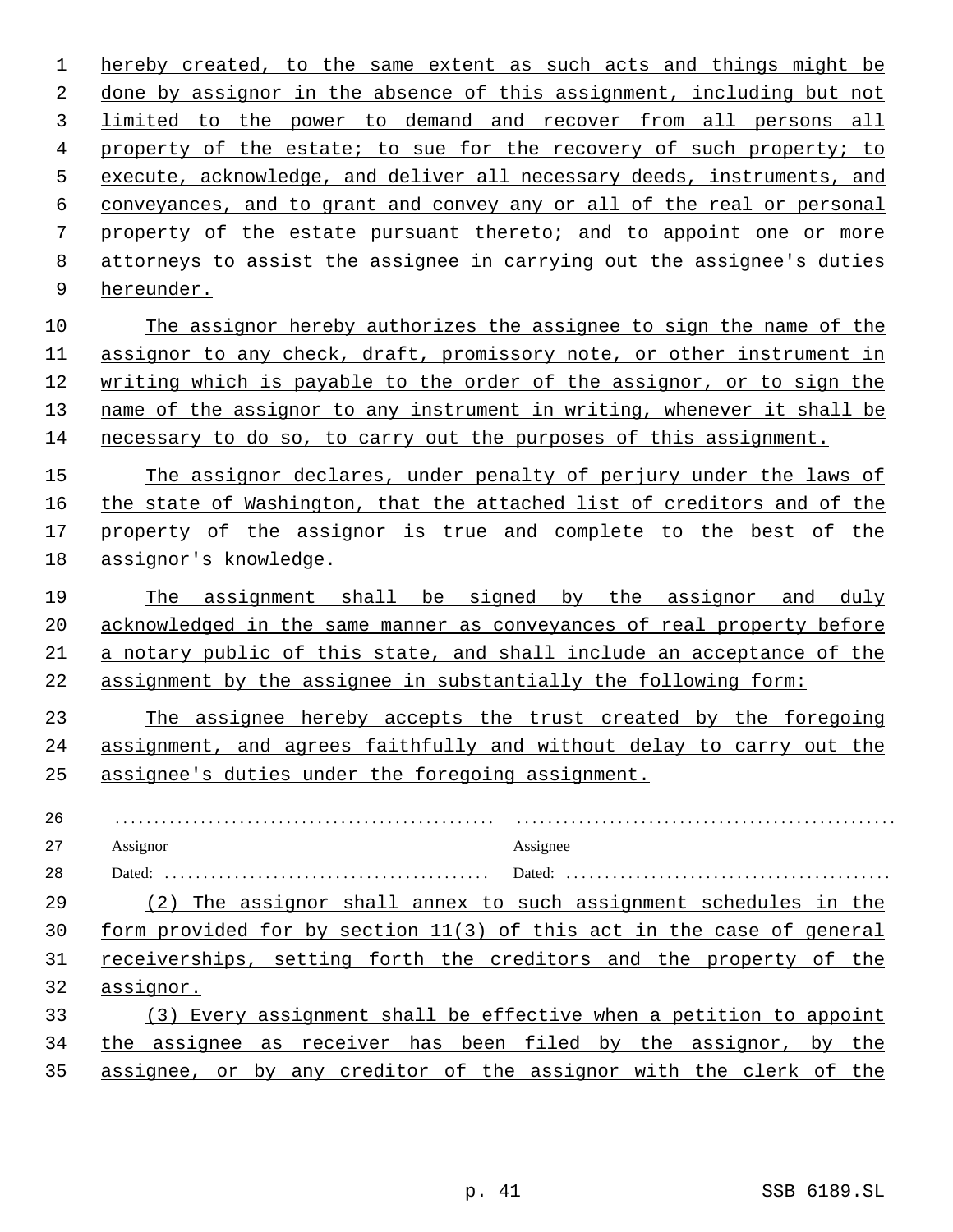superior court in the county of the assignor's residence if the assignor is an individual or a marital community, or in the county of the assignor's principal place of business or registered office within this state if the assignor is any other person. A petition shall set forth the name and address of the assignor and the name and address of the assignee, and shall include a copy of the assignment and the schedules affixed thereto, and a request that the court fix the amount 8 of the receiver's bond to be filed with the clerk of the court.

 9 (4) A person to whom a general assignment of property for the 10 benefit of creditors has been made shall be appointed as general 11 receiver with respect to the assignor's property by the superior court 12 upon the filing of a petition under subsection (3) of this section. 13 Except as provided for by subsection (5) of this section, following the 14 assignee's appointment as general receiver, all proceedings involving 15 the administration of the assignor's property and the claims of the 16 assignee's creditors shall be governed by the provisions of chapter 17 7.60 RCW applicable to general receiverships and court rules applicable 18 thereto.

19 (5) Upon ((the application)) motion of two or more creditors of 20 ((said debtor therefor, by petition to the judge of the superior court 21 of the county in which such assignment is or should be recorded,)) the 22 assignor served and filed at any time within thirty days ((from the 23 making or recording of such assignment)) following the date upon which 24 notice is mailed to all known creditors under section 22 of this act, 25 it shall be the duty of  $((\text{said superior} \text{ iude}))$  the court to direct the 26 clerk of ((said superior)) the court to order a meeting of the 27 creditors of ((said debtors)) the assignor, to ((choose an assignee of 28 the estate of said debtor in lieu of)) determine whether a person other 29 than the assignee named ((by the debtor in his)) in the assignment 30 should be appointed as general receiver with respect to the property of 31 the assignor; and thereupon the clerk of ((said)) the court shall 32 ((forthwith)) immediately give notice to all the creditors (( $of$  said 33 debtor)) identified in the schedules affixed to the assignment to meet 34 at ((his)) the clerk's office or at such other location within the 35 county as the clerk may specify, at a time stated( $(\tau)$ ) not to exceed 36 fifteen days from the date of such notice, to ((select one or more 37 assignees in the place of the assignee named by the debtor in his 38 assignment)) determine whether a person other than the assignee named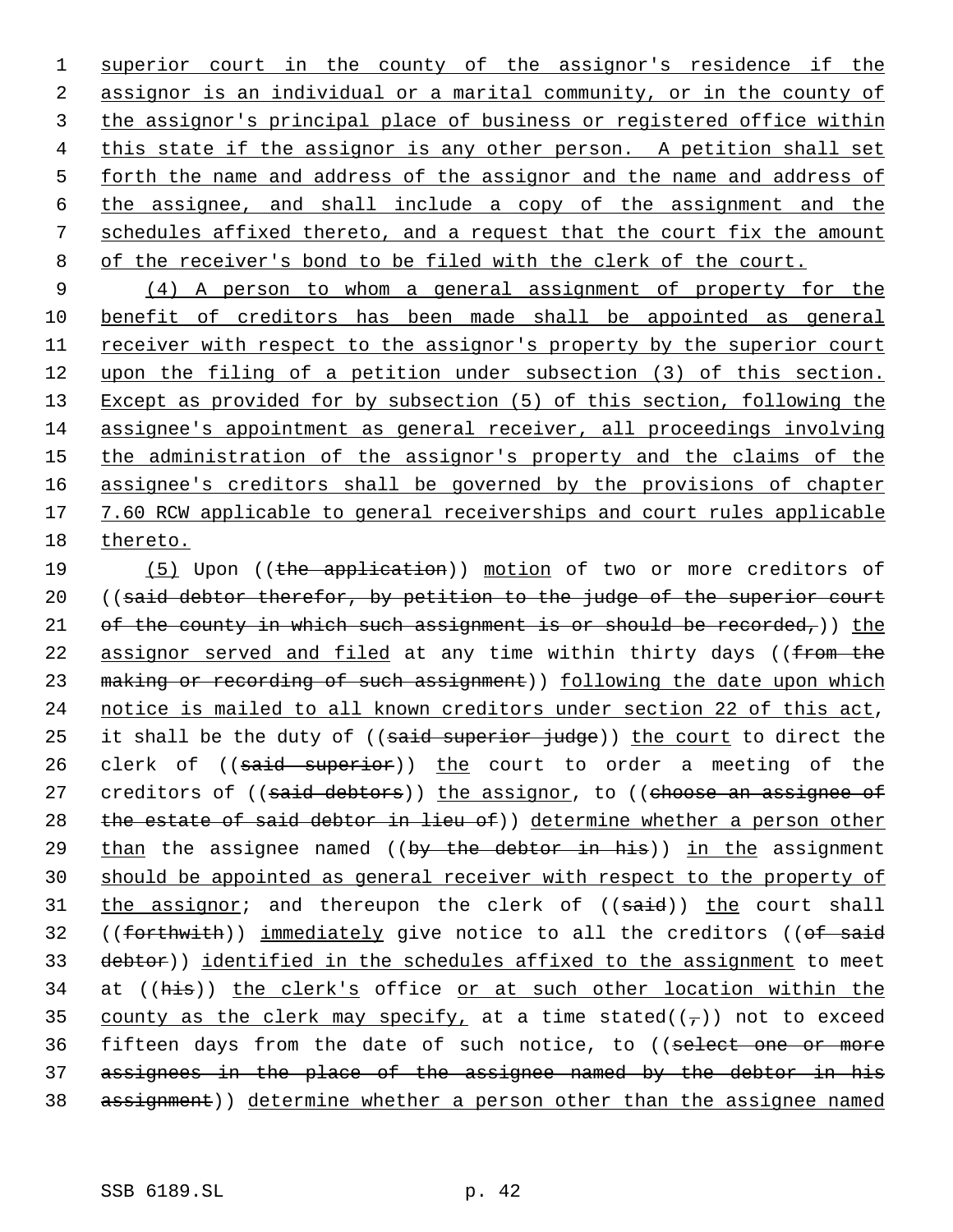1 in the assignment should be appointed as general receiver with respect 2 to the property of the assignor. ((Such)) The assignor's creditors may 3 appear in person or by proxy at the meeting, and a majority in both 4 number and value of ((said)) claims of the creditors attending ((such)) 5 or represented at the meeting ((shall)) may select ((one or more 6 assignees; and in the event that no one shall receive a majority vote 7 of said creditors who represent at least one-half in amount of all 8 claims represented at such meeting, then, and in that event, said clerk 9 shall certify that fact to the judge of the superior court aforesaid, 10 and thereupon said superior judge shall select and appoint an assignee. 11 When such assignee shall have been selected by such creditors, or 12 appointed by the superior judge as herein provided, then the assignee 13 named in the debtor's assignment shall forthwith make to the assignee 14 elected by the creditors or appointed by the superior judge, an 15 assignment and conveyance of all the estate, real and personal, that 16 has been assigned or conveyed to him by said debtor; and such assignee 17 so elected by the creditors or appointed by the superior judge, upon 18 giving the bond required of an assignee by RCW 7.08.010 through 19 7.08.170, shall possess all the powers, and be subject to all the 20 duties imposed by RCW 7.08.010 through 7.08.170, as fully to all 21 intents and purposes as though named in the debtor's assignment.)) a 22 person other than the assignee named in the assignment to serve as 23 general receiver with respect to the assignor's property, whereupon the 24 court shall appoint the selected person as receiver under subsection 25 (4) of this section if a receiver has not already been appointed, and 26 shall appoint the person to replace the original assignee as receiver 27 if the appointment already has been made, unless the court determines 28 upon good cause shown that the appointment as receiver of the person 29 selected by the creditors would not be in the best interests of 30 creditors in general, in which event the court shall appoint or 31 substitute as the receiver a person selected by the court other than 32 the original assignee. If at least one-third of the number or amount 33 of claims represented in person or by proxy at the meeting of creditors 34 vote for the appointment as receiver of a person or persons other than 35 the assignee named in the assignment, then the court upon motion of any 36 creditor served and filed within ten days following the meeting shall 37 appoint as receiver a person selected by the court other than the 38 original assignee, discharging the original assignee if the person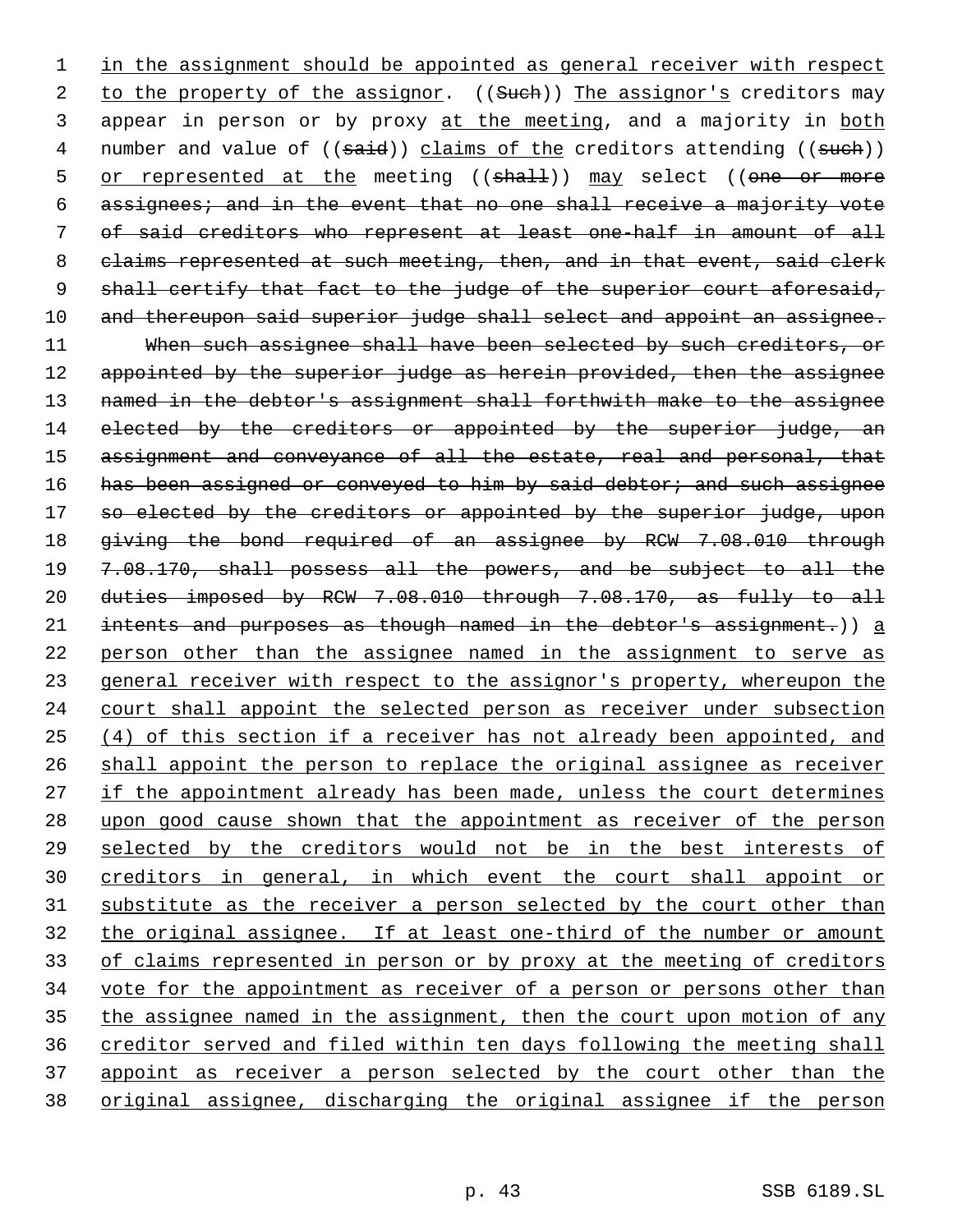1 previously was appointed as receiver. A creditor may not vote at any meeting of creditors called for the purpose of determining whether a person other than the assignee named in the assignment should be 4 appointed as receiver, until the creditor has presented to the clerk, who presides at the meeting, a proof of claim in accordance with section 23 of this act.

 7 (6) From the time ((of the pending of an application to elect an 8 assignee by the creditors, and until the time shall be terminated by an 9 election or appointment as herein provided)) a motion is made to elect 10 a new assignee in accordance with subsection (5) of this section, and 11 until either the meeting of creditors occurs without a selection of a 12 new assignee, or until the court enters an order appointing as receiver 13 a person other than the original assignee if the creditors vote to 14 select a new assignee at that meeting, no property of the ((debtor)) 15 assignor, except perishable property, ((shall)) may be sold or disposed 16 of by ((any)) the assignee, whether or not the assignee has been 17 appointed as receiver; but the same shall be safely and securely kept 18 until ((the election or appointment of an assignee as herein provided. 19 No creditor shall be entitled to vote at any such meeting called for 20 the purpose of electing an assignee, until he shall have presented to 21 the clerk of the superior court, who shall preside at such meeting, a 22 verified statement of his claim against the debtor)) then.

23 **Sec. 38.** RCW 7.56.110 and Code 1881 s 712 are each amended to read 24 as follows:

 If judgment be rendered against any corporation or against any persons claiming to be a corporation, the court may cause the costs to be collected by executions against the persons claiming to be a corporation or by attachment against the directors or other officers of 29 the corporation, and shall restrain the corporation, ((appoint a 30 receiver of its property and effects,)) take an account, and make a distribution thereof among the creditors. The prosecuting attorney shall immediately institute proceedings for that purpose.

33 **Sec. 39.** RCW 11.64.022 and 1989 c 373 s 15 are each amended to 34 read as follows:

35 If the surviving partner or partners fail or refuse to furnish an 36 inventory or list of liabilities, to permit an appraisal, or to account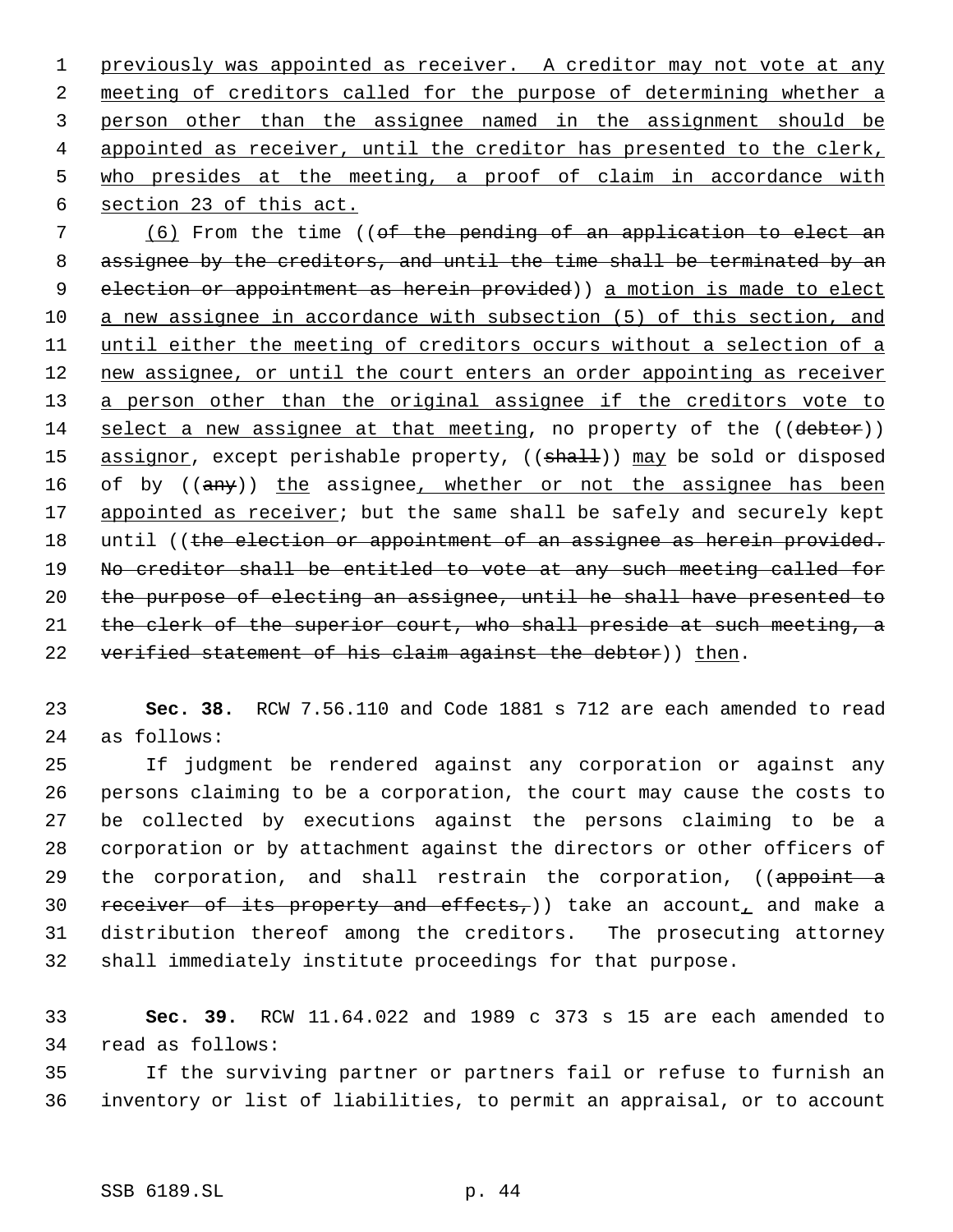to the personal representative, or to furnish a bond when required pursuant to RCW 11.64.016, the court shall order a citation to issue requiring the surviving partner or partners to appear and show cause why they have not furnished an inventory list of liabilities, or permitted an appraisal or why they should not account to the personal representative or file a bond. The citation shall be served not less than ten days before the return day designated therein, or such shorter period as the court upon a showing of good cause deems appropriate. If the surviving partner or partners neglect or refuse to file an inventory or list of liabilities, or to permit an appraisal, or fail to account to the court or to file a bond, after they have been directed to do so, they may be punished for a contempt of court as provided in chapter 7.21 RCW. Where the surviving partner or partners fail to file a bond after being ordered to do so by the court, the court may also 15 appoint a receiver of the partnership estate ((with like powers and 16 duties of receivers in equity)) under chapter 7.60 RCW, and may order the costs and expenses of the proceedings to be paid out of the partnership estate or out of the estate of the decedent, or by the surviving partner or partners personally, or partly by each of the parties.

 **Sec. 40.** RCW 23B.14.320 and 1989 c 165 s 165 are each amended to read as follows:

 (1) A court in a judicial proceeding brought to dissolve a corporation may appoint one or more receivers to wind up and liquidate, or one or more custodians to manage, the business and affairs of the corporation. The court shall hold a hearing, after notifying all parties to the proceeding and any interested persons designated by the 28 court, before appointing a receiver or custodian. ((The court appointing a receiver or custodian has exclusive jurisdiction over the 30 corporation and all of its property wherever located.))

 (2) The court may appoint an individual or a domestic or foreign corporation, authorized to transact business in this state, as a receiver or custodian. The court may require the receiver or custodian to post bond, with or without sureties, in an amount the court directs.

 (3) The ((court shall describe the powers and duties of the receiver or custodian in its appointing order, which may be amended 37 from time to time. Among other powers: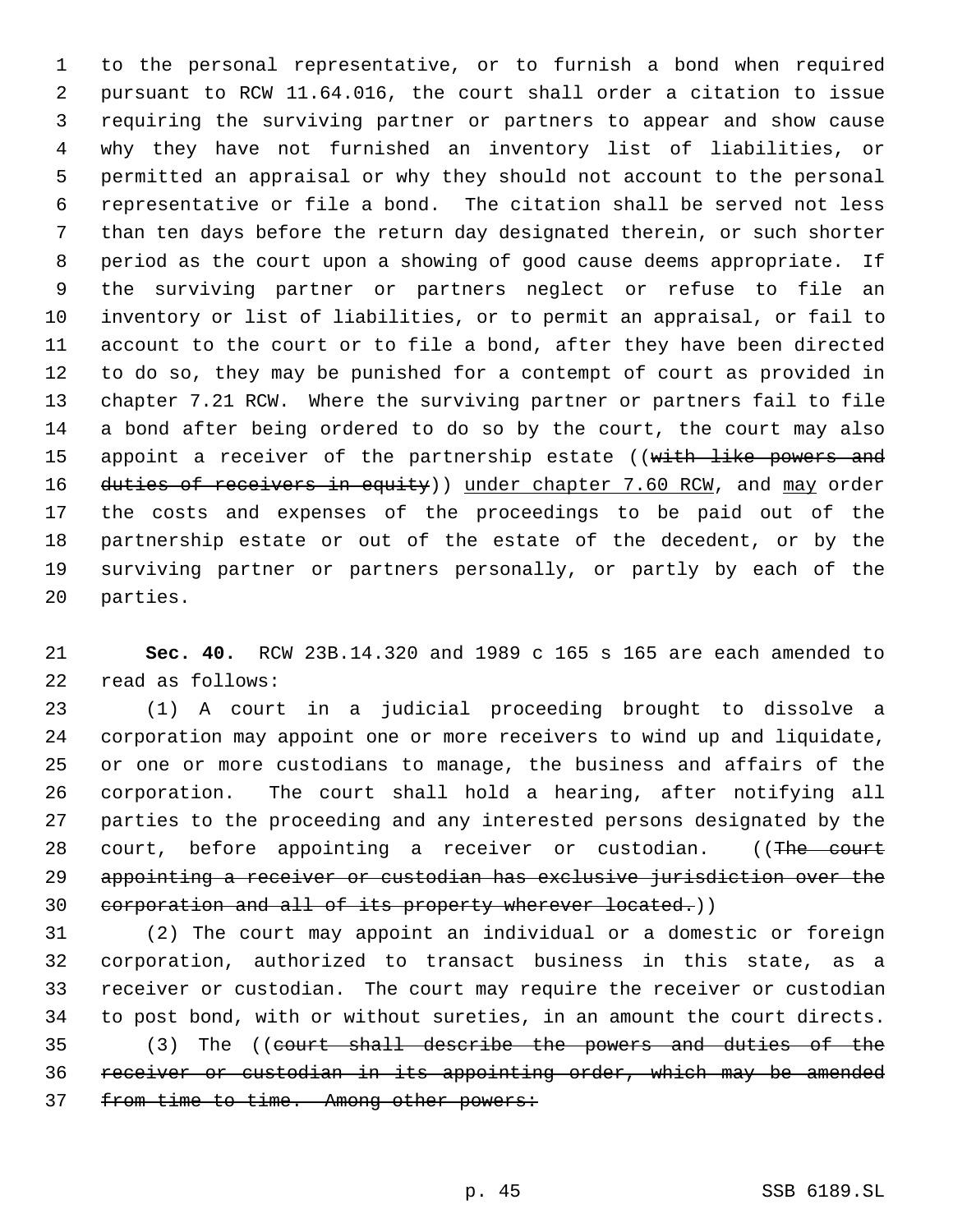$(a)$  The receiver (i) may dispose of all or any part of the assets 2 of the corporation wherever located, at a public or private sale, if authorized by the court, and (ii) may sue and defend in the receiver's 4 own name as receiver of the corporation in all courts of this state; and

 (b) The)) receiver or custodian may exercise all of the powers of the corporation, through or in place of its board of directors or officers, to the extent necessary to manage the affairs of the corporation in the best interests of its shareholders and creditors.

 (4) The court, during a receivership, may redesignate the receiver a custodian, and during a custodianship may redesignate the custodian a receiver, if doing so is in the best interests of the corporation, its shareholders, and creditors.

 (5) The court from time to time during the receivership or custodianship may order compensation paid and expense disbursements or reimbursements made to the receiver or custodian and counsel from the assets of the corporation or proceeds from the sale of the assets.

 **Sec. 41.** RCW 24.06.305 and 1969 ex.s. c 120 s 61 are each amended to read as follows:

 (1) In proceedings to liquidate the assets and affairs of a corporation the court shall have the power to:

(a) Issue injunctions;

 (b) Appoint a receiver or receivers pendente lite, with such powers and duties as the court may, from time to time, direct;

 (c) Take such other proceedings as may be requisite to preserve the corporate assets wherever situated; and

 (d) Carry on the affairs of the corporation until a full hearing can be had.

 After a hearing had upon such notice as the court may direct to be given to all parties to the proceedings, and to any other parties in interest designated by the court, the court may appoint a receiver 32 ((with authority to collect the assets of the corporation. Such receiver shall have authority, subject to the order of the court, to sell, convey and dispose of all or any part of the assets of the corporation wherever situated, either at public or private sale. The order appointing such receiver shall state his powers and duties. Such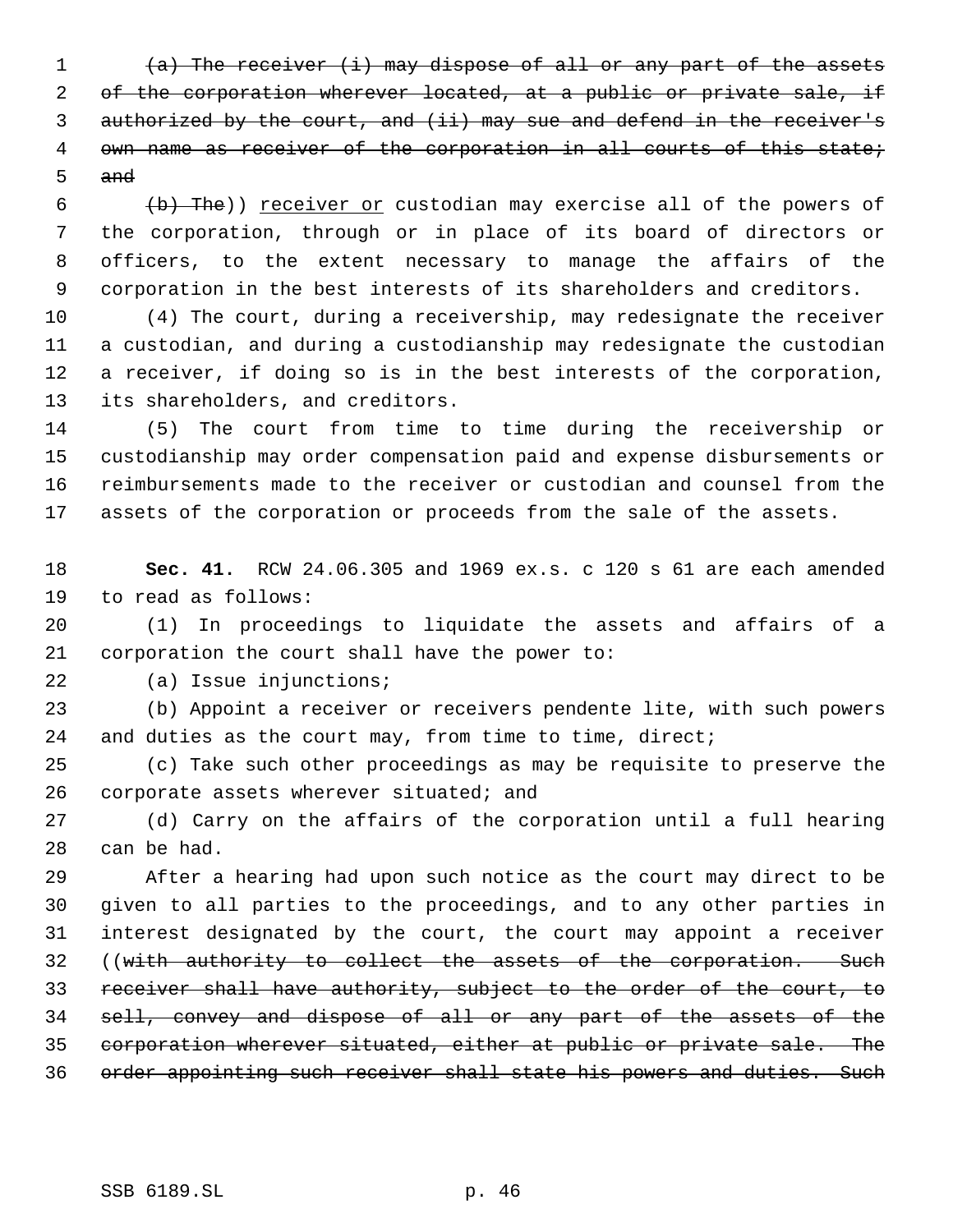powers and duties may be increased or diminished at any time during the

2 proceedings)).

 (2) The assets of the corporation or the proceeds resulting from the sale, conveyance, or other disposition thereof shall be applied and distributed as follows:

 (a) All costs and expenses of the court proceedings, and all liabilities and obligations of the corporation shall be paid, satisfied 8 and discharged, or adequate provision made therefor;

 (b) Assets held by the corporation upon condition requiring return, transfer, or conveyance, which condition occurs by reason of the dissolution or liquidation, shall be returned, transferred, or conveyed 12 in accordance with such requirements;

 (c) Remaining assets, if any, shall be distributed to the members, 14 shareholders, or others in accordance with the provisions of the articles of incorporation.

 (3) The court shall have power to make periodic allowances, as expenses of the liquidation and compensation to the receivers and attorneys in the proceeding accrue, and to direct the payment thereof from the assets of the corporation or from the proceeds of any sale or disposition of such assets.

21 ((A receiver appointed under the provisions of this section shall have authority to sue and defend in all courts in his own name, as 23 receiver of such corporation. The court appointing such receiver shall have exclusive jurisdiction of the corporation and its property, 25 wherever situated.))

 NEW SECTION. **Sec. 42.** A new section is added to chapter 31.12 RCW to read as follows:

 Except in cases in which a receiver is appointed by a court on a temporary basis under RCW 31.12.721, the provisions of Title 7 RCW generally applicable to receivers and receiverships do not apply to receivers elected or appointed under this chapter.

 NEW SECTION. **Sec. 43.** A new section is added to chapter 35.07 RCW to read as follows:

 The provisions of Title 7 RCW generally applicable to receivers and receiverships do not apply to receivers elected or appointed under this chapter.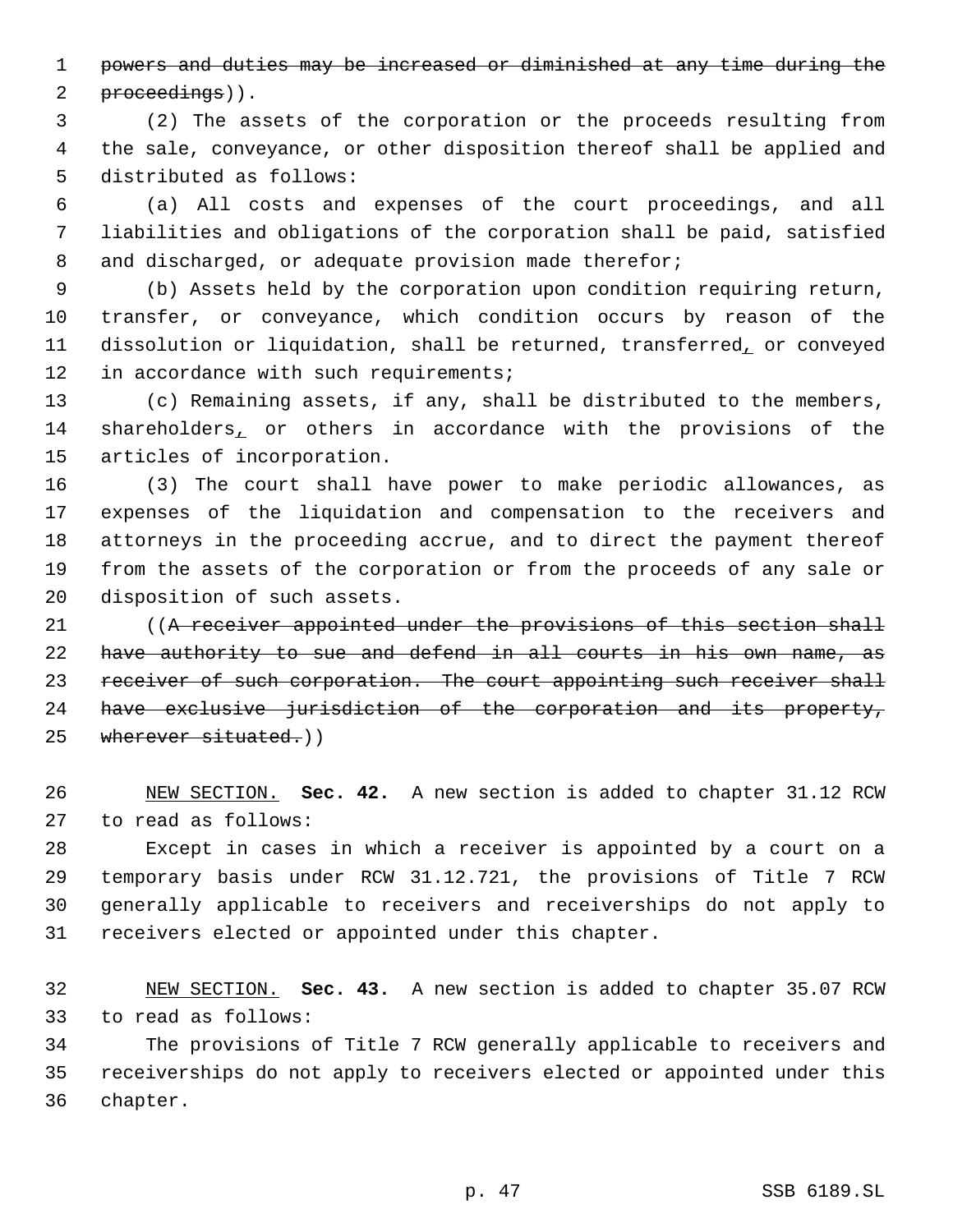NEW SECTION. **Sec. 44.** A new section is added to chapter 35A.15 RCW to read as follows:

 The provisions of Title 7 RCW generally applicable to receivers and receiverships do not apply to receivers elected or appointed under this chapter.

 **Sec. 45.** RCW 87.56.065 and 1925 ex.s. c 124 s 7 are each amended to read as follows:

8 At the time and place fixed in ((said)) the notice the court shall hear the objections of interested persons and shall determine whether the district is insolvent within the provisions of this chapter and whether the district shall be dissolved. If the court concludes that 12 the district shall not dissolve, ((he)) the court shall so find and dismiss the action. If the court concludes that the district should be 14 dissolved, ((he)) the court shall appoint a receiver ((with bond 15 conditioned for faithful performance of his duties in such sum as the 16 court shall determine,)) to take charge of the district assets and to 17 perform such other duties as may be required by the court or by law.

 **Sec. 46.** RCW 87.56.100 and 1925 ex.s. c 124 s 12 are each amended to read as follows:

20 If the owner or holder of a claim of indebtedness against the 21 district not yet due or matured ((shall be entitled to serve upon the 22 receiver and file a statement of his claim with the clerk of the court, 23 as in the case of due and matured indebtedness, and the filing of such claim shall constitute an election on the part of the claimant 25 authorizing the court in its discretion to accelerate the maturity of 26 said indebtedness)) files a claim in any case in which a receiver is appointed under RCW 87.56.065, the maturity of the indebtedness owing 28 to the person by the district shall be accelerated to such date as the court shall determine upon.

 \*NEW SECTION. **Sec. 47.** The following acts or parts of acts are each repealed:

 (1) RCW 4.28.081 (Summons, how served--When corporation in hands of receiver) and 1897 c 97 s 1;

 (2) RCW 6.25.200 (Appointment of receiver for property) and 1987 c 442 s 820, 1957 c 9 s 9, & 1886 p 42 s 15;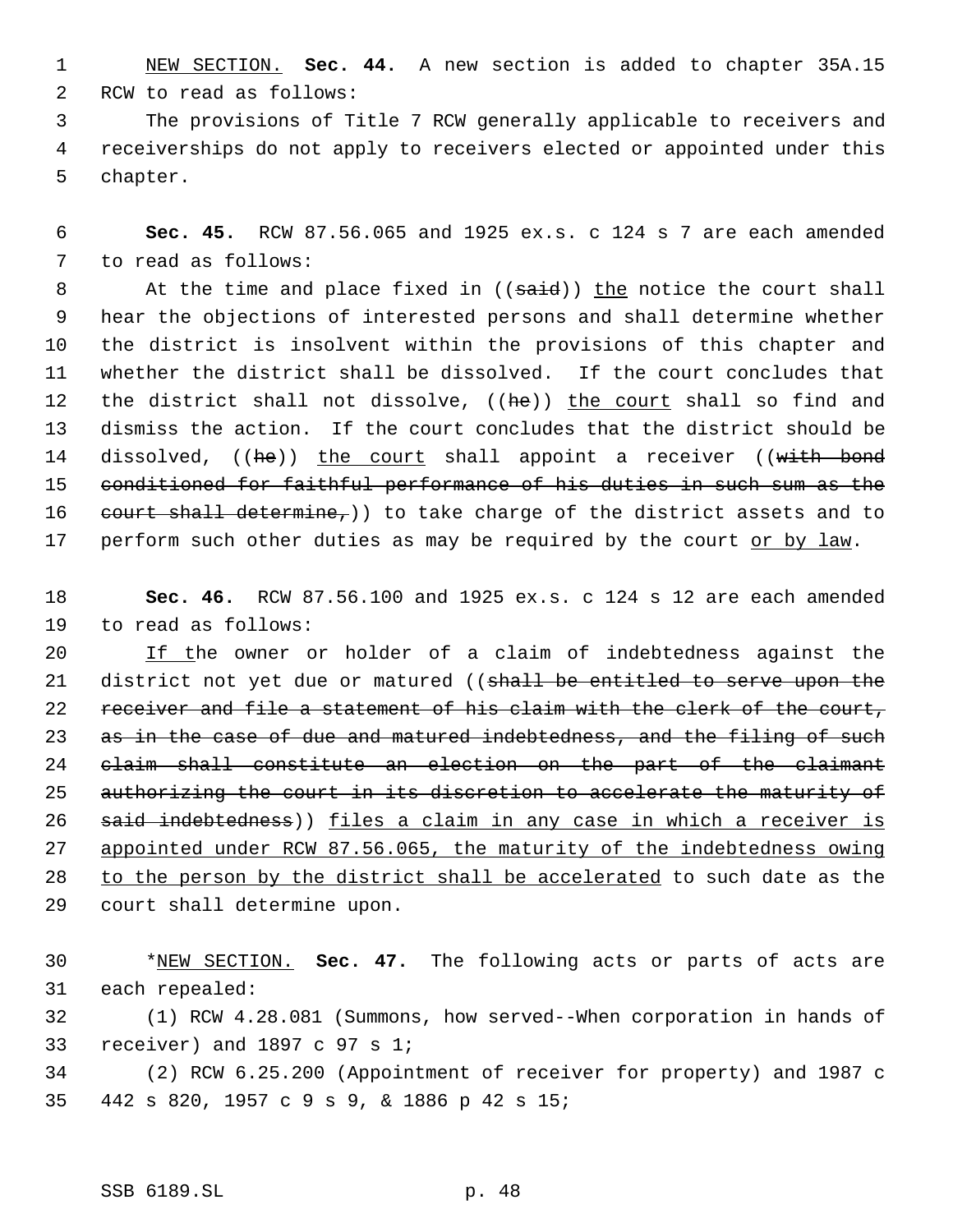(3) RCW 6.32.290 (Appointment of receiver--Notice) and 1893 c 133 s 28; (4) RCW 6.32.300 (Effect on pending supplemental proceedings) and 1893 c 133 s 29; (5) RCW 6.32.310 (Only one receiver may be appointed--Extending receivership) and 1893 c 133 s 30; (6) RCW 6.32.320 (Order, where to be filed) and 1893 c 133 s 31; (7) RCW 6.32.330 (Property vested in receiver) and 1893 c 133 s 32; (8) RCW 6.32.340 (Receiver's title extends back by relation) and 1893 c 133 s 33; (9) RCW 6.32.350 (Records to be kept by clerk) and 2002 c 30 s 2 & 1893 c 133 s 34; (10) RCW 7.08.020 (Assent of creditors presumed) and 1890 p 83 s 2; (11) RCW 7.08.050 (Inventory by assignee--Bond) and 1890 p 85 s 4; (12) RCW 7.08.060 (Notice to creditors) and 1890 p 85 s 5; (13) RCW 7.08.070 (List of creditors' claims) and 1890 p 85 s 6; (14) RCW 7.08.080 (Exceptions to claims) and 1957 c 9 s 7 & 1890 p 85 s 7; (15) RCW 7.08.090 (Dividends--Final account--Compensation) and 1893 c 26 s 1 & 1890 p 86 s 8; (16) RCW 7.08.100 (Assignee subject to court's control) and 1890 p 86 s 9; (17) RCW 7.08.110 (Assignment not void, when) and 1957 c 9 s 8 & 1890 p 86 s 10; (18) RCW 7.08.120 (Additional inventory) and 1890 p 86 s 11; (19) RCW 7.08.130 (Procedure on claims not due--Limitation on presentment of claims) and 1890 p 86 s 12; (20) RCW 7.08.140 (Authority of assignee to dispose of assets) and 1890 p 87 s 13; (21) RCW 7.08.150 (Procedure when assignee dies, fails to act, misapplies estate, or if bond insufficient) and 1890 p 87 s 14; (22) RCW 7.08.170 (Discharge of assignor) and 1895 c 151 s 1 & 1890 p 88 s 15; (23) RCW 7.08.180 (Sheriff disqualified from acting) and 1893 c 137 s 1; (24) RCW 7.08.190 (Right of assignor to exemption) and 1897 c 6 s 1;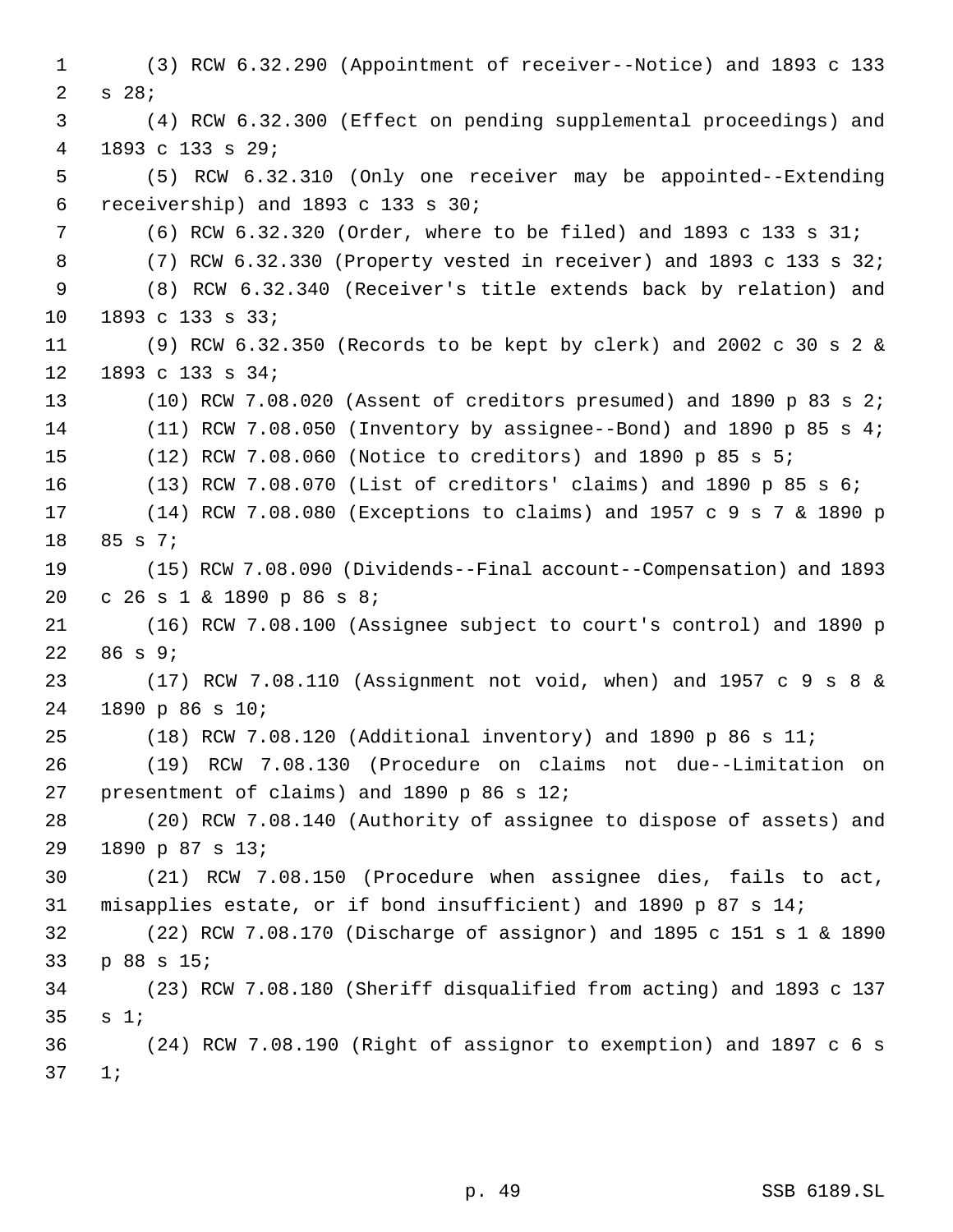(25) RCW 7.08.200 (Exemption, how claimed--Objections) and 1897 c 6 s 2; (26) RCW 7.60.010 (Receiver defined) and 1891 c 52 s 1; (27) RCW 7.60.020 (Grounds for appointment) and 1998 c 295 s 18, 1937 c 47 s 1, Code 1881 s 193, 1877 p 40 s 197, 1869 p 48 s 196, & 1854 p 162 s 171; (28) RCW 7.60.030 (Oath--Bond) and Code 1881 s 194, 1877 p 41 s 198, 1869 p 48 s 198, & 1854 p 162 s 173; (29) RCW 7.60.040 (Powers of receiver) and Code 1881 s 198, 1877 p 41 s 202, 1869 p 49 s 202, & 1854 p 163 s 177; (30) RCW 7.60.050 (Order when part of claim admitted) and Code 1881 s 199, 1877 p 41 s 203, 1869 p 49 s 203, & 1854 p 163 s 178; (31) RCW 23.72.010 (Definitions) and 1959 c 219 s 1 & 1941 c 103 s 1; (32) RCW 23.72.020 (Action to recover--Limitation) and 1941 c 103 s 2; (33) RCW 23.72.030 (Preference voidable, when--Recovery) and 1959 c 219 s 2 & 1941 c 103 s 3; (34) RCW 23.72.040 (Mutual debts and credits) and 1941 c 103 s 4; (35) RCW 23.72.050 (Attorney's fees--Reexamination) and 1941 c 103 s 5; (36) RCW 23.72.060 (Setoffs and counterclaims) and 1941 c 103 s 6; (37) RCW 24.03.275 (Qualification of receivers--Bond) and 1967 c 235 s 56; (38) RCW 24.03.280 (Filing of claims in liquidation proceedings) and 1967 c 235 s 57; (39) RCW 24.03.285 (Discontinuance of liquidation proceedings) and 1967 c 235 s 58; *(40) RCW 24.03.310 (Powers of foreign corporation) and 1967 c 235 s 63; (41) RCW 24.03.315 (Corporate name of foreign corporation-- Fictitious name) and 1982 c 35 s 98 & 1967 c 235 s 64; (42) RCW 24.03.320 (Change of name by foreign corporation) and 1986 c 240 s 44 & 1967 c 235 s 65;* (43) RCW 87.56.070 (Qualifications, duties, compensation of receiver) and 1925 ex.s. c 124 s 8; (44) RCW 87.56.080 (Notice to creditors) and 1985 c 469 s 93 & 1925 ex.s. c 124 s 9;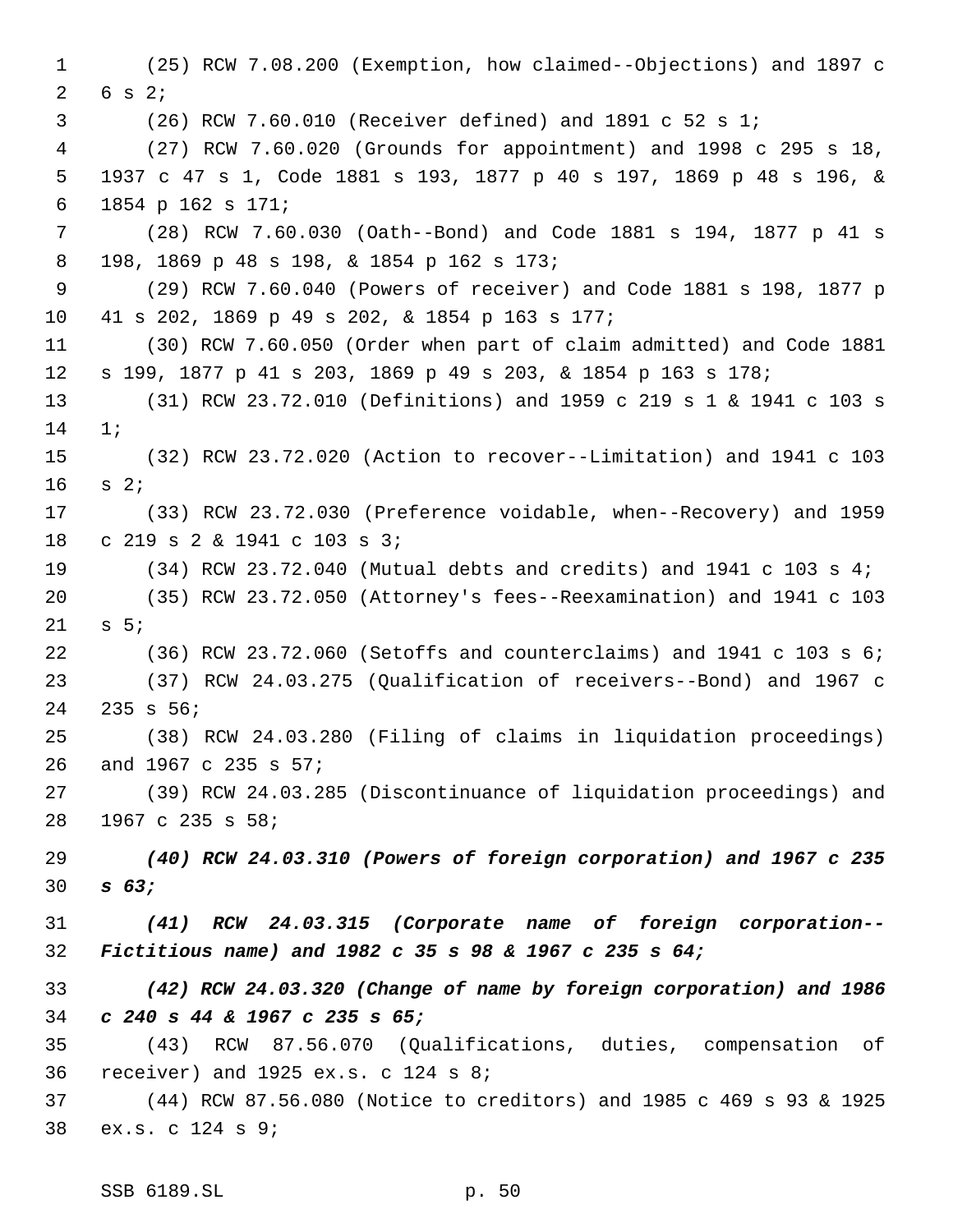1 (45) RCW 87.56.085 (Notice to creditors--Contents) and 1925 ex.s. 2 c 124 s 10; 3 (46) RCW 87.56.090 (Unfiled claims barred--Effect of not filing 4 claim of bond lien) and 1925 ex.s. c 124 s 11; 5 (47) RCW 87.56.110 (Collection and disbursement of funds) and 1925 6 ex.s. c 124 s 13; 7 (48) RCW 87.56.120 (Receiver's report--Plan of liquidation) and 8 1925 ex.s. c 124 s 14; 9 (49) RCW 87.56.130 (Time for hearing receiver's report to be 10 fixed--Notice) and 1985 c 469 s 94 & 1925 ex.s. c 124 s 15; 11 (50) RCW 87.56.135 (Time for hearing receiver's report to be 12 fixed--Contents) and 1925 ex.s. c 124 s 16; 13 (51) RCW 87.56.140 (Objections to report) and 1925 ex.s. c 124 s 14 17; 15 (52) RCW 87.56.145 (Objections to report--Fee) and 1925 ex.s. c 124 16 s 18; 17 (53) RCW 87.56.150 (Hearing--Court's powers and duties) and 1925 18 ex.s. c 124 s 19; and 19 (54) RCW 87.56.155 (Decree--Plan of liquidation) and 1925 ex.s. c 20 124 s 20. *\*Sec. 47 was partially vetoed. See message at end of chapter.* 21 NEW SECTION. **Sec. 48.** Captions used in this act are not part of 22 the law. Passed by the Senate March 10, 2004. Passed by the House March 5, 2004. Approved by the Governor March 26, 2004, with the exception of certain items that were vetoed. Filed in Office of Secretary of State March 26, 2004. Note: Governor's explanation of partial veto is as follows: "I am returning herewith, without my approval as to sections 47 (40), 47 (41) and 47 (42), Substitute Senate Bill No. 6189 entitled: "AN ACT Relating to receiverships;" This bill develops a body of statutes to govern receivership proceedings and consolidates these laws into one chapter. In creating this chapter, it was necessary to repeal duplicative or inconsistent statutes. These statutes are repealed in section 47. Section 47 (40) repeals RCW 24.03.310; section 47 (41) repeals RCW 24.03.315; and section 47 (42) repeals RCW 24.03.320. All three 24.03.315; and section 47 (42) repeals RCW 24.03.320. statutes deal with foreign corporations, and have no connection with receivership proceedings. These statutes were included in error, as the statutes that were meant to be repealed are RCW 24.06.310, RCW 24.06.315, and RCW 24.06.320. For these reasons, I have vetoed sections 47 (40), 47 (41) and 47 (42) of Substitute Senate Bill No. 6189.